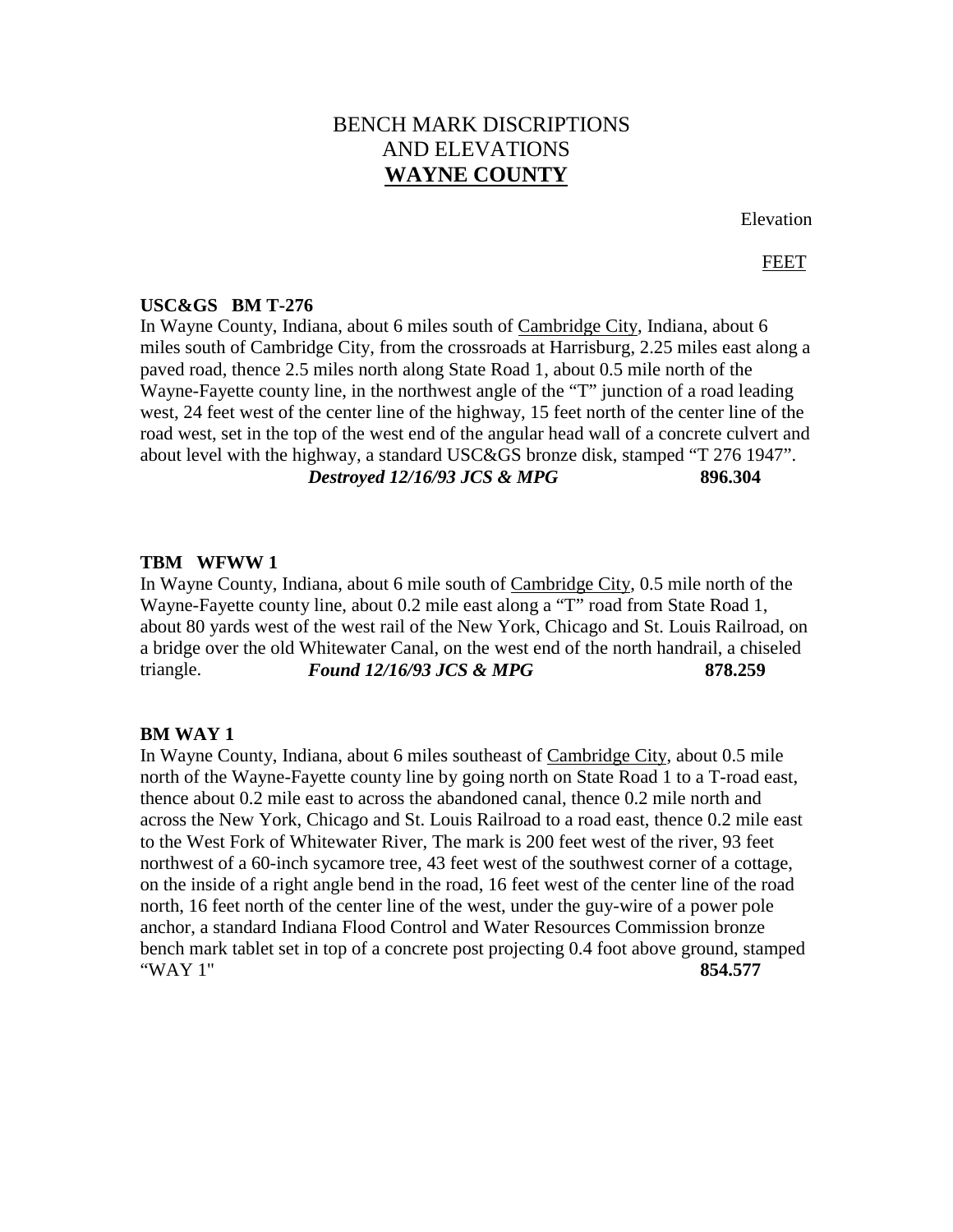In Wayne County, Indiana, about 5.8 miles southeast of Cambridge City, about 0.7 mile north of the Wayne-Fayette county line, 0.2 mile east of State Road 1, on the New York, Chicago and St. Louis Railroad bridge over the abandoned Whitewater Canal, on the northwest wingwall of the one-span steel girder bridge, a chiseled triangle.

**877.389**

## **TBM WFWW 31**

In Wayne County, Indiana, about 5.4 miles southeast of Cambridge City, about 1.2 miles north of the Wayne-Fayette county line, at the confluence of the canal and Shoker Run Ditch on the west end of the north abutment of an old bridge across Shoker Run, about level with the east embankment of the canal, a chiseled triangle.

**873.743**

## **TBM WFWW 32**

In Wayne County, Indiana, about 4.9 miles southeast of Cambridge City, about 1.7 miles north of the Wayne-Fayette county line, about 0.4 mile east of State Road 1, on a 20 foot bridge over the abandoned canal, on the southwest end of the southwest wingwall, a chiseled triangle. **871.839**

#### **TBM WFWW 34**

In Wayne County, Indiana, about 4.5 miles southeast of Cambridge City, 2 miles north of the Wayne-Fayette county line, 0.5 mile east of State Road 1, 0.7 mile southwest of Feeder Dam, at the fenced end of a gravel road that goes east from State Road 1 at the crossing of the New York, Chicago and St. Louis Railroad, on a wooden bridge across the canal, a chiseled triangle on the east end of the south abutment.

**872.591**

#### **BM WAY 2**

In Wayne County, Indiana, about 3.2 miles southeast of Milton, about 2.4 miles north of the Wayne-Fayette county line, on Feeder Dam on the West Fork of Whitewater River, on the west abutment, 6 feet south of the crest, 6.8 feet above the crest, a standard Indiana Flood Control and Water Resources Commission bronze bench mark tablet, stamped "WAY 2". Reached from Milton, by driving 3.5 miles south on State Road 1 to the crossing of the NYC and St. Louis Railroad and a T-road crossing east, thence 0.5 mile east and north and across the canal to a gate across the road, thence 0.8 mile northeast of Feeder Dam.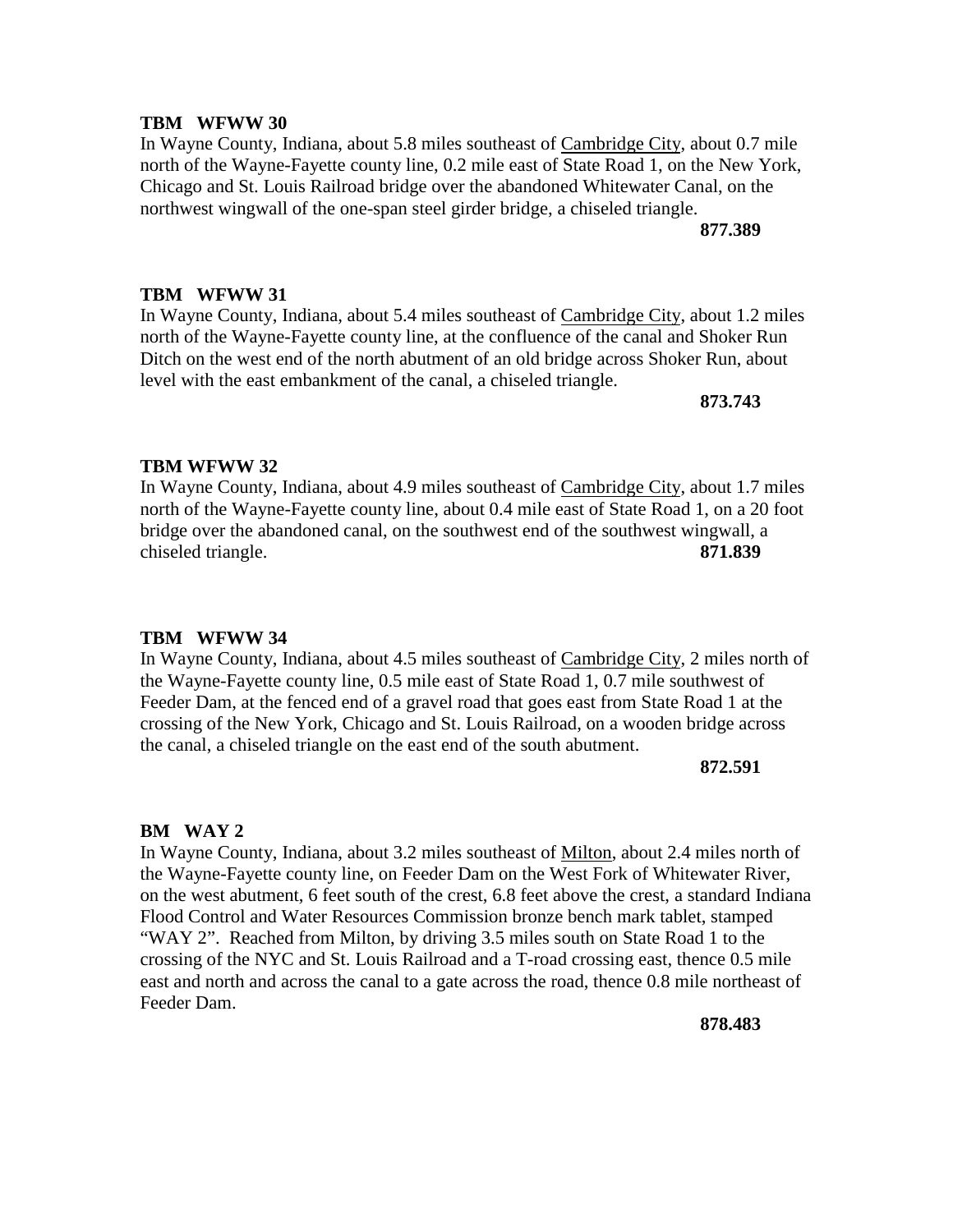## **USGS BM K 15**

In Wayne County, Indiana, at Cambridge City, 72.5 feet south-southeast of the southeast corner of the Central School Building, 18 feet west of the center line of an alley, 43 feet north of the north curb of U.S. Highway 40, about level with the highway, a standard USGS bronze disk set in a concrete post projecting 3 inches above the lawn, stamped "K 15 1928". **927.790**

## **BM WAY 3**

In Wayne County, Indiana, about 2 miles southeast of Cambridge City, 0.15 mile east of the crossroads in Milton, on the one-span 200-foot steel truss bridge over the West Fork of Whitewater River, on the south end of the east abutment, 11.5 feet south of the center line of the bridge, 1.5 feet southwest of the southeast bridge seat, a standard Indiana Flood Control and Water Resources Commission bronze bench mark tablet, stamped "WAY 3". *Found 12/16/93 JCS&MPG* **916.913**

## **TBM WFWW 36**

In Wayne County, Indiana, 1.5 miles south along State Road 1 from U.S. Highway 40 in Cambridge City, at the driveway entrance to the F.S. Lichty farm home, on the south gate post, 22 feet west of the center line of State Road 1, 4 feet above ground level, a chiseled triangle. **918.150**

#### **TBM WFWW 35**

In Wayne County, Indiana, 0.4 mile south along State Road 1 from U.S. Highway 40 in Cambridge City, 20 feet west of the center line of State Road 1, in the west side of PSCI utility pole No. 862-1621, one foot above the roadway, a railroad spike.

#### **925.050**

#### **BM WAY 5**

In Wayne County, Indiana, at the southeast edge of Cambridge City, on the triple-arch concrete Pennsylvania Railroad bridge over the West Fork Whitewater River, on the south end of the southwest wingwall, 50 feet south of the center line of the bridge, about 18 feet below the rails, a standard Indiana Flood Control and Water Resources Commission bronze bench mark tablet, stamped "WAY 5". (Reached from U.S. Highway 40 by going 3 blocks south on Plum Street to the south side of a railroad overpass, thence east to the river and site of mark.)

*Found 12/13/93 JCS&MPG* **926.567**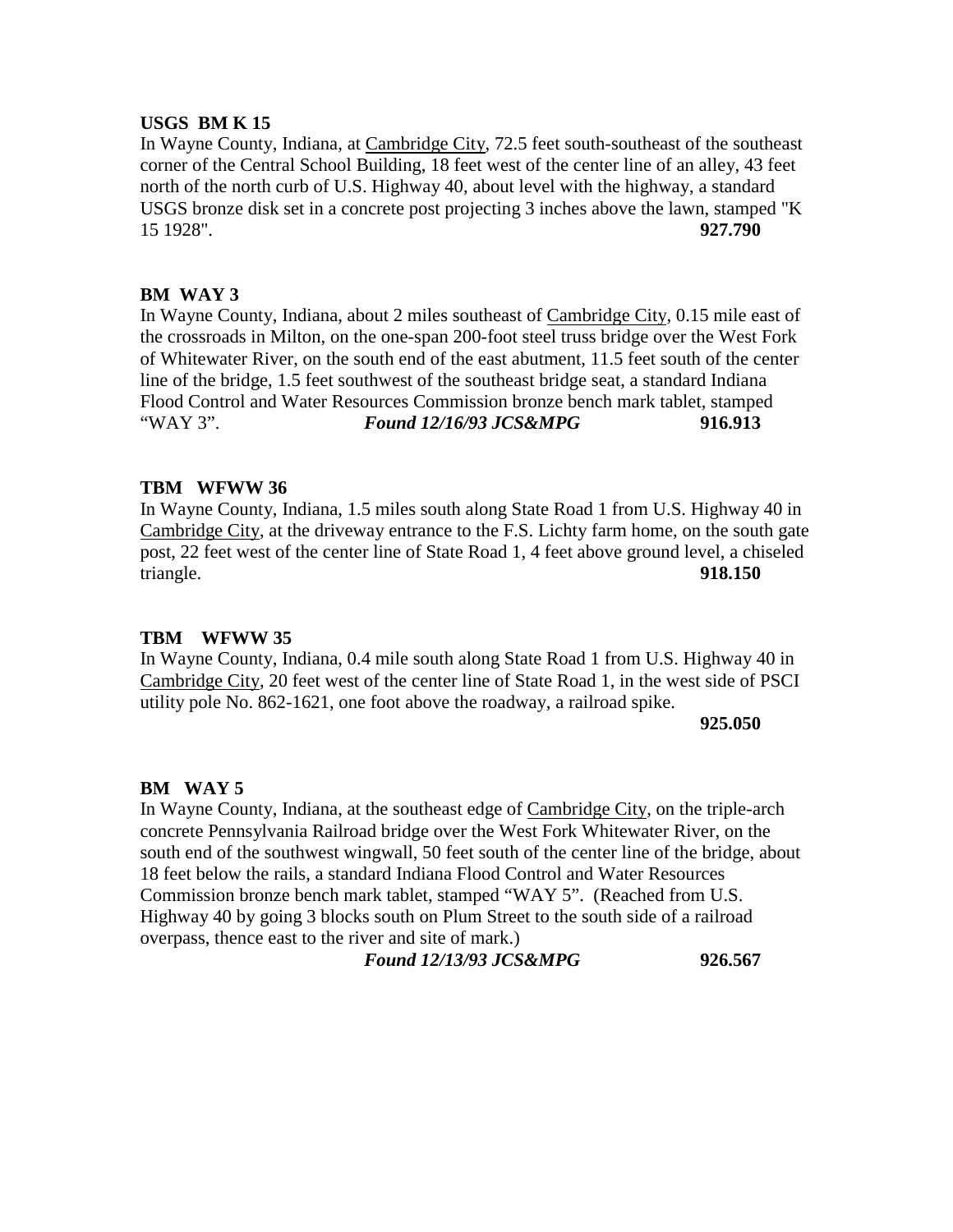In Wayne County, Indiana, at the southeast edge of Cambridge City, 140 feet northwest of the Pennsylvania Railroad siding steel truss bridge over West Fork Whitewater River, 2 blocks south of U.S. Highway 40, 1 block east of Plum Street, in power pole No. 862- 1598, two feet above ground level, a railroad spike.

**926.307**

## **TBM WFWW 3**

In Wayne County, Indiana, at Cambridge City, on the U.S. Highway 40 bridge over West Fork White River, on the north handrail, one foot east of the west end of the handrail, 4 feet above the roadway, the top of 2-inch pipe projecting 2 inches above the top of the handrail**. 935.040**

## **BM WAY 6**

In Wayne County, Indiana, at Cambridge City, on the twin arch concrete U.S. Highway 40 bridge over West Fork Whitewater River, on the north sidewalk, 2 feet east of the west end of the north handrail, 0.5 foot south of the north edge of the sidewalk, 0.7 foot above the roadway, a standard Indiana Flood Control and Water Resources Commission bronze bench mark tablet, stamped "WAY 6". **932.013**

## **TBM WFWW 37**

In Wayne County, Indiana, at Cambridge City, 0.5 mile north along Lincoln Drive from U.S. Highway 40, 20 feet east of the center line of the blacktop road, one foot above the ground, in the east side of PSCI power pole No. 862-1572, a railroad spike.

**957.862**

## **TBM WFWW 38**

In Wayne County, Indiana, 0.9 mile north along Lincoln Drive from U.S. Highway 40 in Cambridge City, 30 feet west of the center line of the road, 30 feet south of the northeast corner post of a cemetery, the uppermost point of a concrete brace post at the north side of a wrought iron gate. **979.004**

## **USC&GS BM K-3**

In Union County, Indiana, at Brownsville, on the Baltimore and Ohio Railroad, 30 yards west of the east rail, 30 yards southeast of the southeast corner of the public school, in the school yard, a standard United States Geological Survey bronze disk, stamped "K 3 1928" and set in the top of a concrete post. **793.722**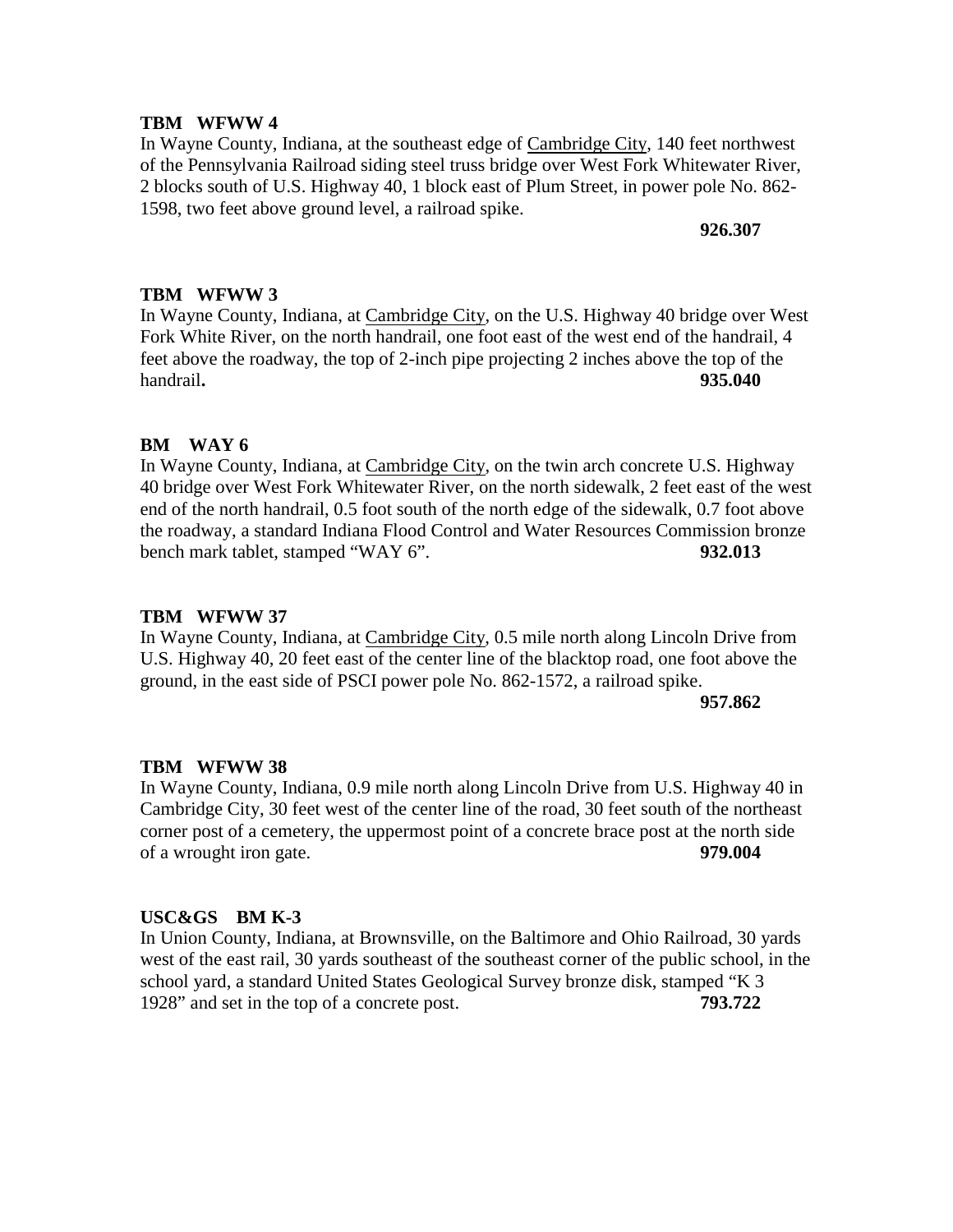## **BM WAY 8**

In Wayne County, Indiana, 0.3 mile north of the Union-Wayne county line, 0.2 mile east of Abington, on a two-span steel truss bridge over the East Fork Whitewater River, on the northwest wingwall, 4 feet north of the west end of the north truss, about level with the roadway, a standard Indiana Flood Control and Water Resources Commission bronze bench mark tablet, stamped "WAY 8".

## *Destroyed J.e.S. 7-1-64* **815.340**

## **USC&GS BM R 255**

In Wayne County, Indiana, about 6.0 miles southwest of Richmond, about 4.0 miles south along U.S. Highway 27 from the post office at Richmond, thence 1.6 miles west along a paved road, about 0.3 mile west of the crossing of a high tension power line, in the top of the east end of the north parapet of a triple-arch concrete bridge over the East Fork Whitewater River, 9 feet north of the center line of the road, 0.3 foot east of the east end of the railing, about level with the road, a standard USC&GS bronze disk, stamped "R 255 1947". **834.752**

## **USC&GS BM Y 45**

In Wayne County, Indiana, 2.2 miles south along U.S. Highway 27 from the post office at Richmond, 35 yards south of South Q Street (the city limits), at the southern tip of a triangular lawn plot at the entrance of a cemetery, 13.2 feet south of a 30-inch willow tree, 8.3 feet east of the east curb of the highway, 5.2 feet northeast of a concrete post at a fence corner about 1 foot higher than the highway, a standard USC&GS bronze disk set in a concrete post and stamped "Y 45 1934". **954.401**

## **BM WAY 10**

In Wayne County, Indiana, about 2.2 miles south along U.S. Highway 27 from the post office at Richmond, thence 0.35 mile west along South Q Street (also known as Test Road) to the USGS stream gaging station at a T-road south at the steel truss bridge across East Fork Whitewater River, 55 yards southeast of the bridge, at the entrance to the sewage disposal plant, 3 feet north of the north gate post, 16 feet east of the center line of the road south, in the top of a concrete post projecting one inch above the ground, a standard Indiana Flood Control and Water Resources Commission bronze bench mark tablet, stamped "WAY 10". **880.253**

## **USGS RM 1**

In Wayne County, Indiana, about 2.2 miles south along U.S. Highway 27 from the post office at Richmond, thence 0.35 mile west along South Q Street (also known as Test Road) to the USGS stream gaging station at a T-road south at a steel truss bridge across the East Fork Whitewater River, on the southeast corner of the southeast wingwall of the bridge, a chiseled square**. 875.511**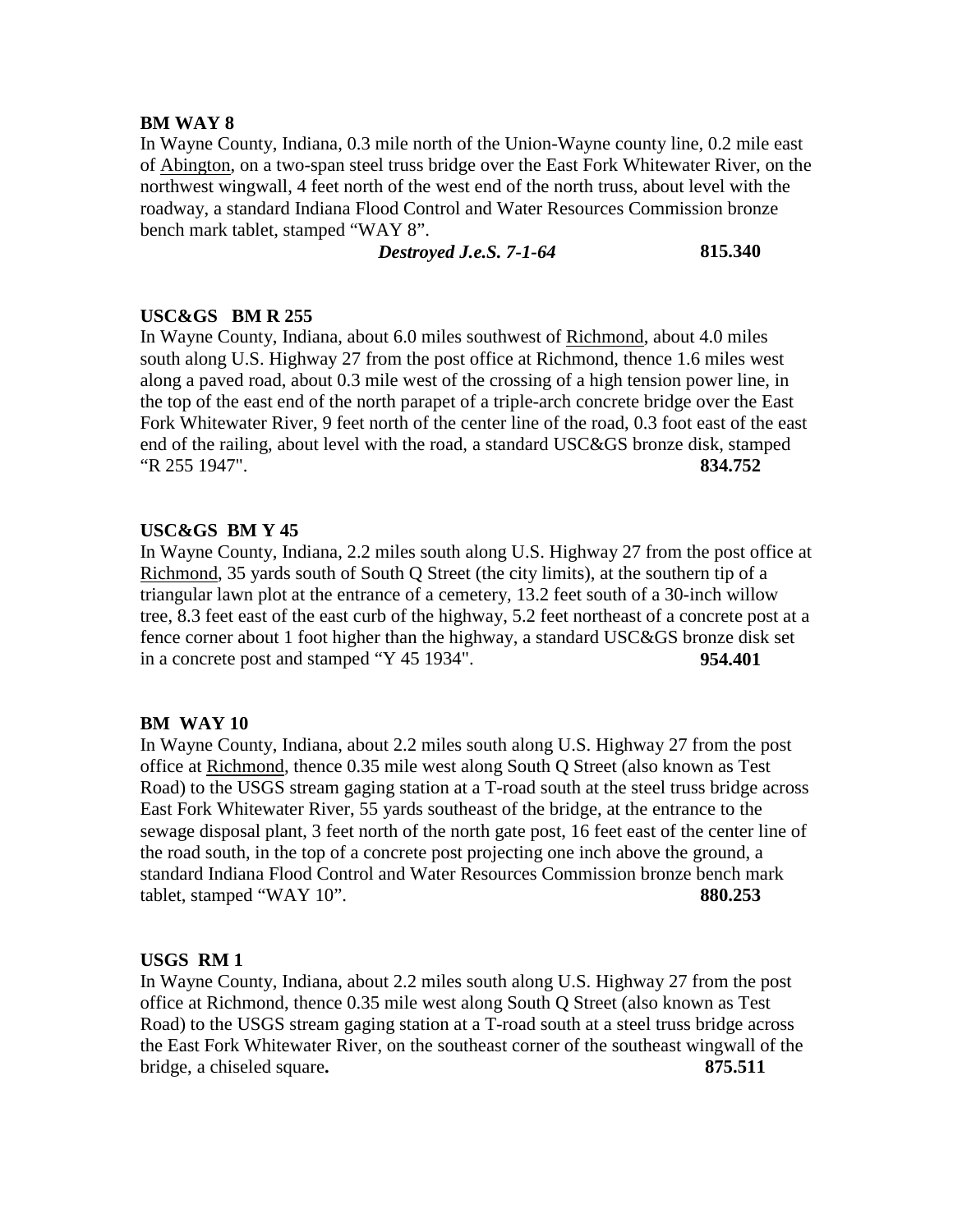## **USGS RM 2**

In Wayne County, Indiana, about 2.2 miles south along U.S. Highway 27 from the post office at Richmond, thence 0.35 mile west along South Q Street (also known as Test Road) to the USGS stream gaging station at a T-road south at a steel truss bridge across the East Fork Whitewater River, on the northeast pier, at the east end of the north truss, on the steel cap of the pier, the north rivet on the plate, marked by a chiseled  $+$  on the rivet. **874.691**

## **USGS RM 3**

In Wayne County, Indiana, about 2.2 miles south along U.S. Highway 27 from the post office at Richmond, thence 0.35 mile west along South Q Street (also known as TEST Road) to the USGS stream gaging station at a T-road south to a steel truss bridge across the East Fork White River, on the concrete footing of the wooden trestle supporting the east end of the truss, at the south edge of the bridge, about ten feet lower than the top of the wingwall, on the southwest corner of the footing, a chiseled square.

**865.047**

## **USC&GS BM Z 45**

In Wayne County, Indiana, at Richmond, on U.S. Highway 27, at the intersection of South G Street 40 yards west of the west curb of the highway, at the east end of the South Side Bridge, in the face of the south concrete guardrail. 6.3 feet west of the east end of the wall, 5.9 feet south of the S Street curb, 3.5 feet above the sidewalk, set vertically, a standard USC&GS bronze disk, stamped "Z 45 1934". **967.232**

#### **BM WAY 9**

In Wayne County, Indiana, at Richmond, at U.S. Highway 40, at the multiple arch concrete bridge across the East Fork Whitewater River, about 30 feet below the roadway, about 40 feet above normal river level, about 4 feet below the roadway of the street passing under the west end of the bridge, 85 feet east of an exposed 36-inch concrete sewer at the west abutment, on the pier between the underpass road and the river, 6 feet west of the east edge of the pier, on the 12-inch concrete flange protruding from the south side of the pier, a standard Indiana Flood Control and Water Resources Commission bronze bench mark tablet, stamped "WAY 9".

*Found 1/29/01 JAK* **913.908**

## **TBM EFW 3**

In Wayne County, Indiana, at Richmond, at U.S. Highway 40, at the multiple-arch concrete bridge over the East Fork Whitewater River, 70 feet south of the south edge of the bridge, 10 feet west of the west edge of the river, a railroad spike driven in the north side of a 20-inch maple tree, about 8 inches above the ground and about 4 feet above normal river level, (70 feet southeast of BM WAY 9). **887.57**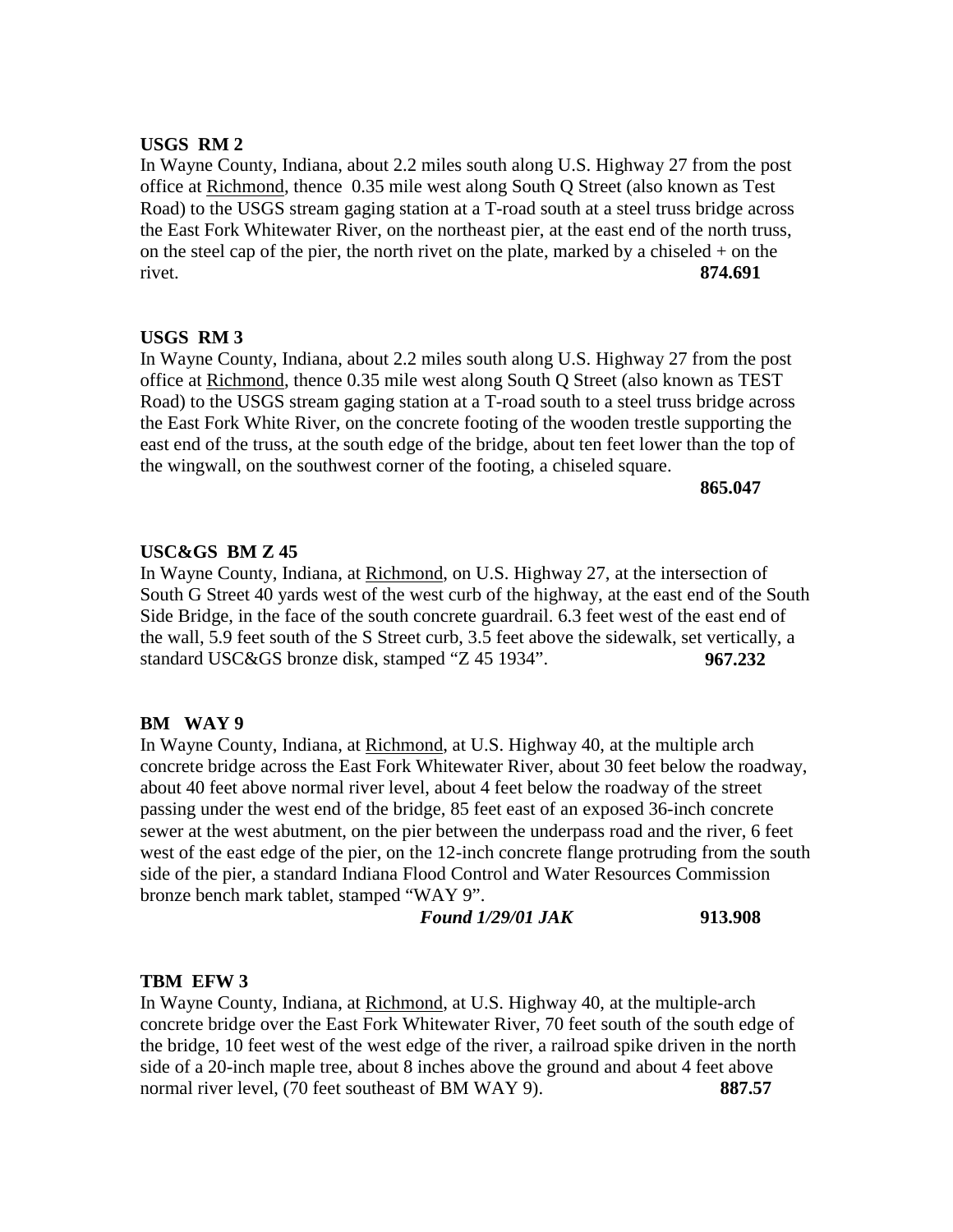#### **BM WAY 4 RESET**

In Wayne County, about 1.0 mile northwest of Milton, 1.2 miles north along State Road 1from the intersection in Milton; 1.0 mile south along State Road 1 from the intersection with U.S. Highway 40 in Cambridge City, on a concrete bridge on State Road 1 over Simon Creek, set in the top of the southwest wingwall, 17 feet west of the center line of State Road 1, 0.8 foot above the level of the road, 0.6 foot northeast of the southwest face of the wingwall, a standard Indiana Flood Control and Water Resources Commission bronze bench mark tablet, stamped "WAY 4 RESET 1955".

*Destroyed 12/13/93 JCS&MPG* **924.310**

## **ISHC BM**

In Wayne County, about 1.0 mile northwest of Milton, 1.2 miles north along State Road 1 from the intersection in Milton; 1.0 mile south along State Road 1 from the intersection with U.S. Highway 40 in Cambridge City, on a concrete bridge on State Road 1 over Simon Creek, set in the top of the southwest wingwall, 15.8 feet west of the center line of State Road 1, 1.2 feet east of BM Way 4 Reset, 0.8 foot above the level of road, a standard Indiana State Highway Commission bench mark with illegible markings. *Found 12/13/93 JCS&MPG* **924.350**

#### **USC&GS BM H 254**

In Wayne County, at Cambridge City, 0.25 mile west of the intersection of U.S. Highway 40 and State Road 1 in Cambridge City, at the northeast corner of the top concrete step of a basement stairway, 1 foot southeast of the corner of the building, about level with the concrete parking area, a standard USC&GS bronze disk, stamped "H 254 1947". **937.157**

#### **USGS BM K-15**

In Wayne County, at Cambridge City, 0.14 mile east of the intersection of U.S. Highway 40 and State Road 1 in Cambridge City, near the southeast corner of the yard at Central School Building, set in the top of a concrete post, 43 feet south-southeast of the southeast corner of the building, 18 feet west of the center line of an alley, 3 inches above ground, about level with the highway, a standard USGS bronze disk, stamped "K-15 1928". **927.790**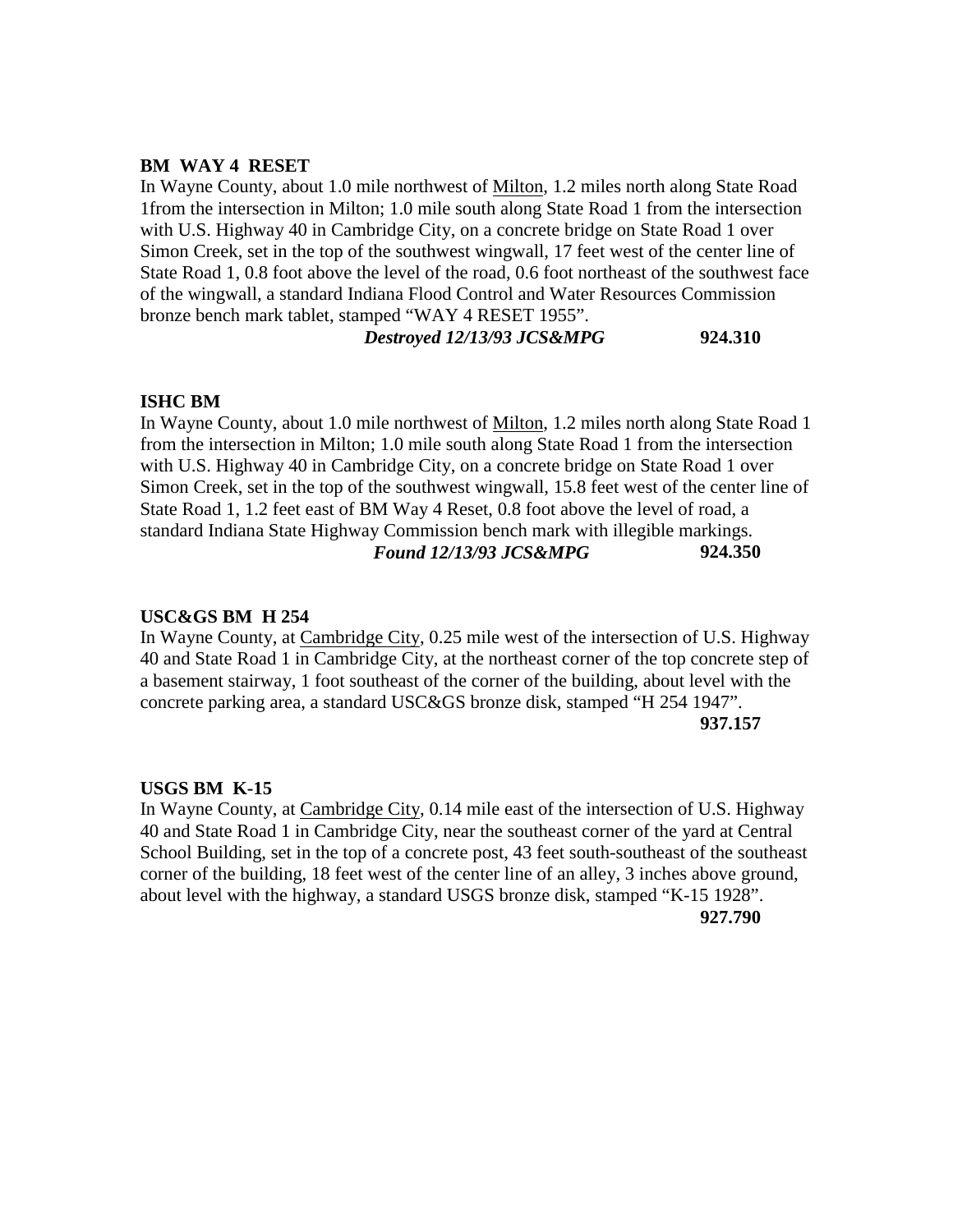#### **BM WAY 11**

In Wayne County, in the Cambridge City Park, 0.18 mile north of the intersection of U.S. Highway 40 and State Road 1 in Cambridge City, set in the top of the south end of the southwest bridge seat of a 75-foot wooden swinging foot bridge over the West Fork Whitewater River, 300 feet northeast of the Psi Iota Xi sorority pavilion, 2.8 feet above ground, 1.7 feet southwest of the center line of the bridge, 0.45 foot southeast of the southeast face of the southwest bridge seat, a standard Indiana Flood Control and Water Resources Commission bronze bench mark tablet, stamped "WAY 11 1960".

## *Found 12/13/93 JCS&MPG* **929.170**

#### **BM WAY 12**

In Wayne County, about 0.3 mile north of Cambridge City, 0.29 mile east of intersection of U.S. Highway 40 and State Road 1 in Cambridge City, thence 0.30 mile north along the East Cambridge Road to Delaware Street, thence 0.34 mile west along Delaware Street to a 3-span concrete bridge over the West Fork Whitewater River, set in the top of the southeast wingwall, 18 feet south of the center line of the road, 3 feet south of the east end of the bridge, 1.0 foot southeast of the northwest end of the southeast wingwall, 0.6 foot above the level of the road, a standard Indiana Flood Control and Water Resources Commission bench tablet, stamped "WAY 12 1960".

*Found 12/14/93 JCS&MPG* **936.027**

#### **TBM WFWW 40**

In Wayne County, about 0.65 mile north of Cambridge City, 0.29 mile east of intersection of U.S. Highway 40 and State Road 1 in the Cambridge City to a north-south crossroad (East Cambridge Road), thence 0.65 mile north along East Cambridge Road to Riverside Cemetery, set in the west side of a 30-inch Maple tree, 23 feet south of the center line of the most northerly east entrance to the cemetery, 16 feet west of the center line of East Cambridge Road, 0.8 foot above ground, a boat spike driven through an aluminum tag, stamped "TBM WFWW 40 1962".

*Destroyed 6/80 gam* **965.787**

#### **BM WAY 7**

In Wayne County, about 1.3 miles north of Cambridge City, 0.29 mile east of intersection of U.S. Highway 40 and State Road 1 in Cambridge City to a north-south crossroads (East Cambridge Road), thence 1.35 miles north along East Cambridge Road to a gravel crossroads (Williams Road), thence 0.3 mile west along gravel road to a 4-span concrete bridge over the West Fork Whitewater River, about 200 yards upstream from Symonds Creek, set in the top of the southeast wingwall, 2.5 feet southeast of the east end of the south handrail, a standard Indiana Flood Control and Water Resources Commission bronze bench mark tablet, stamped "WAY 7".

*Found 12/14/93 JCS&MPG* **948.799**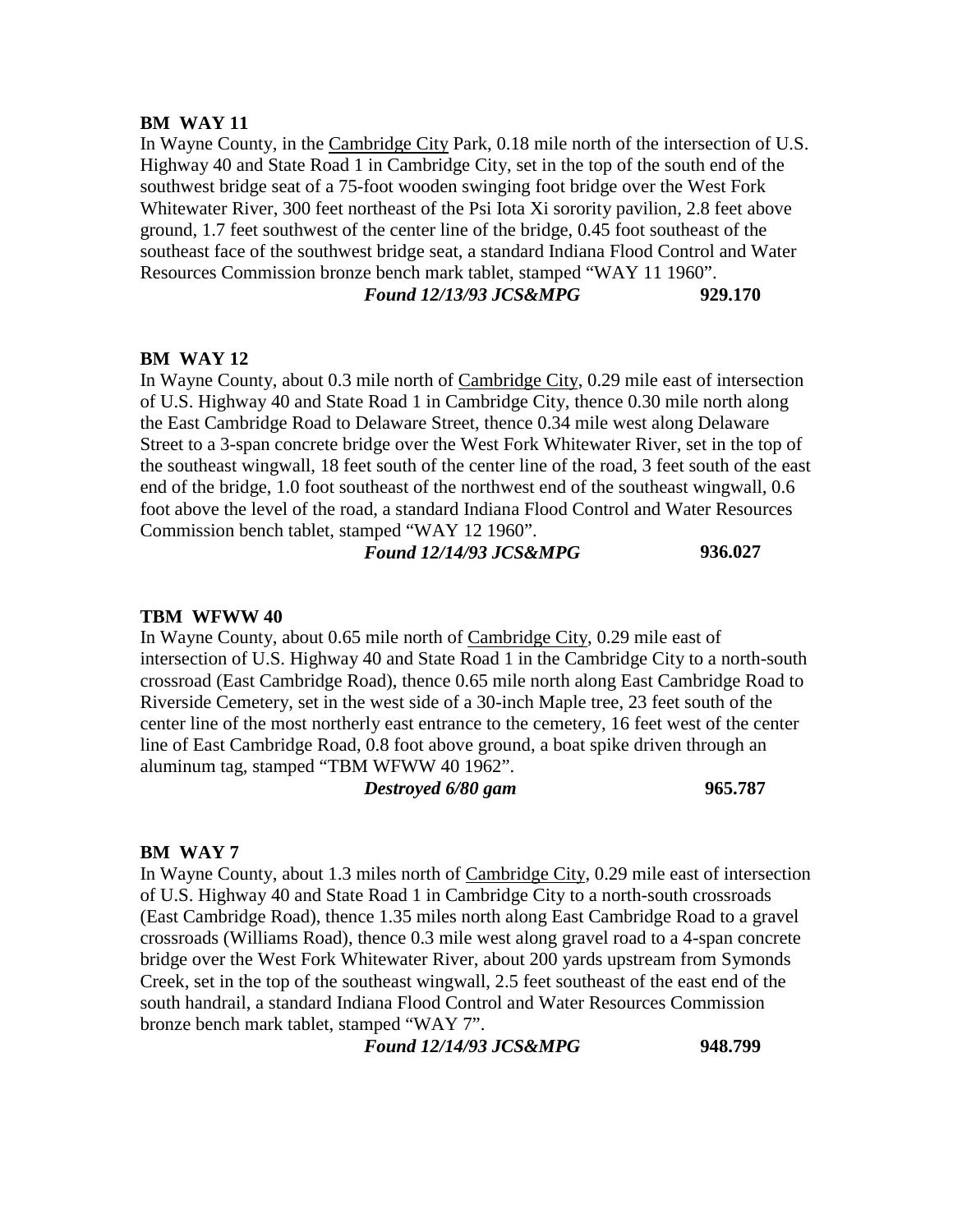In Wayne County, about 1.35 miles north of Cambridge City, 0.29 mile east of intersection of U.S. Highway 40 and State Road 1 in Cambridge City to a north-south crossroads (East Cambridge Road), thence 1.35 miles north along East Cambridge Road to a gravel crossroads (Williams Road), thence 0.3 mile west along gravel road to a 4 span concrete bridge over the West Fork White River, set in the top of the northwest wingwall, 11.6 feet north of the center line of the road, 1.0 foot north of the north face of concrete handrail, 0.5 foot southwest of northeast face of wingwall, about level with the road, a chiseled triangle painted yellow.

#### **949.160**

## **TBM WFWW 42**

In Wayne County, about 1.85 miles north of Cambridge City, 0.29 mile east of intersection of U.S. Highway 40 and State Road 1 in Cambridge City to a north-south crossroads (East Cambridge Road), thence 1.85 miles north along East Cambridge Road to a gravel T-road east, set in the east side of a 36-inch Oak tree, 50.5 feet east of the center line of the gravel road, 13.0 feet north of the center line of the private gravel drive, 2.0 feet above the road, a boat spike driven through an aluminum tag, stamped "TBM WFWW 42 1962".

*Destroyed 6/80 gam* **958.813**

#### **TBM WFWW 43**

In Wayne County, about 2.55 miles north of Cambridge City, 0.29 mile east of intersection of U.S. Highway 40 and State Road 1 in Cambridge City to a north-south crossroads (East Cambridge Road), thence 2.60 miles north along road to a private gravel drive west, set in the south side of a 24-inch Locust tree, 85 feet west of the center line of the gravel road, 16.5 feet north of the center line of the private drive, 1.1 feet above ground, a boat spike driven through an aluminum tag, stamped "TBM WFWW 43 1962". *Destroyed 6/80 gam* **960.367**

#### **BM WAY 13**

In Wayne County, about 2.55 miles north of Cambridge City, 2.7 miles north on State Road 1 from its intersection with U.S. Highway 40 on west side of Cambridge City to a farm lane east, thence 0.65 mile east and southeast along the farm lane to a 20-foot concrete bridge over a canal at the farm lane to a 20-foot concrete bridge over a canal at the Henry Miller farm, set in top of the southeast end of the southwest headwall, 9.0 feet southwest of the center line of the bridge lane, 2.3 feet above the bridge floor, 0.7 foot northwest of the southeast end of the southwest headwall, a standard Indiana Flood Control and Water Resources and Commission bench mark tablet, stamped "WAY 13 1960". **951.800**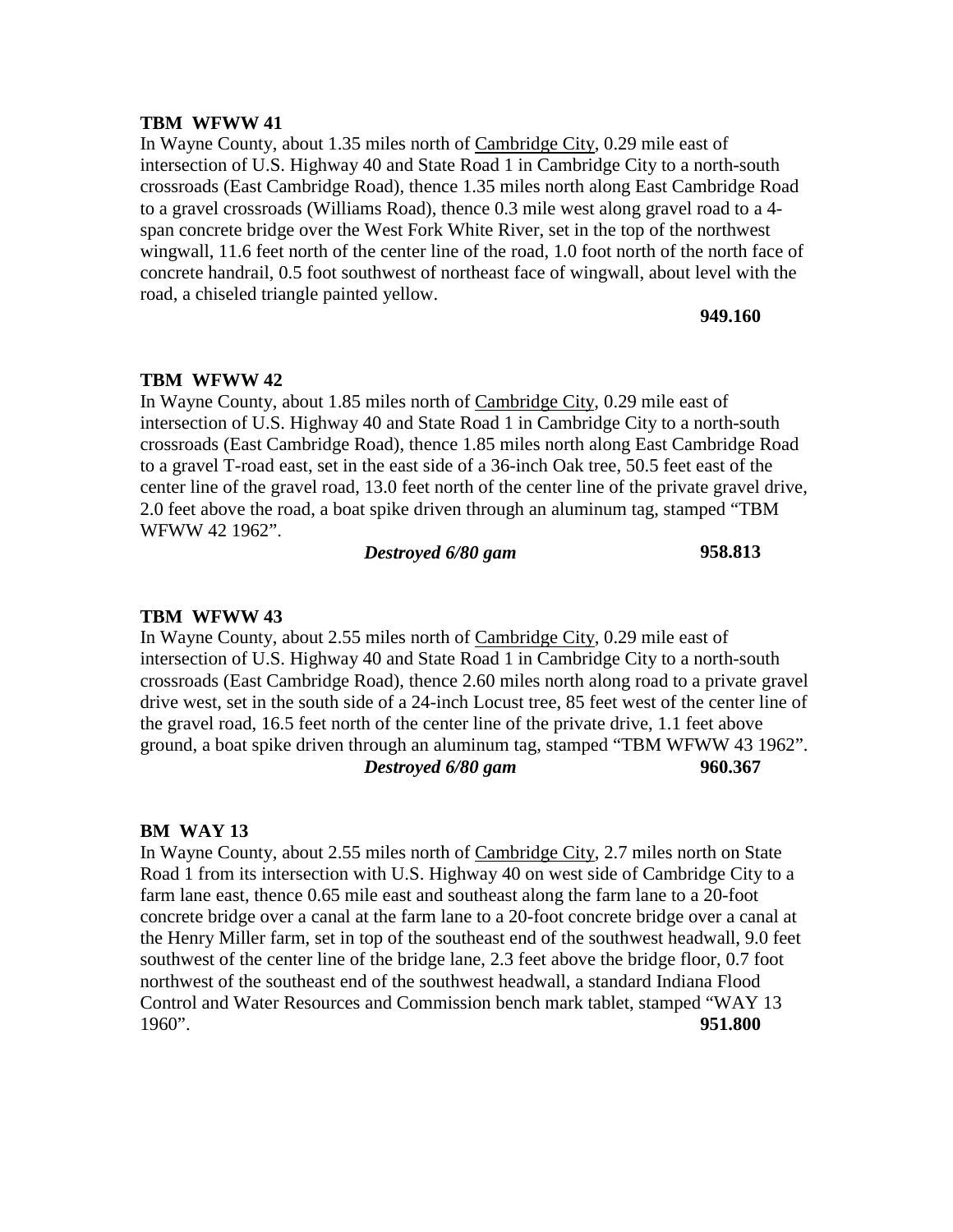In Wayne County, about 2.65 miles north of Cambridge City, 2.7 miles north along State Road 1 from its intersection with U.S. Highway 40 at the West side of Cambridge City to a farm lane east, thence 0.65 mile east and southeast along farm lane, set in the top of the northwest end of the northeast headwall of a 20-foot concrete bridge over a canal at the Henry Miller farm, 10.0 feet northeast of the center line of the bridge lane, 1.7 feet southeast of the northwest end of northeast headwall, 2.3 feet above level of bridge floor, a chiseled triangle painted yellow.

#### **951.697**

#### **TBM WFWW 45**

In Wayne County, about 3.2 miles north of Cambridge City, 0.29 mile east of intersection of U.S. Highway 40 and State Road 1 in Cambridge City to a north-south crossroads (East Cambridge Road), thence 3.3 miles north along East Cambridge Road, set in the east side of a power pole, 0.1 mile south of a gravel crossroads,  $3<sup>rd</sup>$  pole south of the intersection on the west side of the road, 25 feet west of the center line of gravel road, 1.2 feet above level of road, a boat spike driven through an aluminum tag, stamped "TBM WFWW 45 1962". *Destroyed 6/80 gam* **954.531**

## **BM WAY 14**

In Wayne County, about 3.3 miles north of Cambridge City, 0.29 mile east of intersection of U.S. Highway 40 and State Road 1 in Cambridge City to a north-south crossroad (East Cambridge Road), thence 3.4 mile north along East Cambridge Road to its intersection with east-west crossroad (Frank Meyers Road), thence 0.26 mile west to a steel road (Frank Meyers Road), thence 0.26 mile west to a steel truss bridge over the West Fork Whitewater River, set in the top of the north end of the center pier, 52 feet west of the east end of the bridge, 10 feet north of the center line of road, 0.6 foot below the level of the bridge floor, a standard Indiana Flood Control and Water Resources Commission bronze bench mark tablet, stamped "WAY 14 1960".

**955.528**

#### **TBM WFWW 46**

In Wayne County, about 3.8 miles north of Cambridge City, 0.29 mile east of intersection of U.S. Highway 40 and State Road 1 in Cambridge City to a north-south crossroad (East Cambridge Road), thence 3.9 miles north along East Cambridge Road to a S-curve, 0.5 mile north of a gravel crossroad (Frank Meyers Road), set in the northeast side of a 30 inch Maple tree, 52 feet west of the center line of road, 27 feet west of a fence line, 1.0 foot above the level of the road, a boat spike driven through an aluminum tag, stamped "TBM WFWW 46 1962". *Destroyed 6/80 gam* **968.216**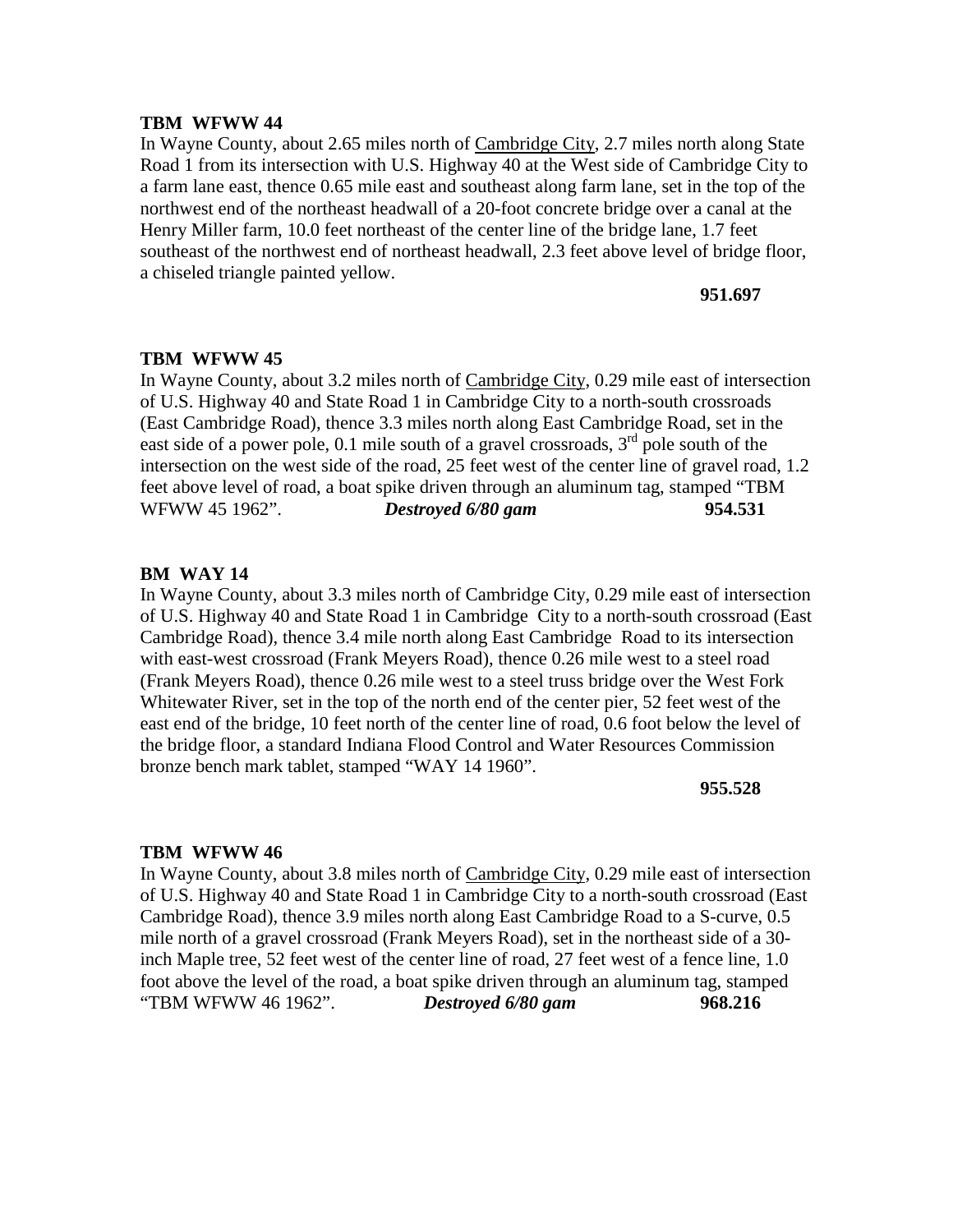## **BM WAY 15**

In Wayne County, about 4.3 miles north of Cambridge City, 4.3 miles north along State Road 1 from its intersection with U.S. Highway 40 at the west side of Cambridge City to its intersection with an east-west crossroad (Jerry Meyers Road), thence 1.05 miles east to a 2-span steel truss bridge over the West Fork Whitewater River, set in the top of the southeast wingwall, 10.5 feet south of the centerline of road, 1.0 foot east of the east end of the south steel guardrail, 0.7 foot below the road, a standard Indiana Flood Control and Water Resources Commission bench mark tablet, stamped "WAY 15 1960".

**963.485**

## **TBM WFWW 47**

In Wayne County, about 2.3 miles south of Hagerstown, 1.1 miles south and east from the intersection of State Road 38 and South Dalton in Center of Hagerstown to a T-road south (East Cambridge Road), thence 1.85 miles generally south along East Cambridge Road, set in the east side of a power pole, 150 feet south of a private drive west, 16.0 feet west of the center line of road, on a fence line, 0.1 foot above the level of the road, a boat spike driven through an aluminum tag, stamped "TBM WFWW 47 1962". *Destroyed 6/80 gam* 977.830

## **BM WAY 16**

In Wayne County, about 2.0 miles south of Hagerstown, 1.1 miles south and east from the intersection of State Road 38 and South Dalton Road in center of Hagerstown to a Troad south (East Cambridge Road), thence 1.56 miles generally south along East Cambridge Road to a T-road west (Heine Road), thence 0.15 mile west to a 3-span concrete bridge over the West Fork Whitewater River, set in the top of the east end of the north concrete guardrail of the bridge, 8.5 feet north of the center line of road, 4.5 feet west of the east face of the north concrete guardrail, 2.2 feet above the road, a standard Indiana Flood Control and Water Resources Commission bronze bench mark tablet, stamped "WAY 16 1960".

## *Badly damaged, Elevation questionable 5/23/73 L.J.S* **973.156**

## **TBM WFWW 48**

In Wayne County, about 2.0 miles south of Hagerstown, 1.1 miles south and east from the intersection of State Road 38 and South Dalton Road in center of Hagerstown to a Troad south (East Cambridge Road), thence 1.56 miles generally south along East Cambridge Road to a T-road west (Heine Road), thence 0.15 mile west to a 3-span concrete bridge over the West Fork Whitewater River, set in the south side of a 21-inch Sycamore tree, 45.5 feet east of the east end of the bridge, 16 feet north of the center line of road, a boat spike driven through an aluminum tag, stamped "TBM WFWW 48 1962". **968.718**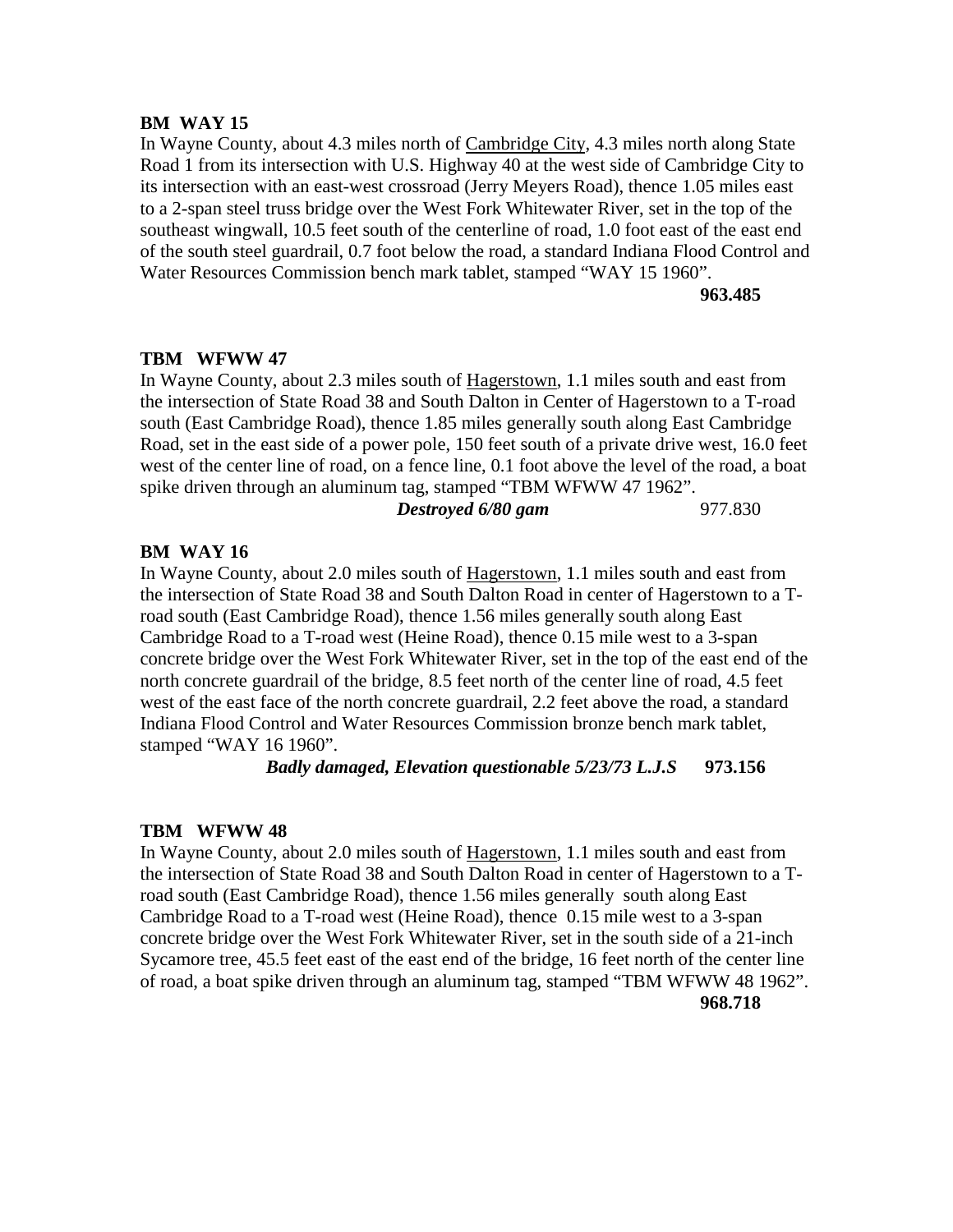In Wayne County, about 1.5 miles south of Hagerstown, 1.1 miles south and east from the intersection of State Road 38 and South Dalton Road in center of Hagerstown to a Troad south (East Cambridge Road), thence 1.05 miles generally south along East Cambridge Road to a gravel T-road east (Swoveland Road), and a 18-inch pipe culvert under the T-road east, set in the top of the east end of the north concrete headwall, 18.0 feet east of the center line of the north-south road, 10.0 feet north of center line of the Troad east, 1.5 feet west of the east face of the north headwall, about level with road, a painted chiseled triangle.

#### **975.457**

### **TBM WFWW 50**

In Wayne County, about 1.4 miles south of Hagerstown, 1.1 miles south and east from the intersection of State Road 38 and South Dalton Road in center of Hagerstown to a Troad south (East Cambridge Road), thence 0.8 mile generally under the road , about 100 feet north of drive leading east to a large white barn, set in the top of the south end of the west concrete headwall of the culvert, 9.5 feet west of the center line of the road, 1.7 feet north of the south face of the west headwall, 0.4 foot east of the west face of the headwall, 0.5 foot above the road, a painted chiseled triangle.

**983.492**

#### **TBM WFWW 51**

In Wayne County, about 1.25 miles south of Hagerstown, 1.1 miles south and east from the intersection of State Road 38 and South Dalton Road in center of Hagerstown to a Troad south (East Cambridge Road), thence 0.7 mile generally south along East Cambridge Road to a private drive west leading to the Homer Conner farm, thence about 0.1 mile west along drive to farm house, thence about 150 feet west towards stream along a tractor path that fords the stream between the house and barn to a double trunked Willow tree near the stream's edge, set in the southwest side of the 30-icnh west trunk of the tree, 10 feet south of the center line of tractor path, 10 feet east of the east edge of stream, 1.5 feet above the ground, a railroad spike driven through an aluminum tag, stamped "TBM WFWW 51 1962". **967.652**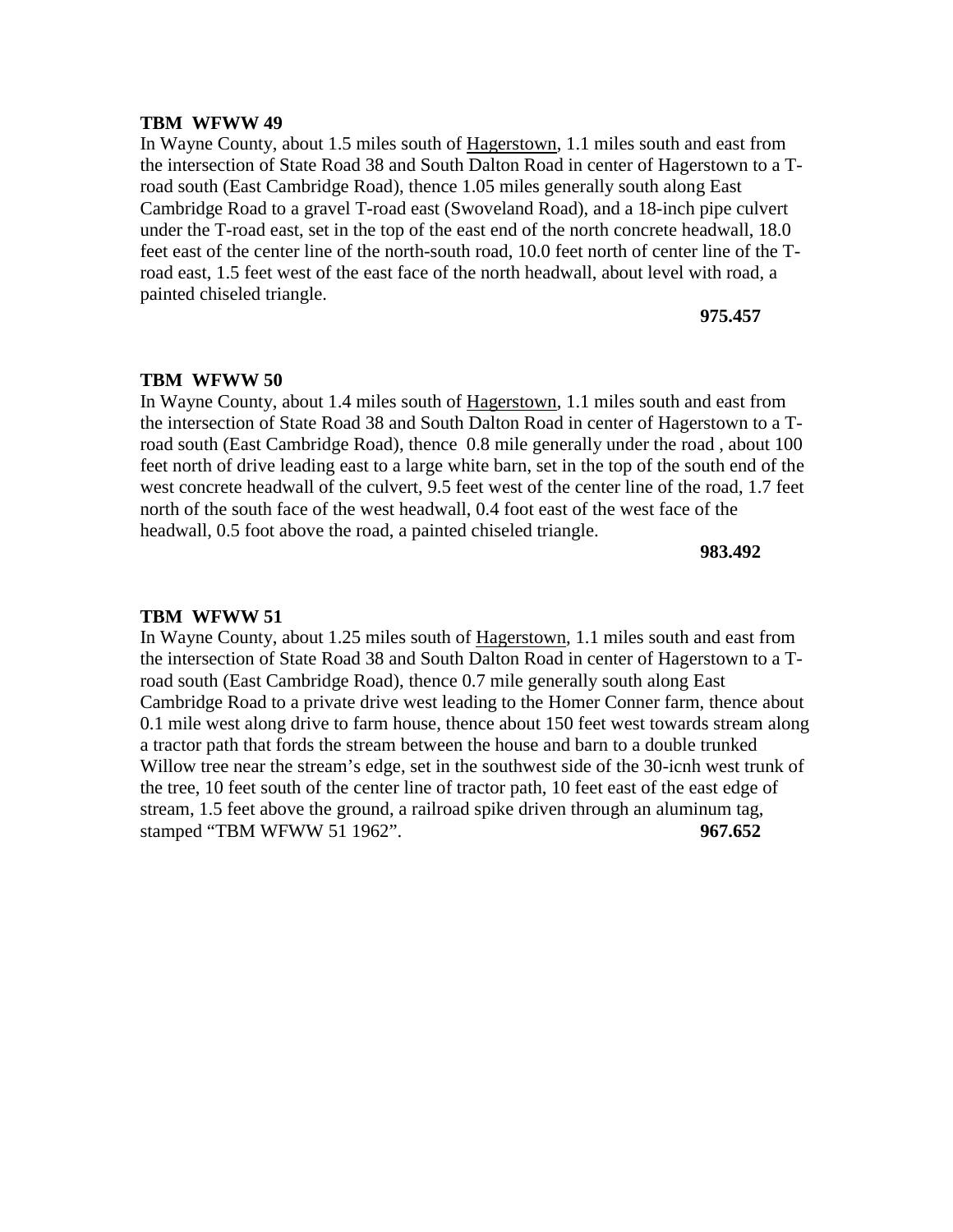#### **BM WAY 17**

In Wayne County, about 1.1 miles south of Hagerstown, 1.1 miles south along South Washington Street from its intersection with State Road 38 to an east-west gravel T-road (Scout Lake Road), thence 0.15 mile generally east to a dead end, thence 75 feet north to a 15-foot concrete overflow dam at the south end of lake in Camp Wapi Kamigi, set in the top of the south end of the southeast concrete wingwall of overflow, 11 feet south of the south iron railing of a walk-bridge, 3.0 feet south of the south face of overflow, 1.4 feet above the top of the overflow, 0.55 foot east of the west face of the southeast wingwall, a standard Indiana Flood Control and Water Resources Commission bronze bench mark tablet, stamped "WAY 17 1960".

*Destroyed 5/23/3 L.J.S.* **979.503**

## **TBM WFWW 52**

In Wayne County, about 1.1 miles south of Hagerstown, 1.1 miles south along South Washington Street from its intersection with State Road 38 to an east-west gravel T-road (Scout Lake Road), thence 0.15 mile generally east to a dead end, in the north-west quarter of the T-junction and a lane north-south along east bank of stream, set in the southeast side of a 15-inch Walnut tree, 21 feet north of the center line of Scout Lake Road, 19.0 feet west of the center line of lane, 6.7 feet west of a sign, 1.0 foot below the road, 0.8 foot above ground, a railroad spike driven through an aluminum tag, stamped "TBM WFWW 52 1962". **977.974**

#### **TBM WFWW 53**

In Wayne County, at south edge of Hagerstown, 0.75 mile south along South Washington Street from its intersection with State Road 38 in Hagerstown to a 36-inch pipe culvert under the road, set in the top of the south end of the east concrete headwall of the culvert, 14.5 feet east of the center line of the South Washington Street, 1.2 feet north of the south face of the east headwall, 0.4 foot west of the east face of the headwall, level with the center line of street, a painted chiseled triangle. **994.283**

#### **TBM WFWW 54**

In Wayne County, at Hagerstown, 0.55 mile south along South Washington Street from its intersection with State Road 38 in Hagerstown to a 1-span steel truss bridge over a stream, set in the top at the east end of the north stone bridge seat, 8.5 feet east of the center line of road, 3.0 feet south of the south face of the north stone bridge abutment, 1.6 feet below road, 0.5 foot north of the south face of the bridge seat, a painted chiseled triangle.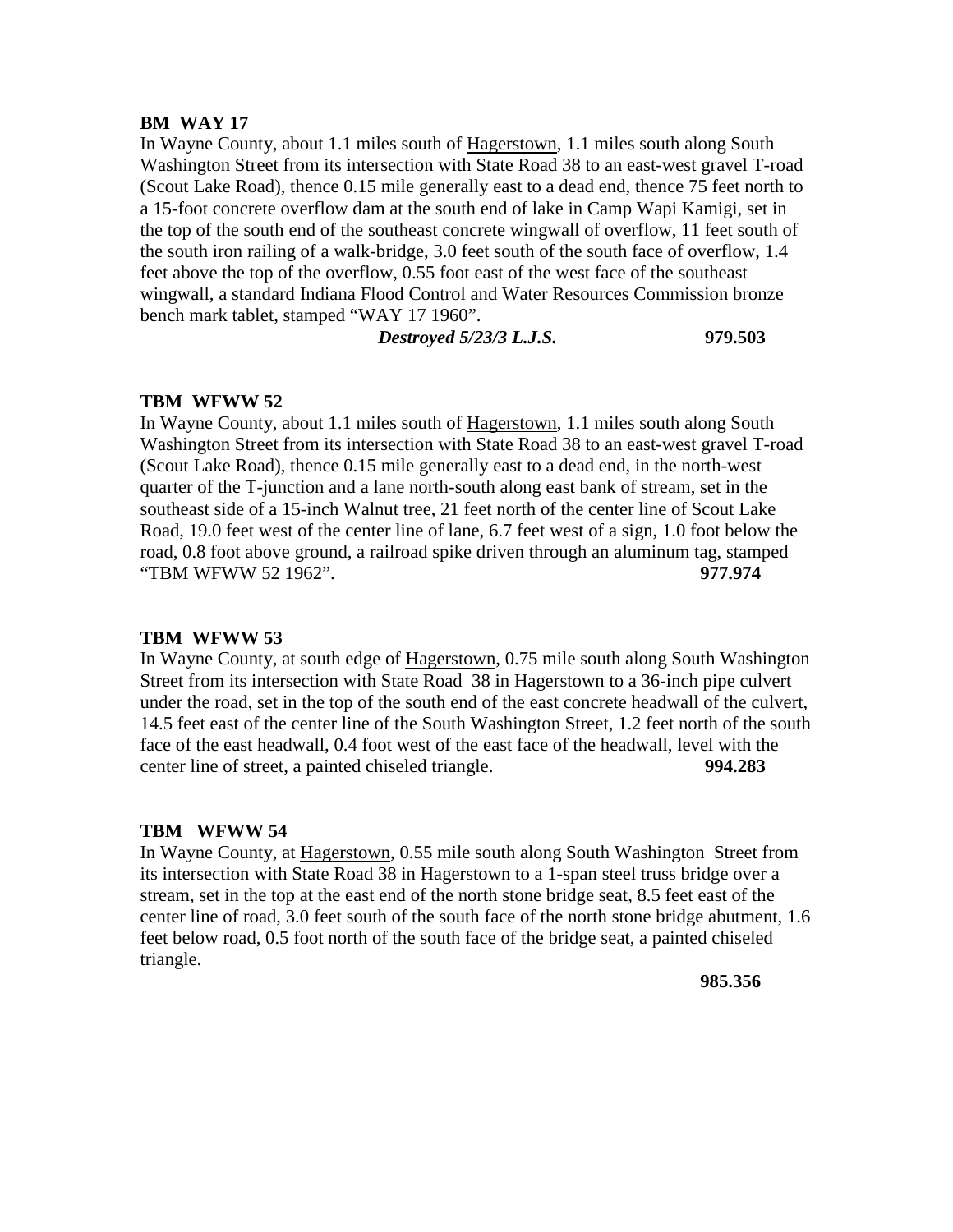## **BM WAY 18**

In Wayne County, at Hagerstown, 0.5 mile south along South Washington Street from its intersection with State Road 38 in Hagerstown to a T-road east (South Street), thence 0.15 mile east to a 40-foot concrete bridge over the West Fork Whitewater River, set in the top at the east end of the north concrete headwall of bridge, 12.5 feet north of the center line of South Street, 2.1 feet west of the east face of the north headwall, 0.7 foot north of the south face of the north headwall, 0.5 foot above the road, a standard Indiana Flood Control and Water Resources Commission bronze bench mark tablet, stamped "WAY 18 1960". **981.194**

## **TBM WFWW 55**

In Wayne County, at Hagerstown, 0.5 mile south along South Washington Street from its intersection with State Road 38 in Hagerstown to a T-road east (South Street), thence 0.15 mile east to a 40-foot concrete bridge over the West Fork Whitewater River, thence 0.06 mile north of the Pennsylvania Railroad bridge #90/17 over the West Fork Whitewater River, set in the top of the southwest concrete wingwall of the bridge, 18.5 feet south of the south rail or the track, 4.0 feet below the top of rails, 0.8 foot northeast of the southwest face of the southwest wingwall, 0.9 foot southeast of the northwest face of the southwest wingwall, a painted chiseled triangle.

**985.082**

## **USC&GS BM V 40**

In Wayne County, at Hagerstown, on the Pennsylvania Railroad, 0.1 mile east of the railroad station, set in the top of the northwest concrete wingwall of bridge 90/17, 18.5 feet north of the north rail of track, 4.0 feet below top of rails, 0.9 foot southeast of the northwest face of the northwest wingwall, a standard USC&GS bronze disk, stamped "V 40 1934". **985.142**

## **TBM WFWW 56**

In Wayne County, at Hagerstown, at the Junction Street 30-foot concrete bridge over the West Fork Whitewater River, set in the top of the southeast concrete wingwall of the bridge, 19.0 feet south of the center line of Junction Street, 1.35 feet south of the south face of the south concrete guardrail, 0.9 foot above the road, 0.55 foot northeast of the southwest face of the southeast wingwall, a painted chiseled triangle.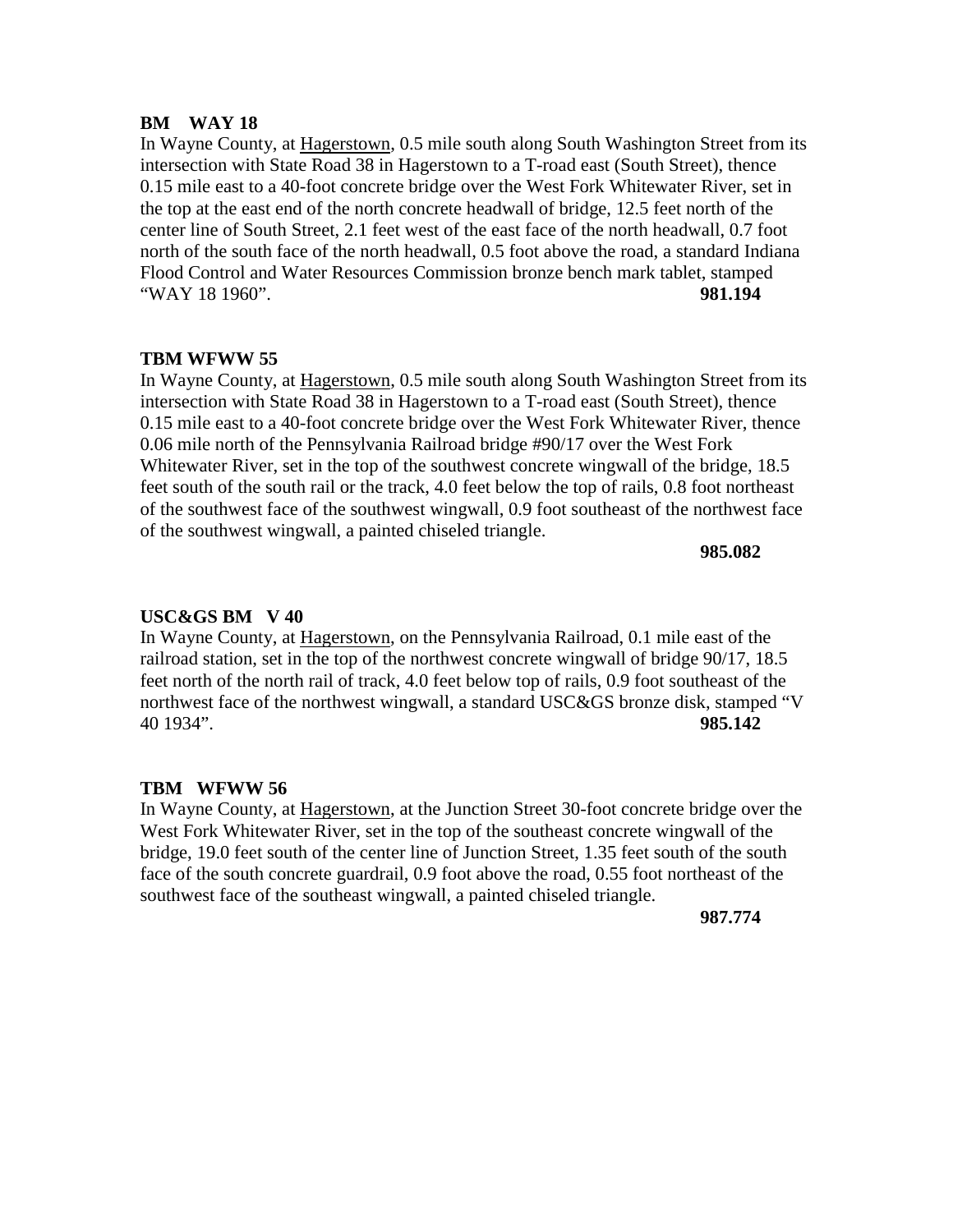### **ISHC BM WAY G 21**

In Wayne County, at Hagerstown, at the State Road 38 3-span concrete bridge over the West Fork Whitewater River, set in the top at the west end of the north concrete sidewalk of the bridge, 24 feet north of the center line of the road, 38 feet east of the center line of a drive leading north to a store, 0.7 foot above the highway, 0.7 foot south of the south face of the north concrete guardrail, a standard Indiana State Highway Commission bench mark tablet, stamped "WAY G 21". **987.819**

## **TBM WFWW 57**

In Wayne County, at Hagerstown, at the State Road 38 3-span concrete bridge over the West Fork Whitewater River, set in the top at the east end of the north concrete guardrail of bridge, 27.5 feet north of the center line of the highway, 3.5 feet above road, 2.6 feet west of the east face of the north concrete guardrail, 0.35 foot north of the south face of the north concrete guardrail, a painted chiseled triangle. **990.398**

## **ISHC BM WAY G 22**

In Wayne County, at east edge of Hagerstown at the State Road 38 3-span concrete overflow bridge for the West Fork Whitewater River; 0.15 mile east along State Road 38 from the State Road 38 bridge over the West Fork Whitewater River, set in the top at the west end of the north concrete curing of the bridge, 19.5 feet north of the center line of the highway, 0.9 foot above the highway, 0.6 foot south of the south concrete guardrail, 0.4 foot east of the west face of the north curbing, a standard Indiana State Highway Commission bronze bench mark tablet, stamped "Way G 22".

#### **990.000**

#### **USC&GS BM U 40**

In Wayne County, at Hagerstown, at the Hagerstown and Jefferson Township School on North Sycamore Street, 1 block north of State Roads 1 and 38, set vertically in the southwest face of the north side of the west entrance alcove, 84 feet east of east curb of North Sycamore Street, 5.0 feet west of a double door entrance, 3.5 feet above the top step of the entrance, a standard USC&GS bench mark tablet, stamped "U 40 1934". **1009.552**

#### **BM WAY 19**

In Wayne County, about 0.5 mile north of Hagerstown, 0.5 mile north along State Road 1 (Sycamore Street) from its intersection with State Road 38 in Hagerstown to a curve northwest and a gravel T-road (Jones Road), thence 0.15 mile north and east along gravel road to a 75-foot steel pony truss bridge over the West Fork Whitewater River, set in the top at the south end of the east concrete bridge abutment, 11.5 feet south of the center line of the gravel road, 4.1 feet south of the east end of the south iron handrail of the bridge, 1.0 foot above the east concrete handrail of the bridge seat, 0.4 foot east of the west face of the east concrete bridge abutment, about level with the road, a standard Indiana Flood Control and Water Resources Commission bronze mark tablet, stamped "WAY 19 1960". **990.241**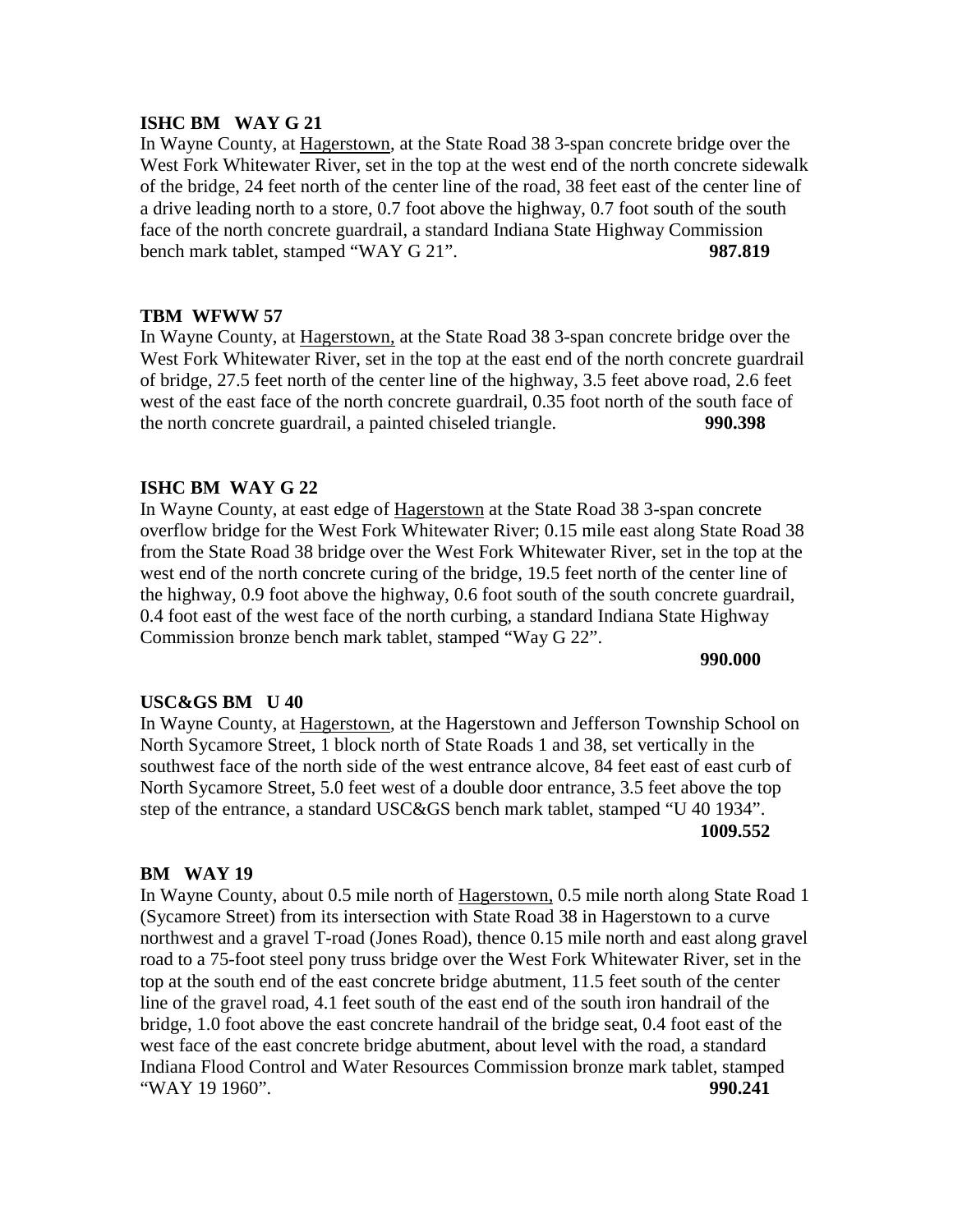In Wayne County, about 0.5 mile north of Hagerstown, 0.5 mile north along State Road 1 (Sycamore Street) from its intersection with State Road 38 in Hagerstown to a curve northwest and a gravel T-road (Jones Road), in the middle of intersection, set in the north side of a 36-inch Locust tree, 38.5 feet east of the center line of State Road 1, 20.0 feet north of the center line of a gravel cutoff joining Jones Road and State Road 1, 1.0 foot above ground, a railroad spike driven through an aluminum tag, stamped "TBM WFWW 58 1962". **1001.355**

## **USC&GS BM T 40**

In Wayne County, about 0.9 mile north Hagerstown, 0.9 mile north along State Road 1 from its intersection with State Road 38 in Hagerstown to a gravel field entrance west, 39.5 feet west of the center line of State Road 1, 42.0 feet south of the center line of the field entrance, 2.4 feet south of a telephone pole, 1.5 feet east of a woven wire fence*, set in top of a badly damaged concrete post projecting 0.2 foot above ground*, a standard USC&GS bronze disk, stamped "T 40 1934". **1021.304**

## **BM WAY 20**

In Wayne County, about 1.1 miles north of Hagerstown, 1.1 miles north along State Road 1 from its intersection with State Road 38 in Hagerstown to a gravel T-road east (Crull Road), thence 0.35 mile east to a 70-foot steel pony truss bridge over the West Fork Whitewater River, set in top of the northwest concrete wingwall of the bridge, 11.5 feet north of the center line of the road, 2.0 feet above the road, 1.0 foot southeast of the northwest wingwall, 0.5 foot northeast of the southwest face of the northwest wingwall, a standard Indiana Flood Control and Water Resources Commission bench mark tablet, stamped "WAY 20 1960". **1004.582**

## **TBM WFWW 59**

In Wayne County, about 1.1 miles north of Hagerstown, 1.1 miles north along State Road 1 from its intersection with State Road 38 in Hagerstown to a gravel T-road east (Crull Road), thence 0.35 mile east to a 70-foot steel pony truss bridge over the West Fork Whitewater River, set in the east side of a 12-inch Walnut tree, 93 feet west of the west end of the bridge, 10.5 feet south of the center line of the road, 1.5 feet below the road, 0.4 foot above ground, a railroad spike driven through an aluminum tag, stamped "TBM WFWW 59 1962". **998.982**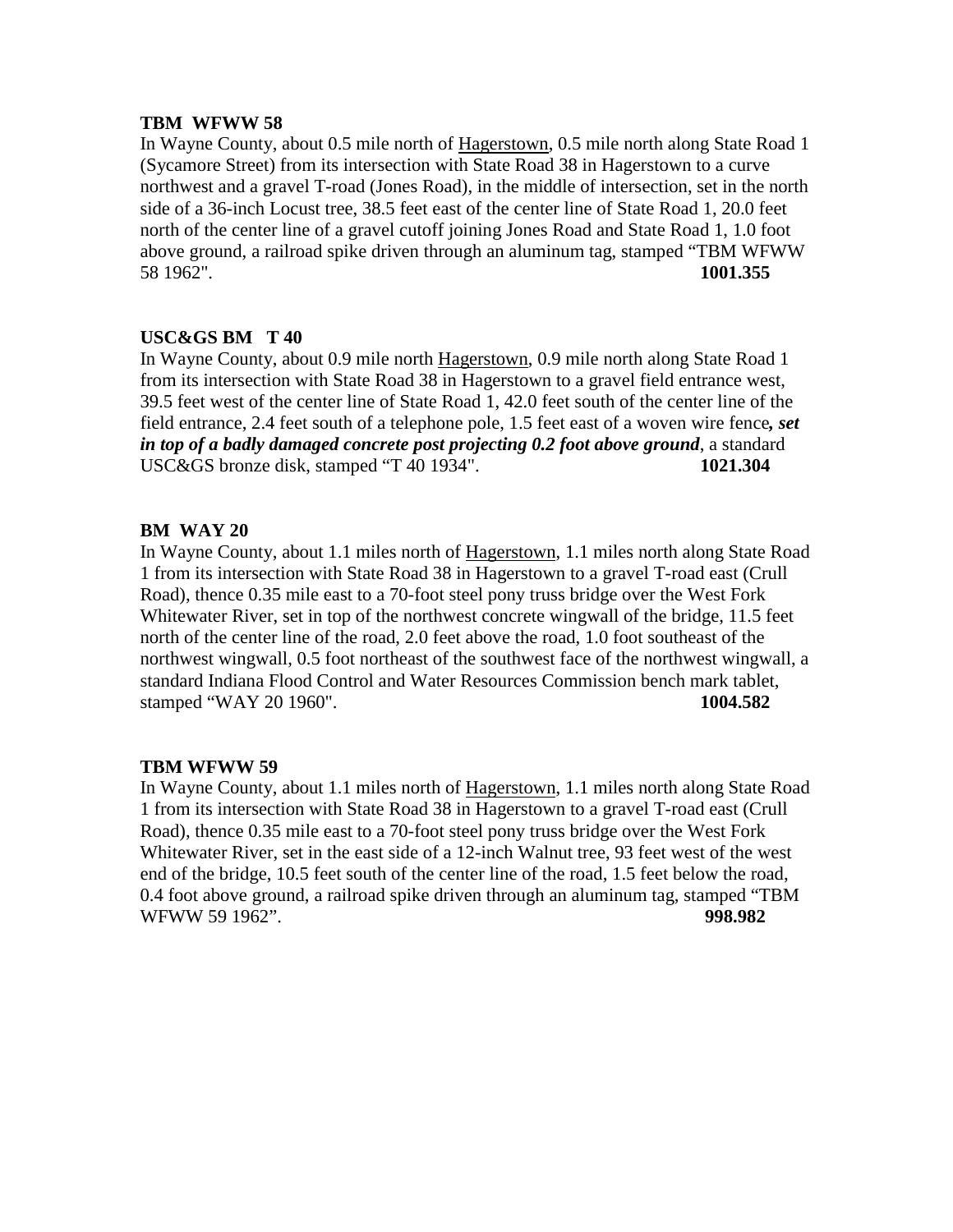In Wayne County, about 1.5 miles northeast of Hagerstown, 1.1 miles north along State Road 1 from its intersection with State Road 38 in Hagerstown to a gravel T-road east (Crull Road), thence 0.75 mile east along Crull Road to a north-south gravel T-road east (Clyde Oler Road), set in the west side of a 20-inch Hickory tree in the northeast quarter of the T-junction, 31 feet north of the center line of the T-road east, 21 feet east of the center line of the north-south road, 12.2 feet northeast of a corner fence post, 1.2 feet above ground, a railroad spike driven through an aluminum tag, stamped "TBM WFWW 60 1962". **1054.133**

#### **TBM WFWW 61**

In Wayne County, about 2.1 miles northeast of Hagerstown, 1.1 miles north along State Road 1 from its intersection with State Road 38 in Hagerstown to a gravel T-road east (Crull Road), thence 0.75 mile east along Crull Road to a north-south gravel T-road (Woodpecker Road), thence 0.75 mile north along Woodpecker Road to a 15-foot concrete culvert over a small ditch, 72 feet south of the center line of the gravel T-road east (Olive Branch Road), set in the top at the south end of the east concrete headwall of the culvert, 8.5 feet east of the center line of road, 3.5 feet north of the south face of the east headwall, 1.0 foot above the road, 0.2 foot east of the west face of the east headwall, a painted chiseled triangle. **1035.961**

## **BM WAY 21**

In Wayne County, about 2.1 miles north of Hagerstown, 2.1 miles generally north along State Road 1 from its intersection with State Road 38 in Hagerstown to an east-west gravel crossroad (Hoover Road), thence 0.15 mile east to a one-span steel pony truss bridge over the West Fork Whitewater River, set in top at the south end of the east concrete bridge seat, 9.5 feet south of the center line of the road, 1.3 feet east of the west face of the east bridge seat, 0.9 foot west of the west face of the east concrete abutment, 1.0 foot below the road, a standard Indiana Flood Control and Water Resources Commission bronze bench mark tablet, stamped "WAY 21 1960".

#### **1014.495**

#### **TBM WFWW 62**

In Wayne County, about 2.1 miles north of Hagerstown, 2.1 miles generally north along State Road 1 from its intersection with State Road 38 in Hagerstown to an east-west crossroad (Hoover Road), thence 0.15 mile east to a one span steel pony truss bridge over the West Fork Whitewater River, set in top at the south end of the west concrete bridge seat, 9.0 feet south of the center line of the road, 1.0 foot west of the east face of the west concrete bridge seat, 1.0 foot below the road, 1.0 foot east of the east face of the west abutment, a painted chiseled triangle. **1014.626**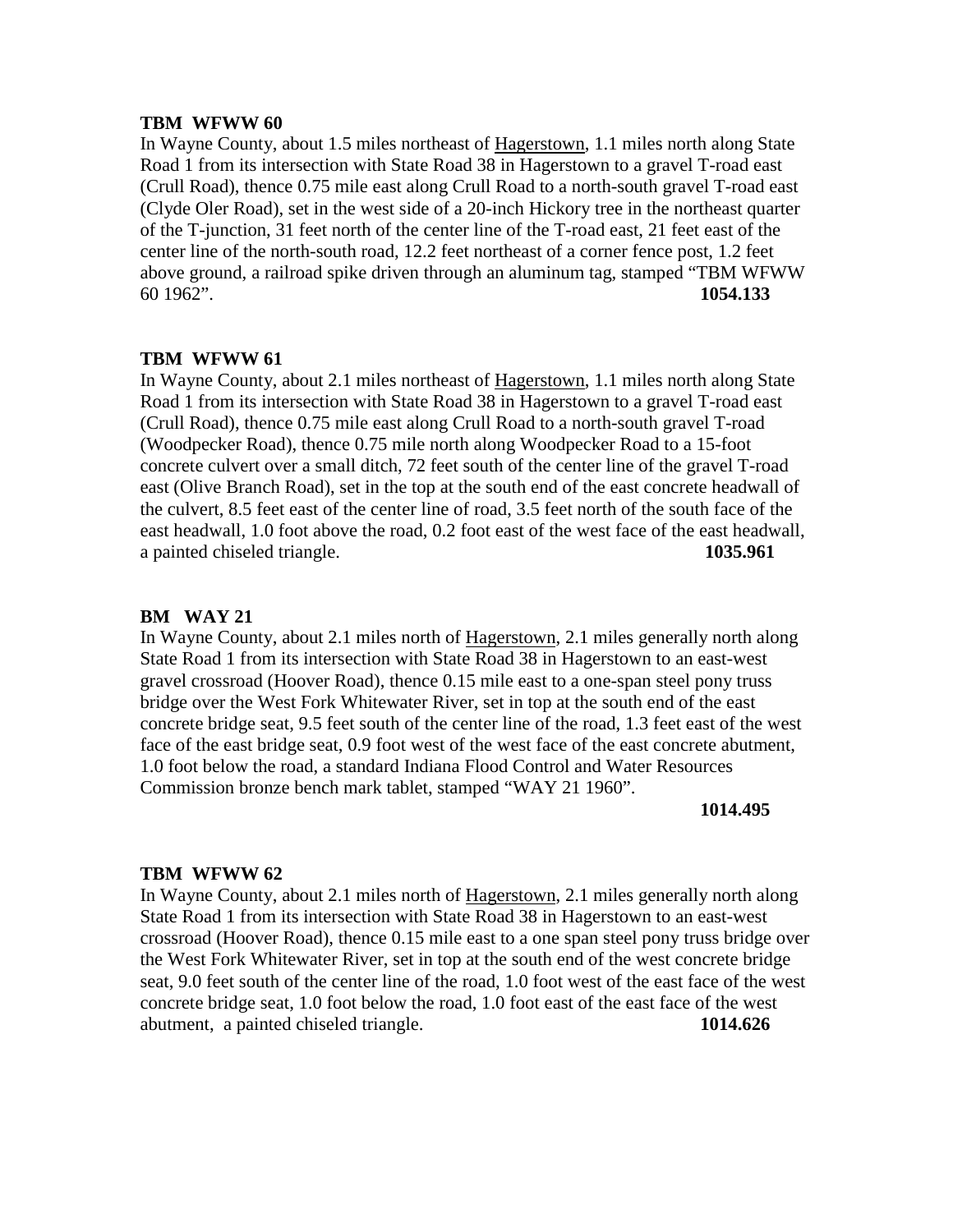In Wayne County, about 2.6 miles north of Hagerstown, 2.6 miles generally north along State Road 1 from its intersection with State Road 38 in Hagerstown to an east-west crossroad (W.E. Oler Road), thence 0.1 mile east, set in the south side of a 40-inch Beech tree, on an east-west fence line, 18.5 feet north of the center line of the road, 1.1 feet above the ground, 0.2 foot below the center line of the road, a railroad spike driven through an aluminum tag, stamped "TBM WFWW 63 1962". **1024.504**

## **BM WAY 22**

In Wayne County, about 2.6 miles north of Hagerstown, 2.6 miles generally north along State Road 1 from its intersection with State Road 38 in Hagerstown to an east-west crossroad (W.E. Oler Road), thence 0.25 mile east to a one-span steel pony truss bridge over the West Fork Whitewater River, set in the top at the south end of the east concrete bridge seat, 9.0 feet south of the center line of the road, 0.7 foot below the road, 0.6 foot east of the west face of the east concrete bridge seat, 0.5 foot northeast of the southwest face of the east bridge seats, a standard Indiana Flood Control and Water Resources Commission bronze bench mark tablet, stamped "WAY 22 1960". **1022.910**

## **TBM WFWW 64**

In Wayne County, about 3.0 miles north of Hagerstown, 2.6 miles generally north along State Road 1 from its intersection with State Road 38 in Hagerstown to an east-west crossroad (W.E. Oler Road), thence 0.5 mile east to a north-south gravel crossroad (Woodpecker Road), thence 0.40 mile north to a 20-foot concrete bridge over a dry ditch, set in top at the south end of the west concrete guardrail, 9.5 feet west of the center line of road, 3.4 feet north of the south face of the west guardrail, 2.4 feet above road, a painted chiseled triangle. **1037.451** 

## **BM WAY 23**

In Wayne County, about 3.2 miles north of Hagerstown, 3.1 miles north along State Road 1 from its intersection with State Road 38 in Hagerstown to a gravel T-road east (Cain Road), thence 0.3 mile east to a one-span steel pony truss bridge, set in the top of the northwest concrete wingwall of the bridge, 11.5 feet north of the center line of the road, 7.0 feet northwest of the northwest end of the north steel truss of the bridge, 0.9 foot southwest of the northeast face of the northwest concrete wingwall, about level with the road, a standard Indiana Flood Control and Water Resources Commission bronze bench mark tablet, stamped "WAY 23 1960". **1032.601**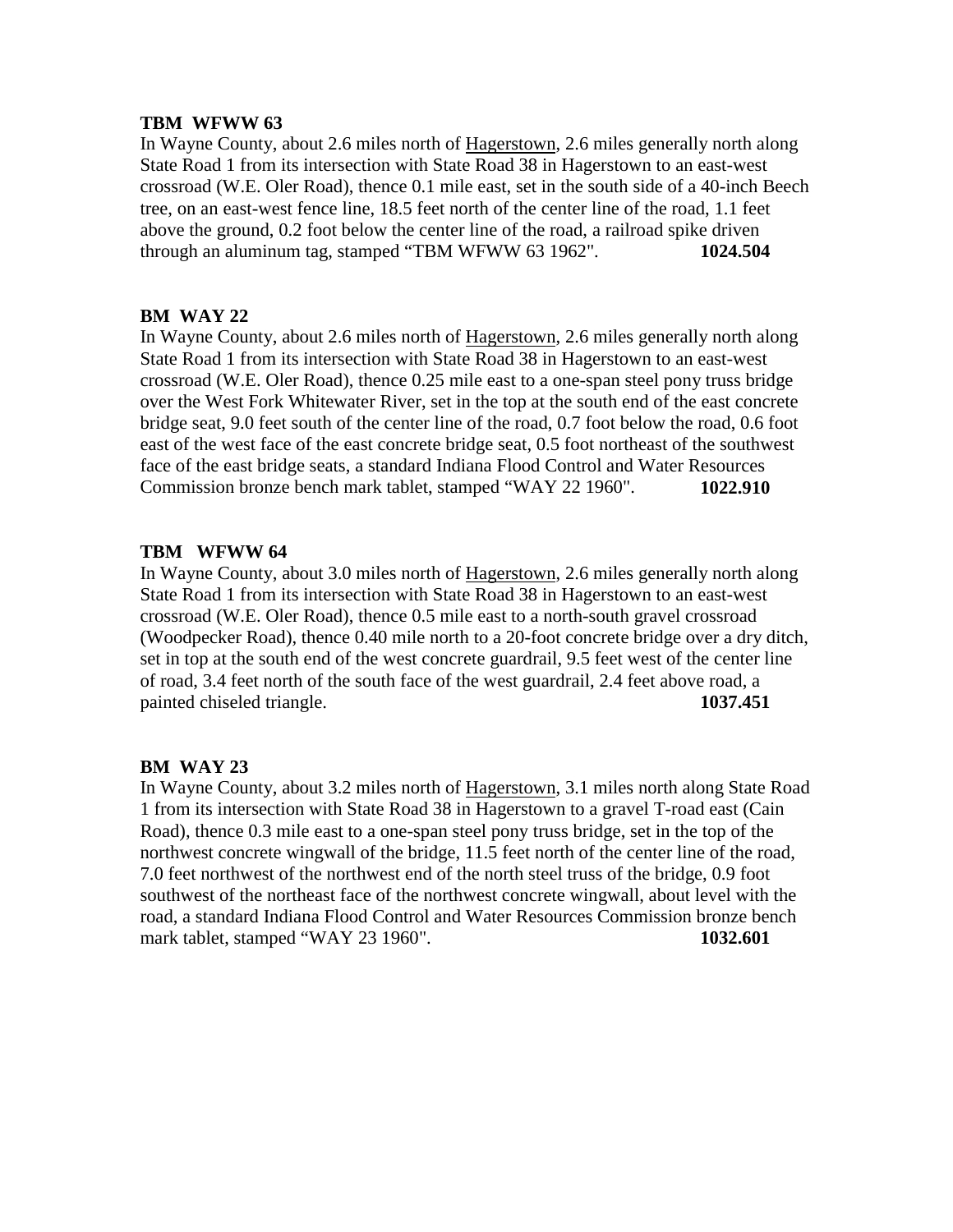In Wayne County, about 3.2 miles north of Hagerstown, 3.1 miles north along State Road 1 from its intersection with 38 in Hagerstown to a gravel T-road east (Cain Road), in northeast quarter of the T-junction, set in the northeast side of a 30-inch Maple tree, 28.0 feet east of the center line of the highway, 18.0 feet north of the center line of the T-road, 1.0 foot above ground, a railroad spike driven through an aluminum tag, stamped "TBM WFWW 65 1962". **1045.937**

## **BM WAY 24**

In Wayne County, about 3.7 miles north of Hagerstown, 3.7 miles generally north along State Road 1 from its intersection with State Road 38 in Hagerstown to a 25-foot concrete bridge over a small ditch, set in the top of the northwest concrete wingwall of the bridge, 15.0 feet west of the center line of the road, 1.3 feet southeast of the northwest face of the northeast wingwall, 0.3 foot below the center line of the highway, a standard Indiana Flood Control and Water Resources Commission bronze bench mark tablet, stamped "WAY 24 1960". **1049.530**

## **TBM WFWW 66**

In Wayne County, about 3.7 miles north of Hagerstown, 3.7miles generally north along State Road 1 from its intersection with State Road 1 from its intersection with State Road 38 in Hagerstown to a 25-steel concrete bridge over a small ditch, set in the top at the concrete bridge over a small ditch, set in the top at the south end of the east concrete wheel guard, 10.0 feet east of the center line of the highway, 1.7 feet north of the south face of the east wheel guard, 0.5 foot above the highway, 0.3 foot east of the west face of the east concrete wheel guard, a painted chiseled triangle. **1050.492**

# **TBM WFWW 67**

In Wayne County, about 4.6 miles north of Hagerstown, 4.6 miles generally north along State Road 1 from its intersection with State Road 38 in Hagerstown to a gravel T-road east (Charles Road) and a 17-foot concrete box culvert under the highway, set in the top at the south end of the east concrete wheel guard of the culvert, 35 feet north of the center line of the highway, 1.3 feet north of the south face of the east wheel guard, 0.5 foot above the highway, a painted chiseled triangle. **1053.066**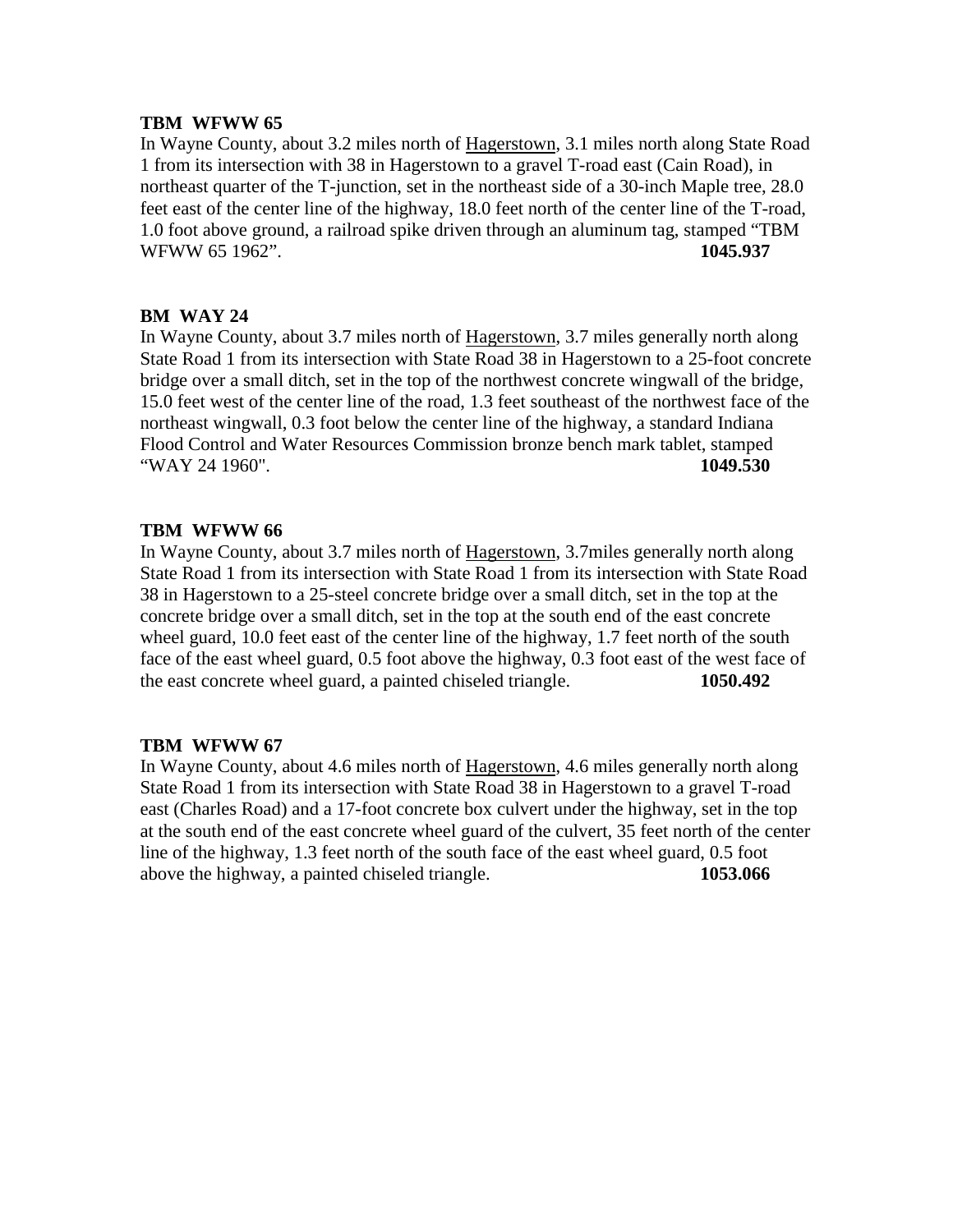#### **BM WAY 25**

In Wayne County, about 4.6 miles north of Hagerstown, 4.6 miles generally north along State Road 1 from its intersection with State Road 38 in Hagerstown to a gravel T-road east (Charles Road), thence 0.15 mile east to a one-span steel pony truss bridge over West Fork Whitewater River, set in the top of the south end of the west concrete bridge abutment, 10.5 feet south of the center line of the road, 2.1 feet southwest from the southwest end of the steel truss bridge, 0.9 foot above the west concrete bridge seat, 0.4 foot west of the east face of the west abutment, about 0.1 foot below the road, a standard Indiana Flood Control and Water Resources Commission bronze bench mark tablet, stamped "WAY 25 1960". **1044.681**

#### **BM WAY 26**

In Wayne County, about 5.4 miles north of Hagerstown, 5.4 miles generally north along State Road 1 from its intersection with State Road 38 in Hagerstown to U.S. Highway 35, thence 0.25 mile east to the U.S. Highway 35 one-span steel pony truss bridge over the West Fork Whitewater River, set in top at the northwest concrete wingwall of the bridge, 17.0 feet north of the center line of the highway, 4.0 feet northwest of the northwest end truss of the bridge, 0.5 foot northwest of the southeast face of the northwest wingwall, 0.4 foot above the road, a standard Indiana Flood Control and Water Resources Commission bronze bench mark tablet, stamped "WAY 26 1960". **1053.905**

#### **TBM WFWW 68**

In Wayne County, about 5.4 miles north of Hagerstown, 5.4 miles generally north along State Road 1 from its intersection with State Road 38 in Hagerstown to U.S. Highway 35, in the southeast quarter of the intersection of State Road 1and U.S. Highway 35, set in the top at the east concrete headwall of a 12-inch pipe culvert under State Road 1, 38.0 feet south of the center line of U.S. Highway 35, 24.5 feet east of the center line of State Road 1, 1.1 feet west of the east face of the east headwall, 1.0 foot below the center line of State Road 1, a painted chiseled triangle. **1055.338**

#### **USC&GS BM Q 40**

In Wayne County, about 5.4 miles north of Hagerstown, 5.4 miles generally north along State Road 1 from its intersection with State Road 38 in Hagerstown to U.S. Highway 35, thence 0.05 mile east along U.S. Highway 35 to a 6-foot concrete box culvert under U.S. Highway 35, set in the top of the center line of the highway, about 2.5 feet below the highway, 2.0 feet west of the east face of the south headwall, 0.7 foot north of the south face of the south headwall, a standard USC&GS disk, stamped "Q 40 1934".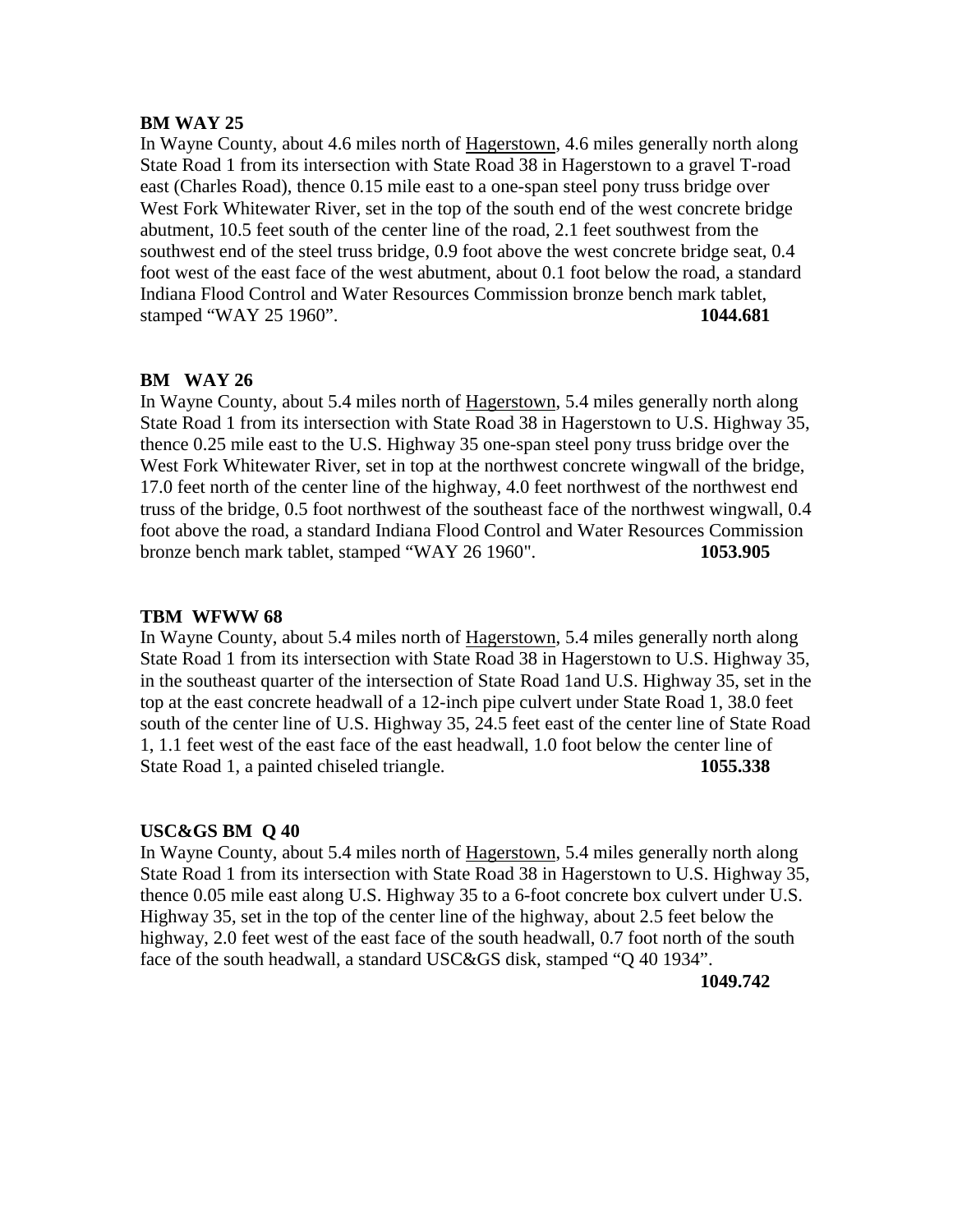#### **USC&GS BM R 40**

In Wayne County, about 5.4 miles north of Hagerstown, 5.3 miles generally north along State Road 1 from its intersection with State Road 38 in Hagerstown to the West River Friends Church in southwest quarter of the junction of State Road 1 and U.S. Highway 35, set in the top of a concrete post, 90 feet north of the center line of State Road 1, 3.4 feet southeast of the southeast corner of the white frame church, 0.3 foot above the ground, a standard USC&GS disk, stamped "R 40 1934". **1059.122**

#### **USC&GS BM P 40**

In Wayne County, about 5.5 miles north of Hagerstown, 5.5 miles generally north along State Road 1 from its intersection with State Road 38 in Hagerstown to a right-angle turn east about 0.1 mile north of junction of State Road 1 and U.S. Highway 35, set in the top of a concrete post, 38 feet northwest of the center line of a concrete post, 38 feet northwest of the center line of State Road 1 at the center of the curve, 31 feet east of the west end post of a fence line, 10 feet north of the center line of a drive west to a farm house, 3.0 feet south of a fence line, about 3.0 feet above the highway, 0.4 foot above ground, a standard USC&GS disk, stamped "P 40 1934". **1069.115**

#### **USGS BM 3 RHP**

In Wayne County, in the W  $\frac{1}{2}$  Sec. 17, T. 15 N., R. 13 E., about 4.3 miles south of Pennville; 4.3 miles south along Pennville Road from its intersection with U.S. 40 in Pennville to a T-road east and a farm lane west; set in the top of a concrete post in the southeast quarter of the intersection, 29 feet south from the centerline of the road east, 23 feet east from the centerline of Pennville Road, 3 feet southeast from a fence corner post, 1.2 feet below the intersection, 0.4 foot above the ground; a U.S. Geological Survey bench mark tablet, stamped "3 RHP 1953".

#### **Found 1/25/94 JCS&MPG** 905.887

## **IFC&WRC TBM GE 1**

In Wayne County, in the NE  $\frac{1}{4}$  Sec. 7, T. 15 N., R. 13 E., about 2.9 miles south from Pennville; 2.9 miles south along Pennville Road from its intersection with U.S. 40 in Pennville to a single-span steel truss bridge over Greens Fork; set in the top at the west end of the south abutment of the bridge, 10.3 feet west from the centerline of the road, 1.5 feet below the bridge floor 0.1 foot south from the north face of the south abutment; a painted chiseled square. **Destroyed 1/25/94 JCS&MPG** 902.408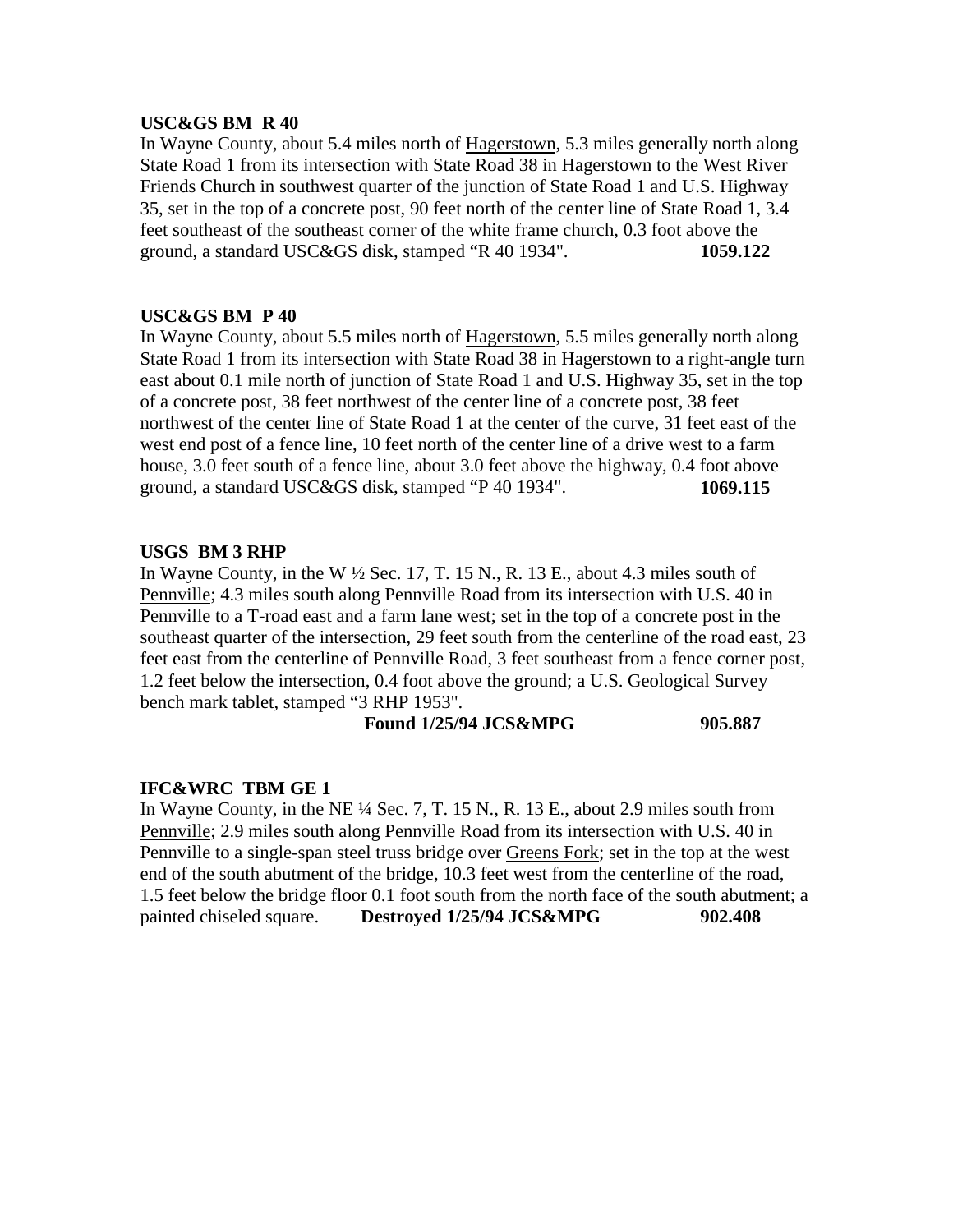In Wayne County, in the NW ¼, Sec. 8, T. 15 N., R. 13 E., about 2.8 miles south from Pennville; 2.9 miles south along Pennville Road from its intersection with U.S. 40 in Pennville to a T-road east (Kirlin Road), thence 0.25 mile east and northeast; set in the northwest side of a 25-inch sycamore tree, 93 foot southwest from power pole No. 2016, 10.5 feet southeast from the centerline of the road, 0.6 foot above the ground; a railroad spike through an aluminum tag stamped "TBM GF 2 1965".

**Destroyed 1/25/94 JCS&MPG 900.099**

## **IFC&WRC TBM GF 3**

In Wayne County, in the SE ¼ Sec. 5, T. 15 N., R. 13 E., about 2.7 miles south-southeast from Pennville; 1.6 miles east along U.S. 40 from its intersection with Pennville Road in Pennville to a T-road south (Hiser Station Road), thence 2.8 miles generally south to a 10-foot concrete box culvert under the road; set in the top at the southeast end of the northeast headwall of the culvert, 10.5 feet southeast from the centerline of the road, 5.5 feet northwest from the southeast end of the headwall, 1 foot above the roadway; a painted chiseled triangle. **936.453** 

## **IFC&WRC TBM GF 4**

In Wayne County, in the SW ¼ Sec. 33, T. 16 N., R. 13 E., about 2.0 miles southeast from Pennville; 1.6 miles east along U.S. 40 from its intersection with Pennville Road in Pennville to a T-road south (Hiser Station Road), thence 1.7 miles generally south to a 10-foot concrete arch culvert under the road; set in the top at the north end of the west headwall of the culvert, 7.6 feet west from the centerline of the road, 0.8 foot south from the north end of the headwall, 0.4 foot above the roadway; a painted chiseled triangle. **926.009**

#### **IFC&WRC TBM GF 5**

In Wayne County, in the NW ¼ Sec. 33, T. 16 N., R. 13 E., about 1.8 miles southeast from Pennville; 1.6 miles east along U.S. 40 from its intersection with Pennville Road in Pennville to a T-road south (Hiser Station Road), thence 1.4 miles generally south to an east-west crossroad (Sample Road), thence 0.05 mile west to a two-span concrete arch bridge over Greens Fork; set in top of the northeast wingwall of the bridge, 9.3 feet north from the centerline of the road, 6.0 feet southwest from the northeast end of the wingwall, 0.5 foot above the roadway; a painted chiseled square.

**Found 1/24/94 JCS&MPG 933.152**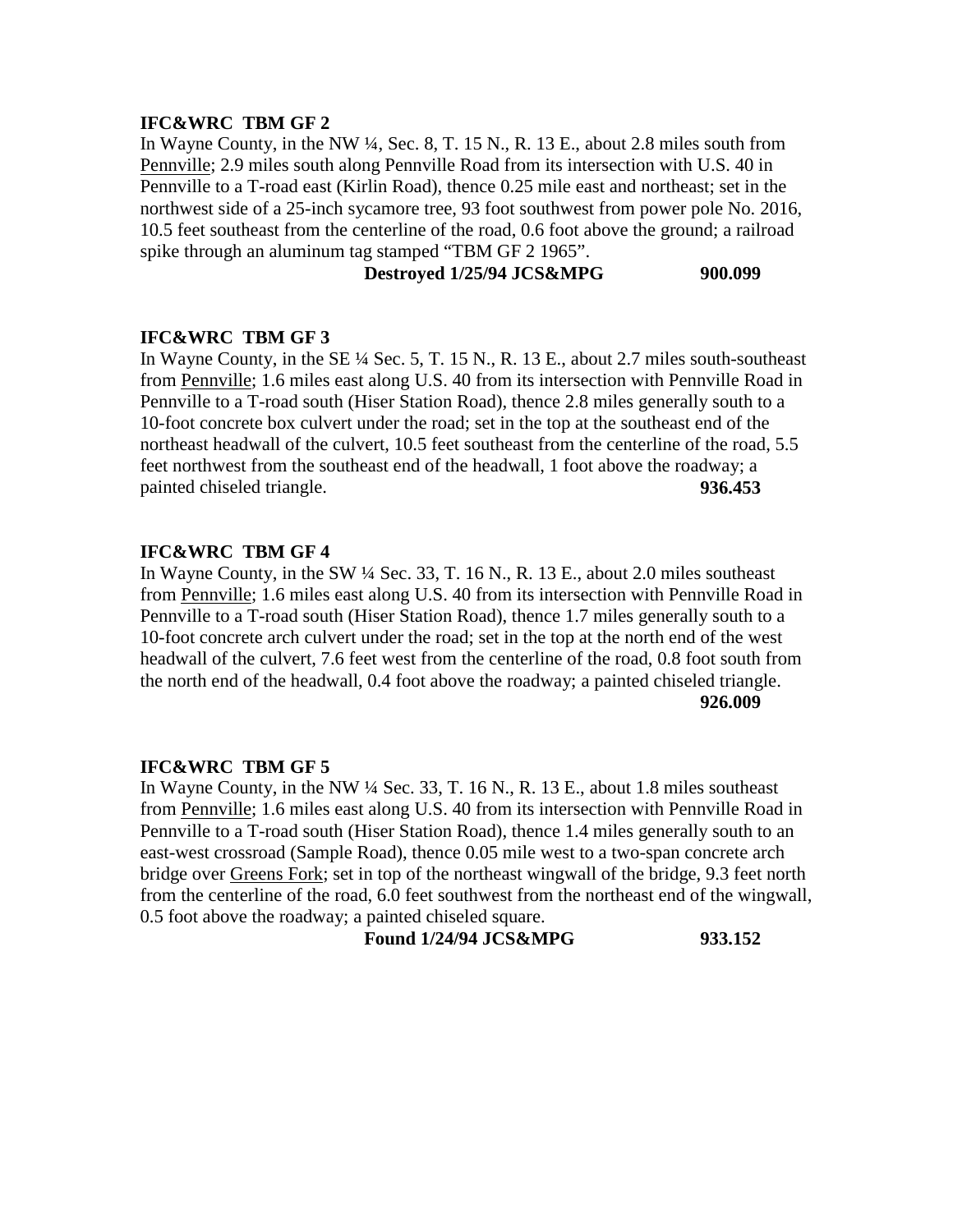In Wayne County, in the S ½ Sec. 28, T. 16 N., R. 13 E., about 1.6 miles east-southeast from Pennville; 1.6 miles east along U.S. 40 from its intersection with Pennville Road in Pennville to a T-road south (Hiser Station Road), thence 0.7 mile generally south to an 8 foot concrete arch culvert under the road; set in the top at the south end of the east headwall of the culvert, 8.5 feet east from the centerline of the road, 0.8 foot north from the south end of the headwall, 0.3 foot above the roadway; a painted chiseled triangle. **968.290**

## **USC&GS BM J 255**

In Wayne County, in the NE ¼ Sec. 28, T. 16 N., R. 13 E., about 1.6 miles east from the Pennville, 1.6 miles east along U.S. 40 from its intersection with Pennville Road in Pennville to a T-road south (Hiser Station Road) and a 25-foot concrete bridge over Hiser Drain; set in the top of the northeast wingwall of the bridge, 61 feet south from the centerline of the highway, 15 feet east from the centerline of the highway, 15 feet east from the centerline of Hiser Station Road, 1 foot east from the east concrete guardrail, 0.5 foot above the bridge floor; a U.S. Coast and Geodetic Survey bench mark tablet, stamped "J 255 1947". **957.124**

## **ISHC BM WAY G-11**

In Wayne County, in the NE  $\frac{1}{4}$ , Sec. 28, T. 16 N., R. 13 E., about 1.3 miles east from Pennville; 1.3 miles east along U.S. 40 from its intersection with Jacksonburg road in Pennville to a three-span concrete arch bridge over Green Fork; set in the top at the west end of the north concrete guardrail base, 32.8 feet north from the centerline of the highway, 0.2 foot east from the west end of the guardrail base, 1.1 feet above the highway; an Indiana State Highway Commission bench mark tablet, stamped "WAY G-11". **947.001**

## **IFC&WRC TBM GF 7**

In Wayne County, in the NW ¼ Sec. 28, T. 16 N., R. 13 E., about 1.3 miles east from Pennville; 1.3 miles east along U.S. 40 from its intersection with Jacksonburg Road in Pennville to a 3-span concrete arch bridge over Greens Fork, thence 0.1 mile north along the west bank of the stream to the Pennsylvania Railroad Bridge over Greens Fork; set in the top of the southwest concrete wingwall of the bridge, about 35 feet below the top of the rails, 1.5 feet west from east face and 0.7 foot north from the south face of the wingwall; a painted chiseled triangle. **944.175**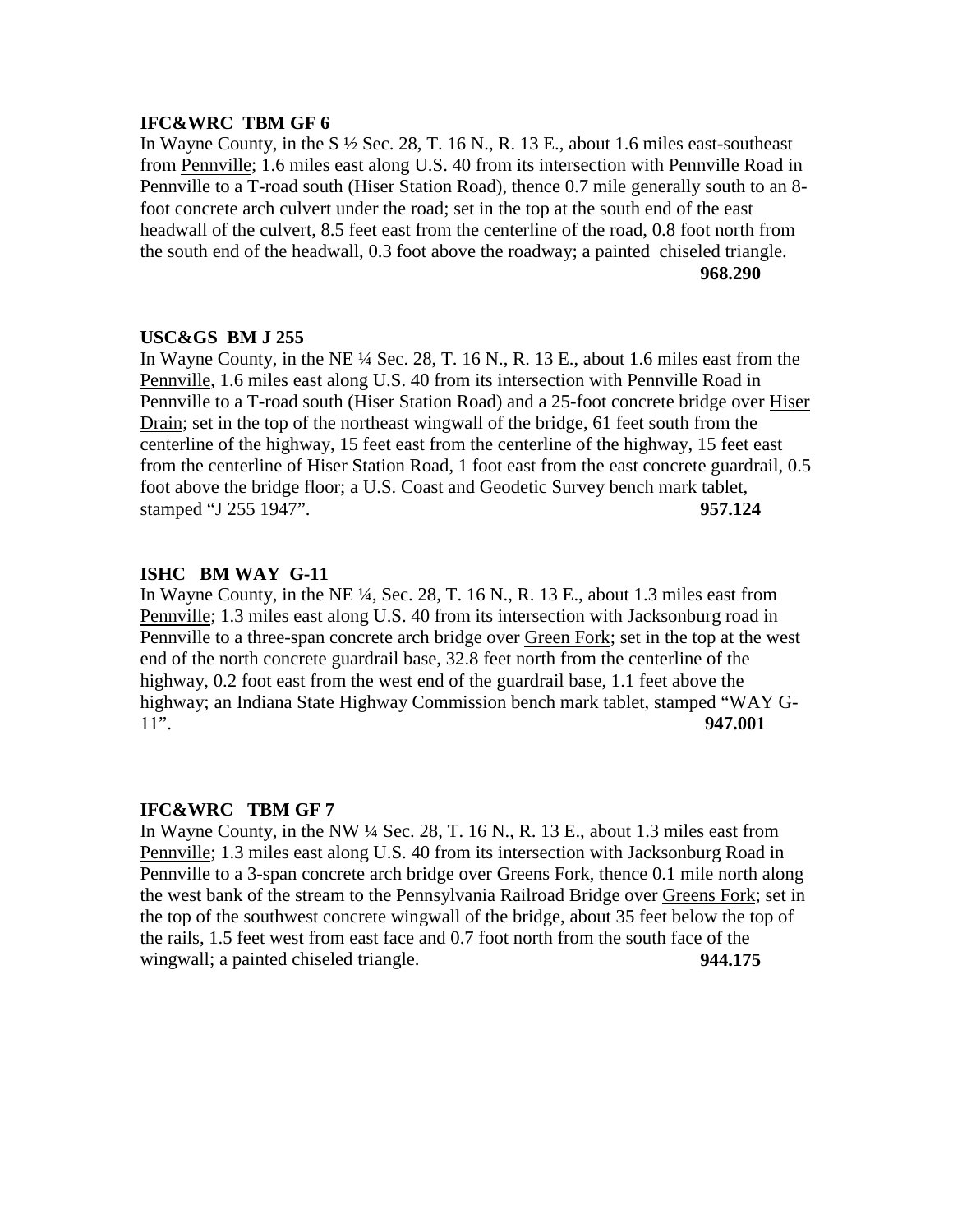#### **USC&GS BM Q 254**

In Wayne County, in the SW ¼ Sec. 8, T. 16 N., R. 13 E., at Jacksonburg; set in the top of a concrete post at the southeast corner of the Christian Church Yard, 132 feet southeast of the southeast corner of the church building, 20 feet west from the centerline of the south Jacksonburg Road, 14 feet south from the centerline of the road to the cemetery, 6 feet south of a fence corner post, 1 foot east of a fence line, about level with the grounds, a U.S. Coast and Geodetic Survey bench mark tablet, stamped "Q 254 1947".

#### **Found 1/24/94 JCS&MPG 985.215**

#### **IFC&WRC TBM GF 8**

In Wayne County, in the S  $\frac{1}{2}$  Sec. 9, T. 16 N., R. 13 E., about 1.3 miles east from Jacksonburg; 1.3 miles east along East Jacksonburg Road from its intersection with South Jackson Road in Jacksonburg to a single-span steel truss bridge over Greens Fork; set in the top at the north end of the west bridge seat, 10 feet north from the centerline of the road, 1.1 feet west from the east face of the bridge seat, 0.9 foot below the roadway; a painted chiseled triangle. **964.326** 

#### **IFC&WRC TBM GF 9**

In Wayne County, in the SE ¼ Sec. 9, T. 16 N., R. 13 E., about 1.6 miles east from Jacksonburg; 1.6 miles east along East Jacksonburg Road from its intersection with South Jacksonburg Road in Jacksonburg; set in the northwest side of a lone 20-inch two-fork walnut tree, 37 feet south from the centerline of the road, 3.5 feet north from a fence line, 0.8 feet above ground; a railroad spike through an aluminum tag, stamped "TBM GF 9 1965". **Found 1/24/94 JCS&MPG 966.866**

#### **ISHC BM WAY G-58**

In Wayne County, in the E  $\frac{1}{2}$  Sec. 9, T. 16 N., R. 13 E., about 1.6 miles east of Jacksonburg; 1.9 miles east along East Jackson Road from its intersection with South Jackson Road in Jacksonburg to the junction with a north-south road (Washington Road), thence 0.3 mile north to the I-70 to twin bridges over Greens Fork; set in the top at the west end of the north concrete guardrail base from the east bound bridge, 20.2 feet north from the centerline of the highway, 0.2 feet east from the west end of the guardrail base, 1.1 feet above the highway; an Indiana State Highway Commission bench mark tablet, stamped "WAY G-58". **977.625**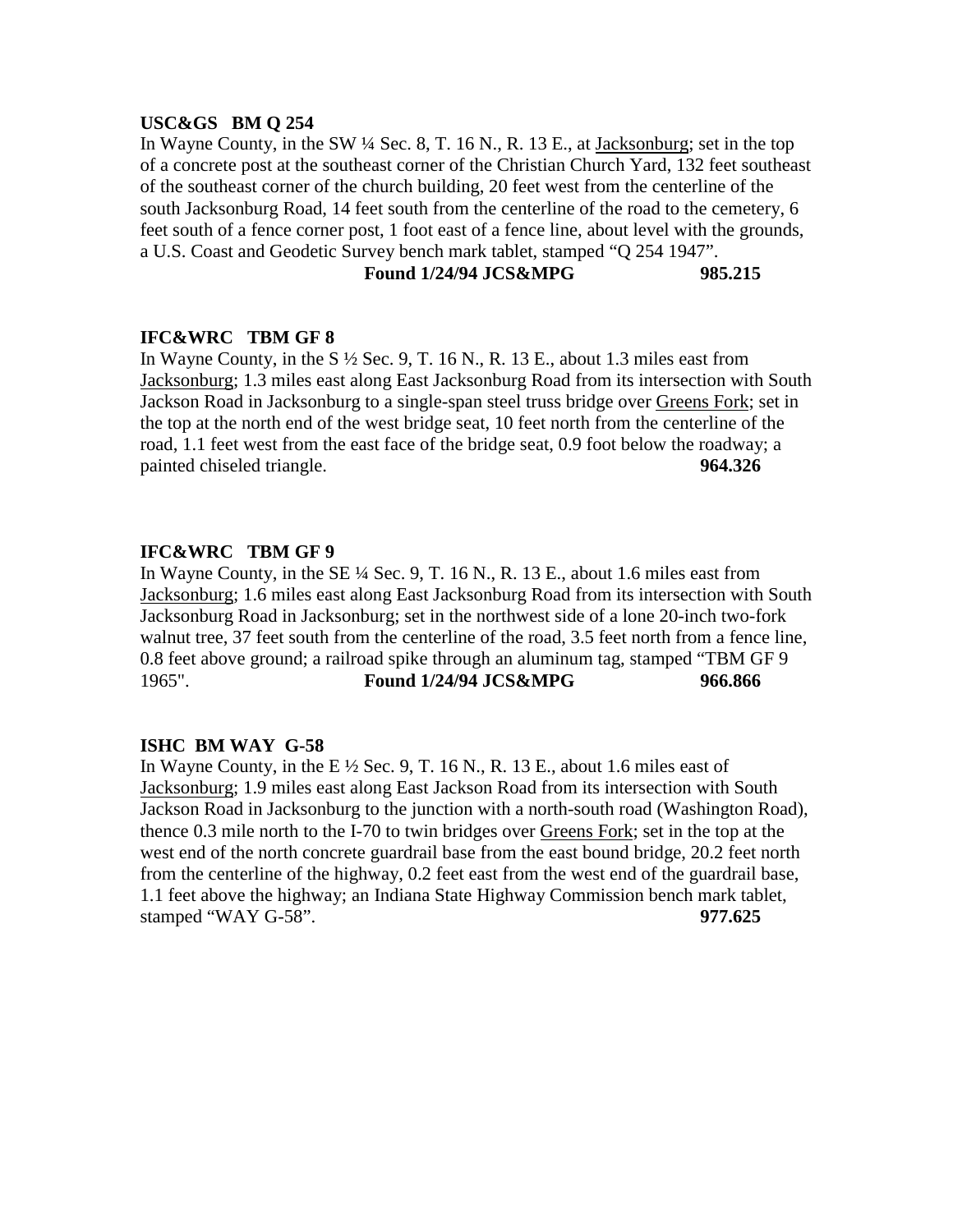In Wayne County, in the NE  $\frac{1}{4}$  Sec. 9, T. 16 N., R. 13 E., about 1.8 miles east-northeast from Jacksonburg; 1.9 miles east along East Jacksonburg Road from its intersection with South Jacksonburg Road in Jacksonburg to the junction with a north-south road (Washington Road), thence 0.5 mile north to an east-west T-road, thence 0.05 mile west to a two-span concrete arch bridge over Greens Fork; set in the top of the southeast wingwall of the bridge, 8 feet south from the centerline of the road, 10.1 feet northwest from the southeast face of the wingwall, 2 feet above the roadway; a painted chiseled triangle. **974.843**

# **IFC&WRC TBM GF 11**

In Wayne County, in the SW ¼ Sec. 3 T. 16 N., R.13E., about 2.3 miles east-northeast from Jacksonburg; 1.9 miles east along East Jacksonburg Road from its intersection with South Jacksonburg Road in Jacksonburg to the junction with a north-south road (Washington Road), thence 1.2 miles generally east and north to a T-road east (Garret Road), set in the south side of an 18-inch walnut tree in the northwest quarter of the junction, 59.2 feet west from a mailbox (Don Merchanthouse), 26 feet northwest from the centerline of Washington Road, 9.2 feet north from a fence corner post, 0.8 feet above ground; a railroad spike through an aluminum tag, stamped "TBM GF 11 1965". **978.339**

## **IFC&WRC TBM GF 12**

In Wayne County, in the N  $\frac{1}{2}$  Sec. 3, T. 16 N., R. 13 E., about 2.7 miles northeast from Jacksonburg; 1.9 miles east along East Jacksonburg Road from its intersection with South Jacksonburg Road in Jacksonburg to the junction with a north-south road (Washington Road), thence 1.8 miles generally north to a T-road west (Davis Road), thence 0.1 mile west to a three-span concrete bridge over Greens Fork; set in the top at the east end of the south concrete guardrail of the bridge, 8.5 feet south from the centerline of the road, 2.7 feet west from the east end of the guardrail, 2.5 feet above the bridge floor; a painted chiseled triangle. **Found 1/24/94 JCS&MPG 986.425**

#### **IFC&WRC TBM GF 13**

In Wayne County, in the NE  $\frac{1}{4}$  Sec. 3 T. 16 N., R. 13 E., about 2.8 miles northeast from Jacksonburg; 1.9 miles east along East Jacksonburg Road from its intersection with South Jacksonburg Road in Jacksonburg to the junction with a north-south road (Washington Road), thence 1.8 miles generally north along Washington road to a pony truss bridge over Our Run; set in the top of the west wingwall of the bridge, 44.5 feet northeast from the centerline of Davis Road west, 15.8 feet northwest from the centerline of Washington Road, 0.6 feet east from the west end of the wingwall; about 0.5 feet below the roadway; a painted chiseled triangle. **981.982**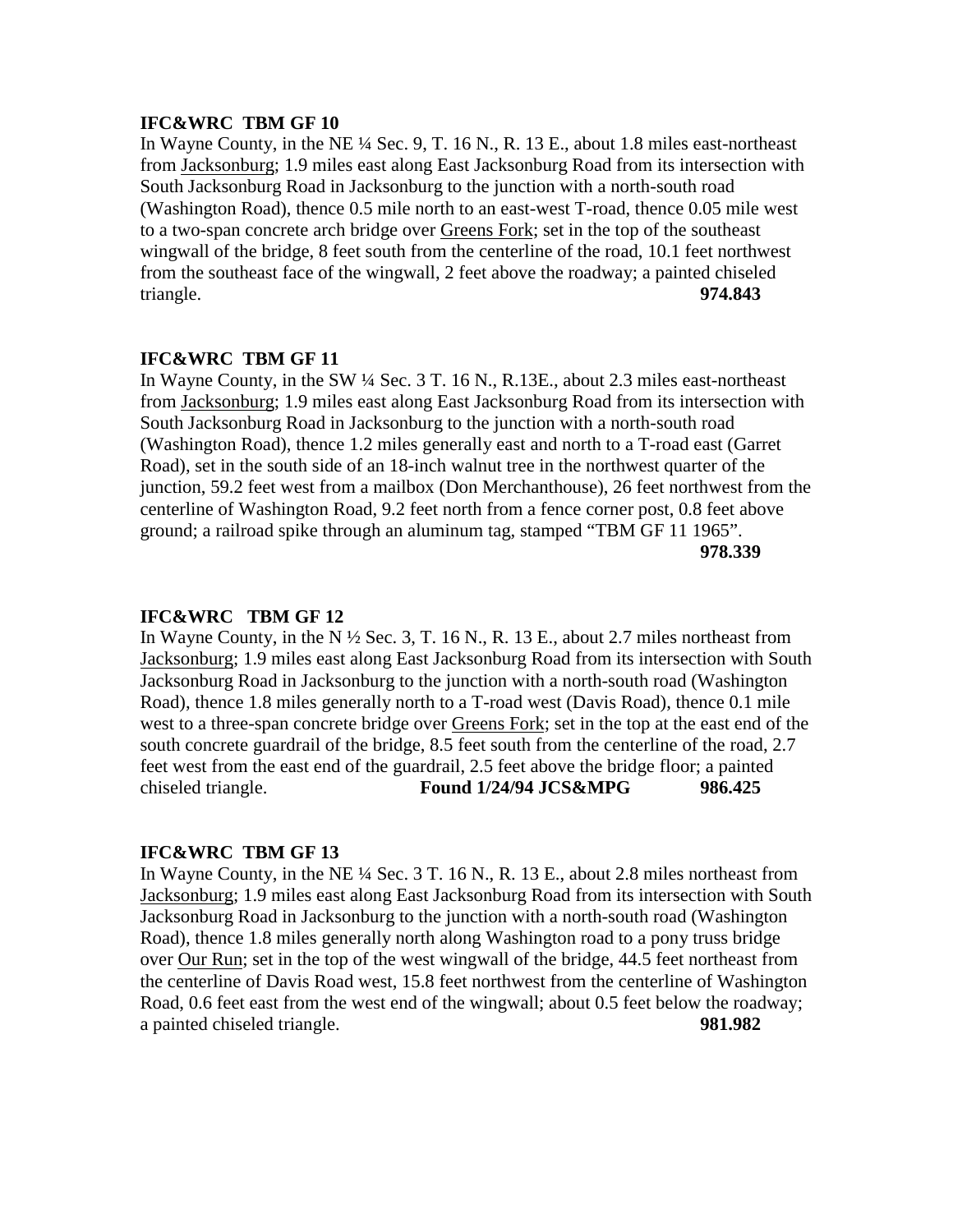In Wayne County, in the W  $\frac{1}{2}$  Sec. 35, T. 17 N., R. 13 E., about 0.9 mile south-southwest from Greens Fork; 1.0 mile generally south and west along Washington Road from its intersection with S.R. 38 in Greens Fork to a right angle turn south; set in the south side of a 14-inch box-elder tree, 230 feet east from the center line of the turn south, 17.5 feet north from the centerline of the east-west road, 3.1 feet south of a fence line, 1.0 foot above the ground, a railroad spike through an aluminum tag, stamped "TBM GF 14 1965". 1965". **991.817**

#### **IFC&WRC TBM GF 15**

In Wayne County, in the NW ¼ Sec. 35, T. 17 N., R. 13 E., at Greens Fork, 0.44 mile generally south along Washington Road from its intersection with S.R. 38 In Greens Fork to a T-road west, set in the north side of a 9-inch walnut tree in the southwest quarter of the junction, 115 feet west from the centerline of junction, 12 feet south from the centerline of the road west, 1.0 foot above the ground; a railroad spike through an aluminum tag, stamped "TBM GF 15 1965". **1001.000**

## **IFC&WRC TBM GF 16**

In Wayne County, in the SW ¼ Sec. 36, T. 17 N., R. 13 E., at Greens Fork; at the Pennsylvania Railroad Bridge over Greens Fork; set in the top at the northeast corner of the concrete bridge floor, 5.7 feet north from the north rail, 1.7 feet below the top of the rails, 0.7 foot west from the east end of the bridge floor; a painted chiseled triangle. **1009.115**

#### **USC&GS BM Y 44**

In Wayne County, in the SW ¼ Sec. 25 T. 17 N., R. 13 E., about 0.6 mile east-southeast of Greens Fork; 0.6 mile east along S.R. 38 from its intersection with Mineral Springs Road in Greens Fork to a north-south crossroad (Carlos Road), thence 0.2 mile south to the crossing to the Pennsylvania Railroad; set in the top of a concrete post in the northeast quarter of the crossing, 115 feet east from the centerline of Carlos Road, 25.1 feet north from the north rail of the track, 2.4 feet south of a fence line, 0.8 foot above the top of the rails, 0.5 foot above ground; a U.S. Coast & Geodetic Survey bench mark tablet stamped "Y 44 1934". **1042.744**

#### **ISHC BM WAY G-24**

In Wayne County, in the SW ¼ Sec. 26, T. 17 N., R. 13 E., at Greens Fork; at the S.R. 38 three span concrete and steel bridge over Greens Fork; set in the top at the west end of the northwest concrete guardrail base, 21 feet north from the centerline of the highway, 0.2 foot east from the west face of the guardrail base, 1.0 foot above the highway; an Indiana State Highway Commission bench mark tablet, stamped "WAY G-24".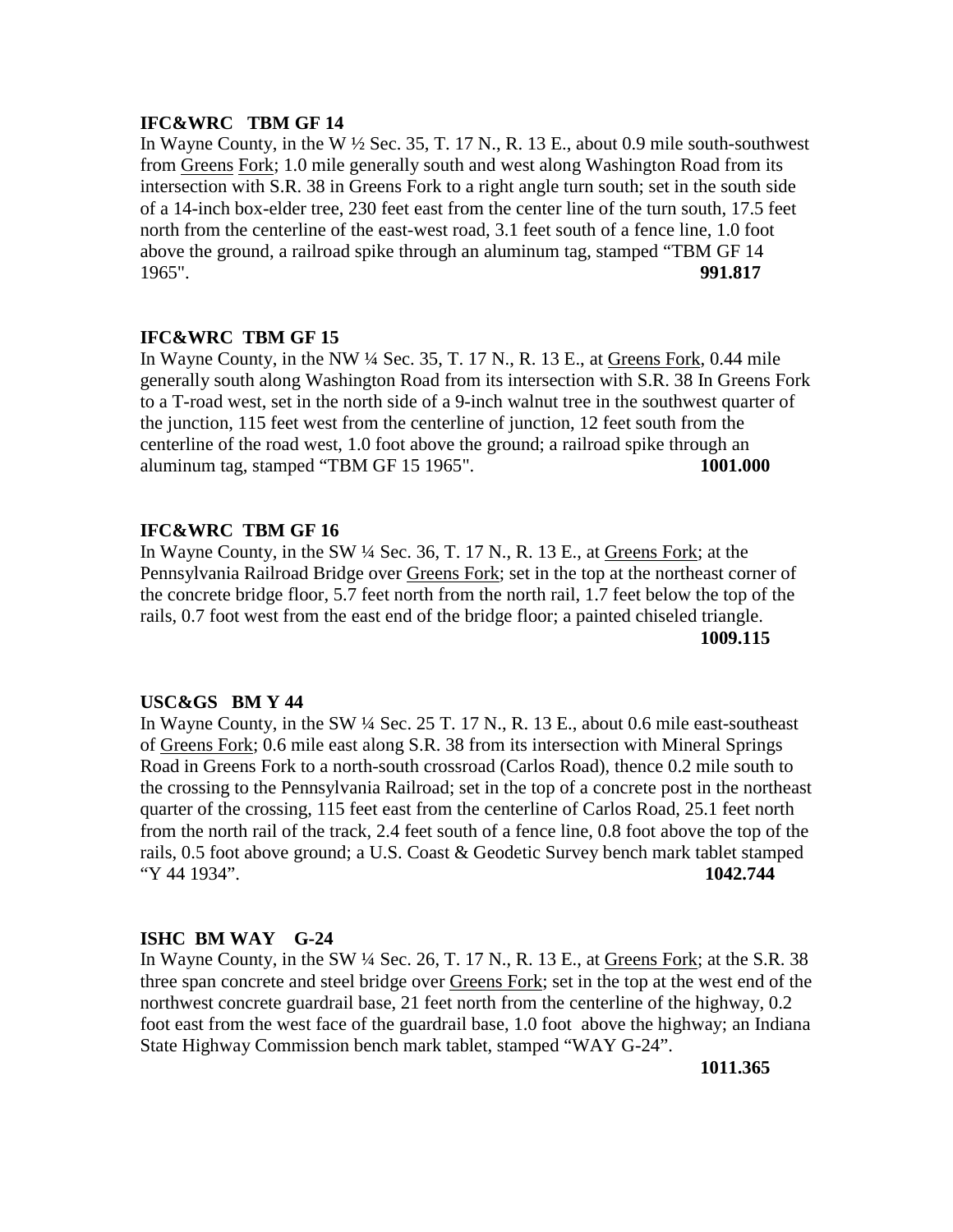In Wayne County, in the NE ¼ Sec. 26, T. 17 N., R. 13 E., about 0.4 mile north from Greene Fork; 0.4 mile generally north along Mineral Springs Road from the Post Office in Greens Fork to a three-span concrete bridge over Greens Fork; set in the top of the northwest end of the northeast concrete guardrail, 9.0 feet northeast from the centerline of the road, 1.2 feet southeast from the northwest end of the guardrail, 2.2 feet above the roadway; a painted chiseled triangle. **Destroyed 1/19/94 1015.708**

## **IFC&WRC TBM GF 18**

In Wayne County, in the N  $\frac{1}{2}$  Sec. 26, T. 17 N., R. 13 E., about 0.6 mile north of Greens Fork, 0.6 mile generally north along Mineral Springs Road from the Post Office in Greens Fork to a concrete bridge over a tributary to Greens Fork; set in the top at the west end of the south abutment of the bridge, 14.5 feet west from the centerline of the road, 0.8 foot south from the north face of the abutment, 0.7 foot above the roadway; a painted chiseled triangle**. Found 1/19/94 1010.560**

## **IFC&WRC TBM GF 19**

In Wayne County, in the E  $\frac{1}{2}$  Sec. 23, T. 17 N., R. 13 E., about 1.3 miles north-northeast from Greens Fork; 1.3 miles generally north along Mineral Springs Road from the Post Office in Greens Fork to an east-west crossroad (Smoky Row Road), thence 0.3 mile east to a 15-foot concrete culvert under the road; set in the top of the northeast concrete wingwall of the culvert, 30.5 feet west from the centerline of the T-road north, 12.7 feet north from the centerline of Smoky Row Road, 0.5 foot above the roadway; a painted chiseled triangle. **1019.671**

## **IFC&WRC TBM GF 20**

In Wayne County, in the W ½ Sec. 24, T. 17 N., R. 13 E., about 1.3 miles north-northeast from Greens Fork; 1.3 miles generally north along Mineral Springs Road from the Post Office in Greens Fork to an east-west crossroad, (Smoky Row Road), thence 0.35 mile east to steel truss bridge over Greens Fork; set in top of the north steel tubular pier of the bridge, 15.0 feet east from the west end of the bridge, 10.0 feet north from the centerline of the roads, 1.0 foot below the bridge floor; a rivet head west a chiseled cross.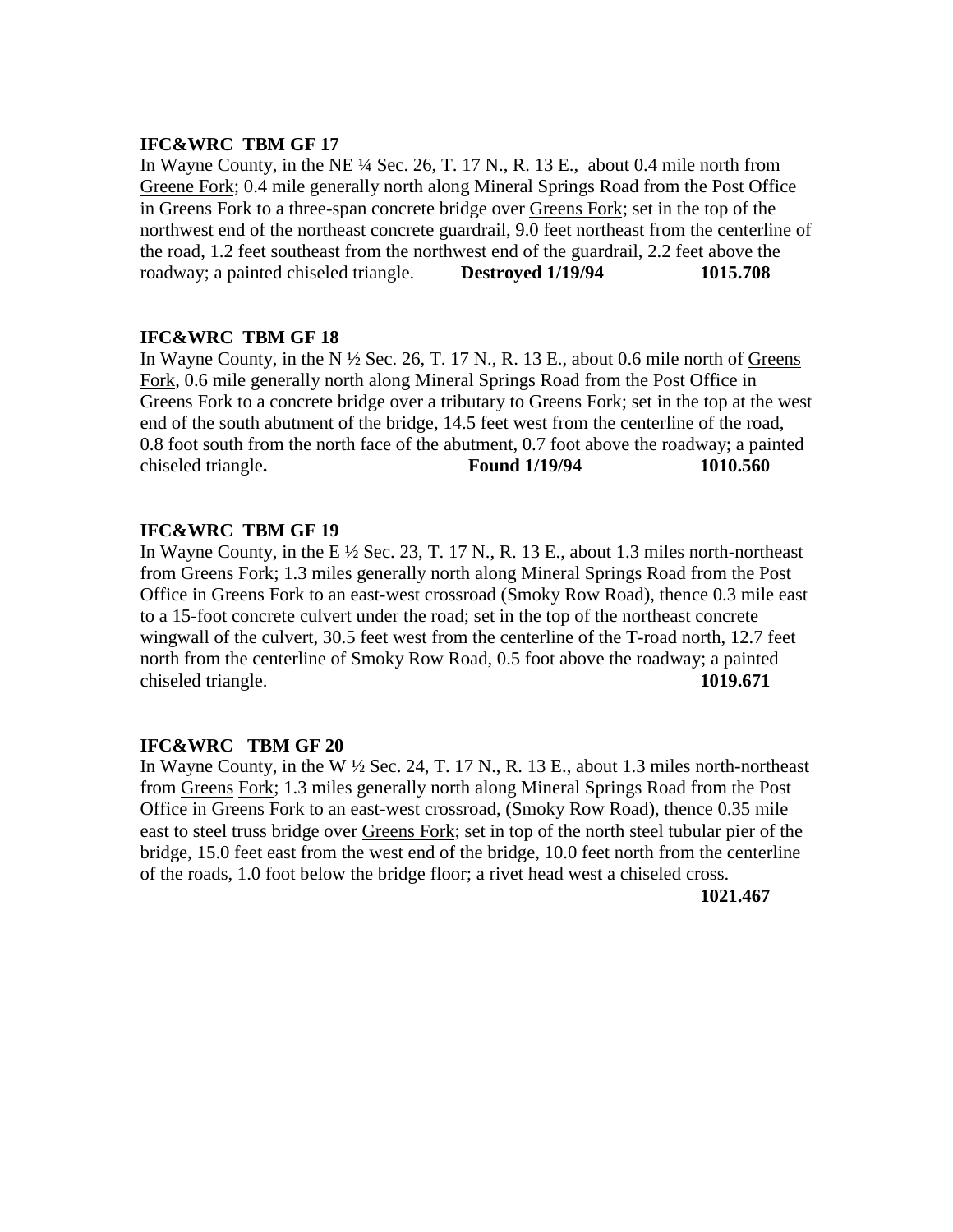In Wayne County, in the SE ¼ Sec. 14, T. 17 N., R. 13 E., about 1.9 miles northnortheast from Greens Fork; 1.3 miles generally north along Mineral Springs Road from the Post Office in Greens Fork to an east-west T-road (Smoky Row Road), thence 0.3 mile east to a T-road north (Carlos Road) thence 0.6 miles north to farm drives east and west, set in the southeast side of a 24-inch walnut tree in the southeast quarter of the intersection, 98 feet west from the centerline of Carlos Road, 36 feet north from the centerline of the farm drive east, 0.7 foot above the ground; a railroad spike through an aluminum tag stamped "TBM GF 21 1965". **1061.143**

# **IFC&WRC TBM GF 22**

In Wayne County, in the NE  $\frac{1}{4}$  Sec. 14, T. 17 N., R. 13 E., about 2.5 miles northnortheast from Greens Fork; 1.3 miles generally north along Mineral Springs Road from the Post Office In Greens Fork to an east-west crossroad (Smoky Row Road), thence 0.3 mile east to a T-road north (Carlos Road) thence 1.2 miles north to a 5-foot concrete pipe culvert under the road; set in top at the south end of the west headwall of the culvert, 13.3 feet west from the centerline of the road, 0.5 foot north from the south end of the headwall, about 0.3 foot below the roadway; a painted chiseled triangle.

**1087.836**

#### **IFC&WRC TBM GF 23**

In Water County, in the N  $\frac{1}{2}$  Sec. 13, T. 17 N., R. 13 E., about 2.9 miles north-northeast from Greens Fork; 1.3 miles generally north along Mineral Springs Road from the Post Office in Greens Fork to an east-west crossroad (Smoky Row Road), thence 0.3 mile east to a T-road north (Carlos Road), thence 1.5 miles north to an east-west crossroad (Clyde Oler Road), thence 0.6 mile east to a 20-foot concrete bridge over a small stream; set in the top of the southwest wingwall of the bridge, 14.0 feet south from the centerline of the road, 0.7 foot west from the east face of the wingwall, level with the bridge floor; a painted chiseled triangle. **1049.026**

## **IFC&WRC TBM GF 24**

In Wayne County, in the SE ¼ Sec. 12, T. 17 N., R. 13E., about 4.8 miles southeast form Economy; 2.9 miles generally east along S.R. 35 from the Perry Township Public School in Economy to a north-south crossroad (Carlos Road), thence 2.5 miles south to an eastwest crossroad (Clyde Oler Road), thence 0.8 mile east to a steel truss bridge over Greens Fork; set in the top of the north steel tubular pier of the bridge, 18.8 feet east from the west end of the bridge, 9.0 feet north from the centerline of the road, 0.7 foot south from the north face of the pier cap, 1.0 foot below the roadway; a bolt head with chiseled cross.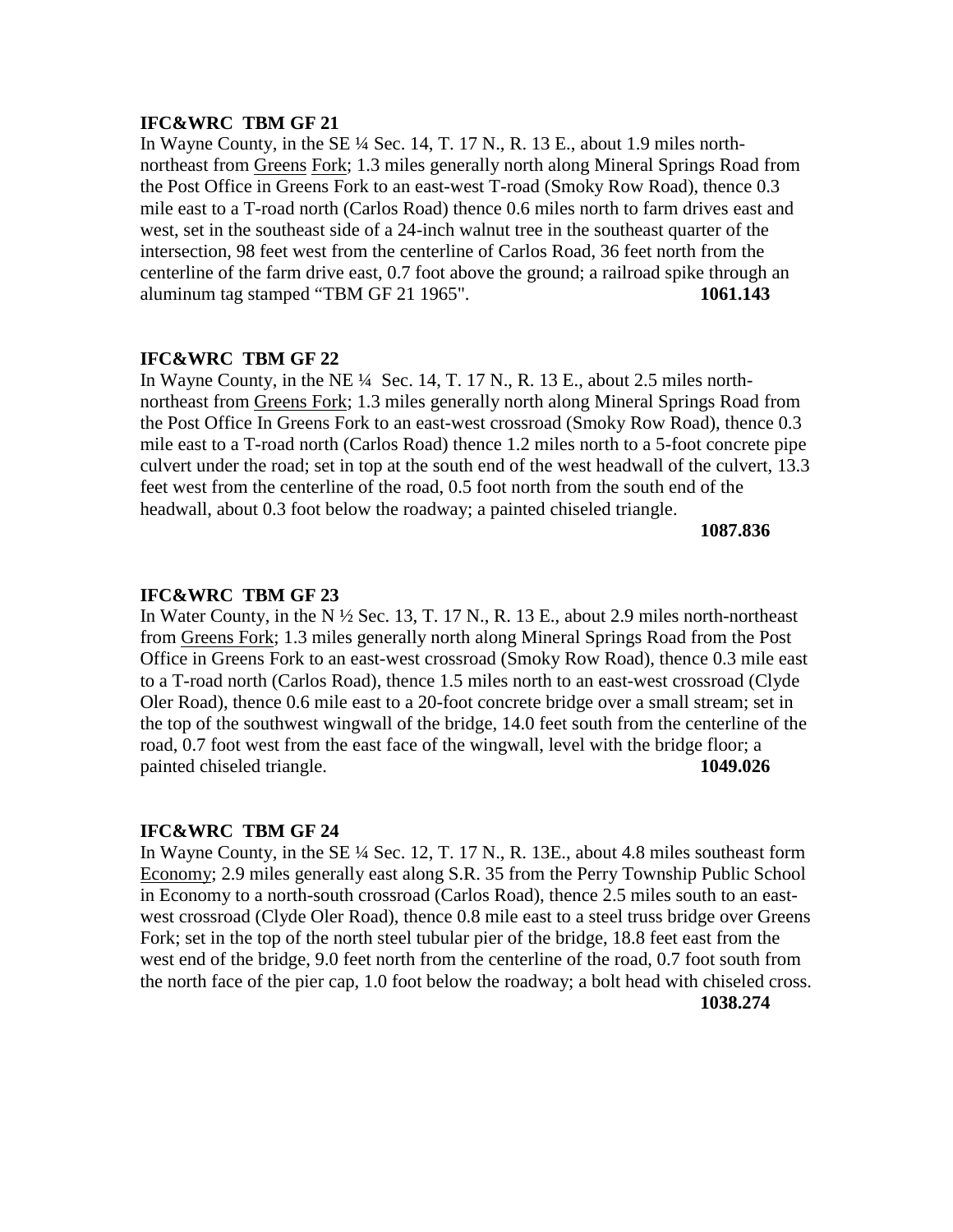## **IFC&WRC TBM GF 25 RESET**

In Wayne County, in the W  $\frac{1}{2}$  Sec. 7, T. 17 N., R. 14 E., about 4.7 miles southeast from Economy; 2.9 miles generally east along S.R. 35 from the Perry Township Public School in Economy to a north-south crossroad (Carlos Road), thence 1.5 miles south to an eastwest crossroad (W.E. Oler Road), thence 1.5 miles east to a T-road south (West Creek Road), thence 0.55 mile generally south; set in the northwest side of an 8-inch elm tree, about 1 foot above ground; a railroad spike through an aluminum tag. **1043.510**

## **IFC&WRC TBM GF 26**

In Wayne County, in the N  $\frac{1}{2}$  Sec. 7, T. 17 N., R. 14 E., about 4.9 miles southeast from Economy; 2.9 miles generally east along S.R. 35 from the Perry Township Public School in Economy to a north-south crossroad, (Carlos Road), thence 1.5 miles south to an eastwest crossroad (W.E. Oler Road), thence 1.5 miles east to a T-road south (West Creek Road) and a concrete arch culvert under the T-road, set in top at the southwest concrete wingwall of the culvert 24.5 feet south from the centerline of W.E. Oler Road, 7.0 feet from the centerline of W.E. Oler Road, 7.0 feet west form the centerline of W. Creek Road, about level with the roadway; a painted chiseled triangle. **1051.249**

# **IFC&WRC TBM GF 27**

In Wayne County, in the S  $\frac{1}{2}$  Sec. 6, T. 17 N., R. 14 E., about 5.0 miles southeast from Economy; 2.9 miles generally east along S.R. 35 from the Perry Township Public School in Economy to a north-south crossroad (Carlos Road), thence 1.5 miles south to an eastwest crossroad (W.E. Oler Road), thence 1.6 miles east to a two-span concrete arch bridge over Greens Fork; set in the top of the west end of the north concrete guardrail base, 8.5 feet north from the centerline of the road, 0.7 foot east from the west face of the guardrail base, 0.1 foot south from the north face of the guardrail base; a painted chiseled triangle. **1054.346**

## **USC&GS BM Q 299**

In Wayne, in the NW  $\frac{1}{4}$  Sec. 8, T. 17 N., R. 14 E., at the south edge of Williamsburg; 0.25 mile south along Centerville North Road from its intersection with S.R. 35 in Williamsburg to a T-road west (W.E. Oler Road); set in the top of a concrete post in the southeast quarter of the junction, 21 feet east from the centerline of the road, 8 feet south of a fence corner post, 2.6 feet north of a power pole No. 547-710, 2 feet south of the extended centerline of the road west, 1.3 feet west of a fence line, about level with the ground; a U.S. Coast &Geodetic Survey bench mark tablet, stamped "Q 299 1947".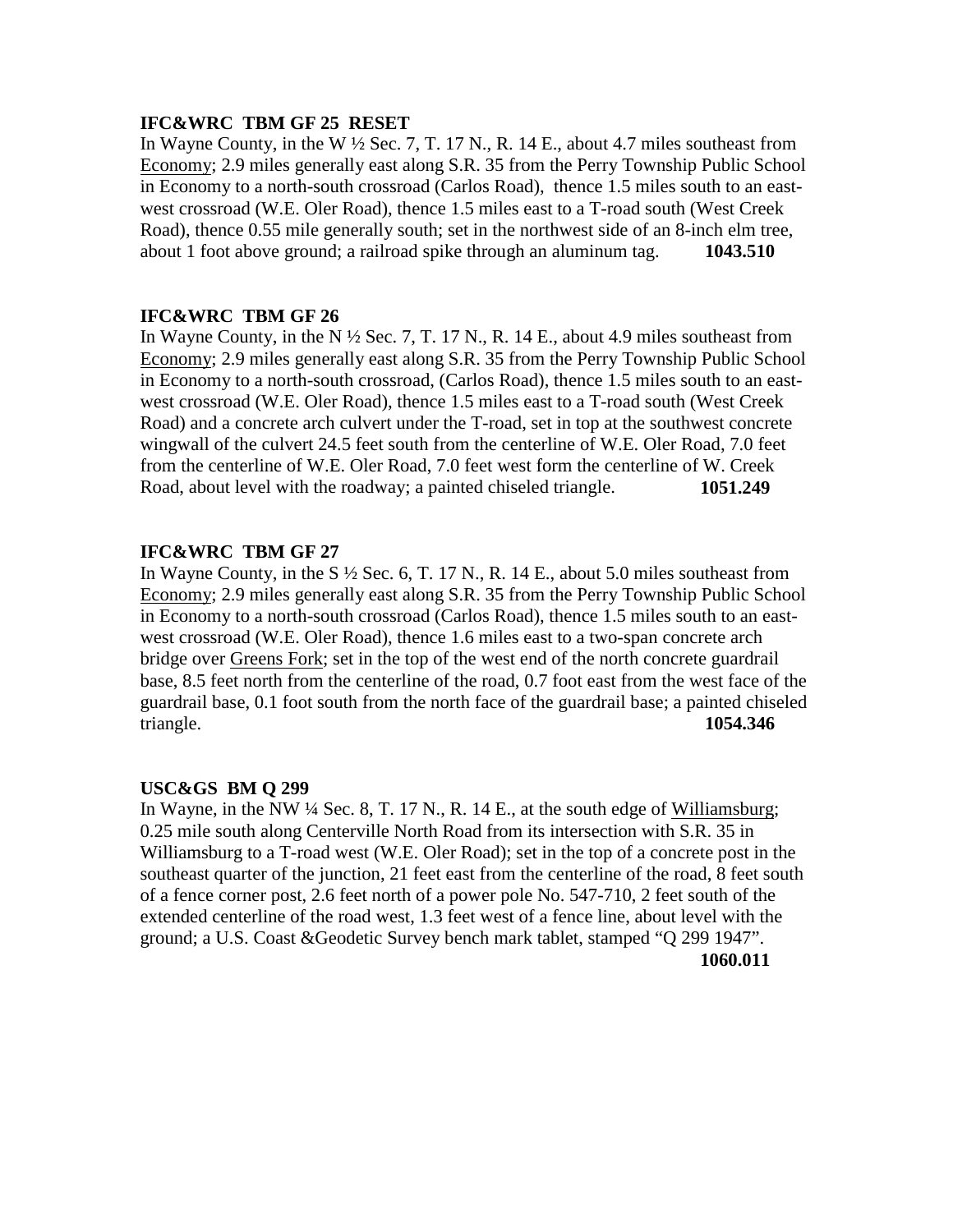#### **USC&GS BM P230**

In Wayne County, in the E  $\frac{1}{2}$  Sec. 6, T. 17 N., R. 14 E., about 0.4 mile northwest from Williamsburg; 0.4 mile generally northwest along S.R. 35 from its intersection with Centerville North Road in Williamsburg to a 175-foot steel bridge over Greens Fork; set in the top at the center of the northwest end post of the northeast concrete railing of the bridge, 15 feet northeast from the centerline of the highway, about 4 feet above the highway; a U.S. Coast and Geodetic Survey bench mark tablet, stamped "P 230 1947". **1064.276**

#### **USC&GS BM P 299**

In Wayne County, in the W  $\frac{1}{2}$  Sec. 5, T. 17 N., R. 14 E., about 0.25 mile north from Williamsburg; 0.25 mile north along Centerville North Road from its intersection with S.R. 35 in Williamsburg to a T-road east (Fountain City Pike); set in the top at the south end of the concrete headwall for a 6-foot concrete culvert under the road east, 28 feet east from the centerline of the north-south road, 18 feet north from the centerline of the road east, about 1 foot above the roadway; a U.S. Coast and Geodetic Survey bench mark tablet, stamped "P 299 1947". **1065.349**

## **IFC&WRC TBM GF 28**

In Wayne County, in the E  $\frac{1}{2}$  Sec. 32, T. 18 N., R. 14 E., about 1.4 miles north-northeast from Williamsburg; 1.2 miles north along Centerville North Road from its intersection with S.R. 35 in Williamsburg to an east-west crossroad (Davis Road), thence 0.7 mile east to a single-span concrete arch bridge over Greens Fork; set in the top at the southeast end of the southwest guardrail base, 8.6 feet southwest from the centerline of the road, 4.2 feet northwest from the southeast end of the guardrail base, 1.5 feet above the bridge floor; a painted chiseled triangle. **1079.229**

-

#### **USC&GS BM N 229**

In Wayne County, in the NE  $\frac{1}{4}$  Sec. 31, T. 18 N., R. 14 E., about 1.5 miles north from Williamsburg; 1.5 miles north along North Centerville Road from its intersection with S.R. 35 in Williamsburg to a concrete bridge over Town Creek, set in top of a concrete post, 180 feet northwest from the northwest corner of the bridge, 23 feet south of a 24 inch oak tree fence corner and gate post, 22 feet south of a 24-inch oak tree fence corner and gate post, 22 feet west from the centerline of the road, 1.2 feet east of a fence line level with the ground; a U.S. Coast & Geodetic Survey bench mark tablet, stamped "N 229 1947". **1086.353**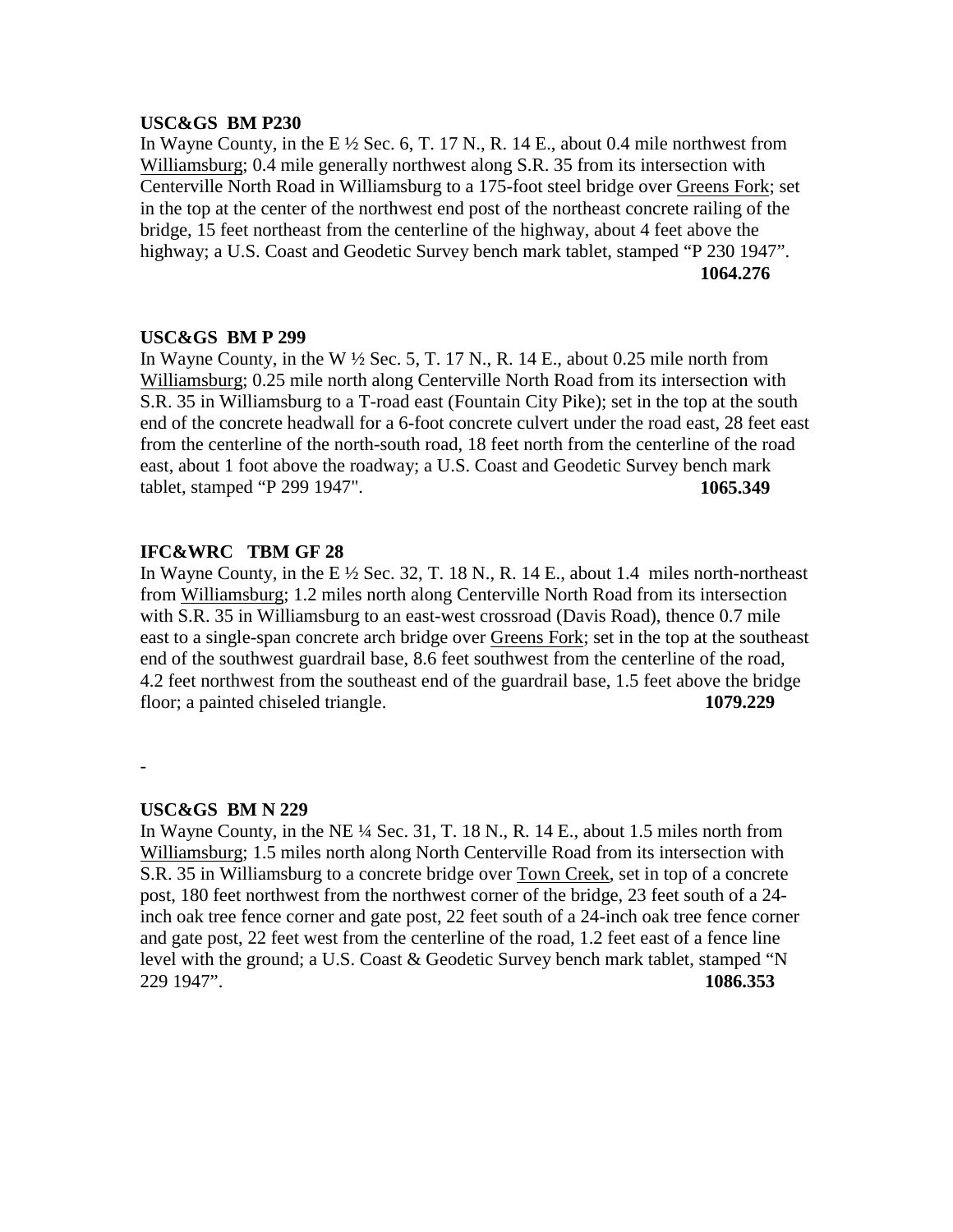In Wayne County, in the NE ¼ Sec. 32, T. 18 N., R. 14 E., about 1.9 miles northnortheast from Williamsburg; 1.2 miles north along Centerville North Road from its intersection with S.R. 35 in Williamsburg to an east-west crossroad (Davis Road), thence 1.0 mile east to a north-south crossroad (Center Road), thence 0.4 mile north to a singlespan steel truss bridge over Greens Fork; set in the top at the west end of the south abutment of the bridge, 8.6 feet west from the centerline of the road, 0.7 foot south from the north face of the abutment, 0.8 foot below the roadway; a painted chiseled triangle. **1084.115**

#### **IFC&WRC TBM GF 30**

In Wayne County, in the W  $\frac{1}{2}$  Sec. 28, T. 18 N., R. 14 E., about 2.6 miles north northeast from Williamsburg; 1.2 mile north along Centerville North Road from its intersection with S.R. 35 in Williamsburg to an east-west crossroad (Davis Road), thence 1.0 mile east to a north-south crossroad (Center Road), thence 1.0 miles north to a T-road east (Bockhofer Road) thence 0.35 mile east to a two-span plate girder bridge over Greens Fork; set in the top at the north end of the east bridge seat, 9.4 feet north from the centerline of the road, 3.3 feet below the bridge floor, 0.7 foot east from the west face of the bridge seat; a painted chiseled triangle. **1090.059**

## **IFC&WRC TBM GF 31**

In Wayne County, in the NW ¼ Sec. 28, T. 18 N., R. 14 E., about 2.6 miles northnortheast from Williamsburg; 1.2 miles north along Centerville North Road from its intersection with S.R. 35 in Williamsburg to a north-south crossroad (Davis Road), thence 1.0 mile east to a north-south crossroad (Center Road), thence 1.0 mile north to a T-road east (Bockhofer Road), thence 0.35 mile east to a two-span plate girder bridge over Greens Fork; set in the northwest side of a 30-inch twin-fork ash tree, 54.5 feet west from the west end of the bridge, 50.0 feet north from the centerline of the road, 1.0 foot above the ground; a railroad spike through an aluminum tag, stamped "TBM GF 31 1965". **1086.249**

#### **IFC&WRC TBM GF 32**

In Wayne County, in the SE ¼ Sec. 21, T. 18 N., R. 14 E., about 3.0 miles northnortheast from Williamsburg; 2.5 miles north along Centerville North Road from its intersection with S.R. 35 in Williamsburg to an east-west crossroad (Morgan Creek Road), thence 1.0 mile east to a north-south T-road (Center Road), and a concrete arch culvert over Fruit Branch; set in the top at the south end of the east headwall of the culvert, 21.3 feet north from the extended centerline of Morgan Creek Road, 8.5 feet east from the centerline of Center Road, 0.6 foot north from the south face of the headwall, 0.5 foot above the roadway; a painted chiseled triangle. **1104.077**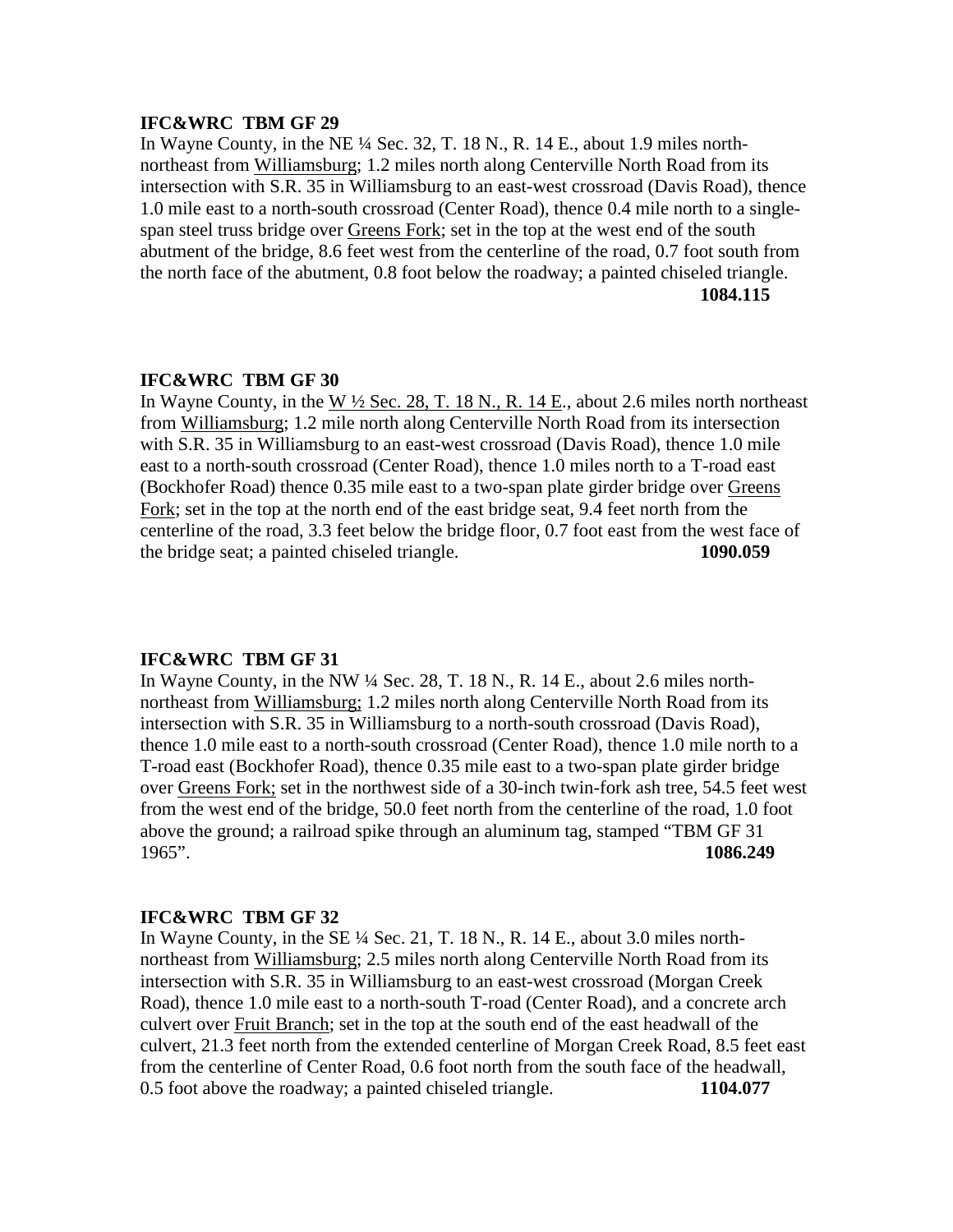In Randolph County, in the SE ¼ Sec. 16, T. 18 N., R. 14 E., about 3.3 miles southsouthwest from Lynn 3.0 miles south along U.S. 27 from its intersection with U.S. 36 in Lynn to an east-west crossroad (Randolph-Wayne County Line Road), thence 1.6 miles west to a pony truss bridge over Greens Fork; set in the top of the north steel tubular pier of the bridge, 20.0 feet east from the west end of the bridge, 10.5 feet north from the centerline of the road, 0.9 foot below the bridge floor, 0.1 foot south from the north face of the pier cap; a rivet head with a chiseled . **1106.155**

#### **IFC&WRC TBM GF 34**

In Randolph County, in the SW ¼ Sec. 10, T. 18 N., R. 14 E., about 2.2 miles southsouthwest from Lynn; 1.0 miles west along U.S. 36 from its intersection with U.S. 27 in Lynn to a north-south crossroad (100 East Road), thence 2.0 miles south to a single-span pony truss bridge over Greens Fork; set in the top at the east end of the south abutment of the bridge, 10.0 feet east from the centerline of the road, 0.3 foot south from the north face of the abutment, 0.7 foot below the roadway; a painted chiseled triangle.

## **1116.760**

#### **IFC&WRC TBM GF 35**

In Randolph County, in the SW ¼ Sec. 10, T. 18 N., R. 14 E., about 2.1 miles southsouthwest from Lynn; 1.0 mile west along U.S. 36 from its intersection with U.S. 27 to a north-south crossroad (100 East Road), thence 2.0 miles south to a bridge over Greens Fork; set in the southwest side of a 16-inch maple tree, 71 feet north from the north end of the bridge, 43 feet east from the centerline of the road, 0.9 foot above ground; a railroad spike through an aluminum tag, stamped "TBM GF 35 1965".

#### **1117.311**

#### **IFC&WRC BM FAY 3**

In Fayette County, in the SE  $\frac{1}{4}$  Sec. 31, T. 15 N., R. 13 E., about 3.7 miles east-northeast from Harrisburg; 2.2 miles east along a county road from the crossroads in Harrisburg to the junction with S.R. 1, thence 1.5 miles north to an east-west crossroad, thence 1.2 miles east and south to a T-road east, thence 0.2 mile east to a 2-span steel truss bridge over West Fork Whitewater River; set on the top at the south end of the east abutment of the bridge, 1.0 foot south from the east end of the south truss, 1.0 foot below the bridge floor; an Indiana Flood Control and Water Resources Commission bench mark tablet, stamped "FAY 3". **851.888**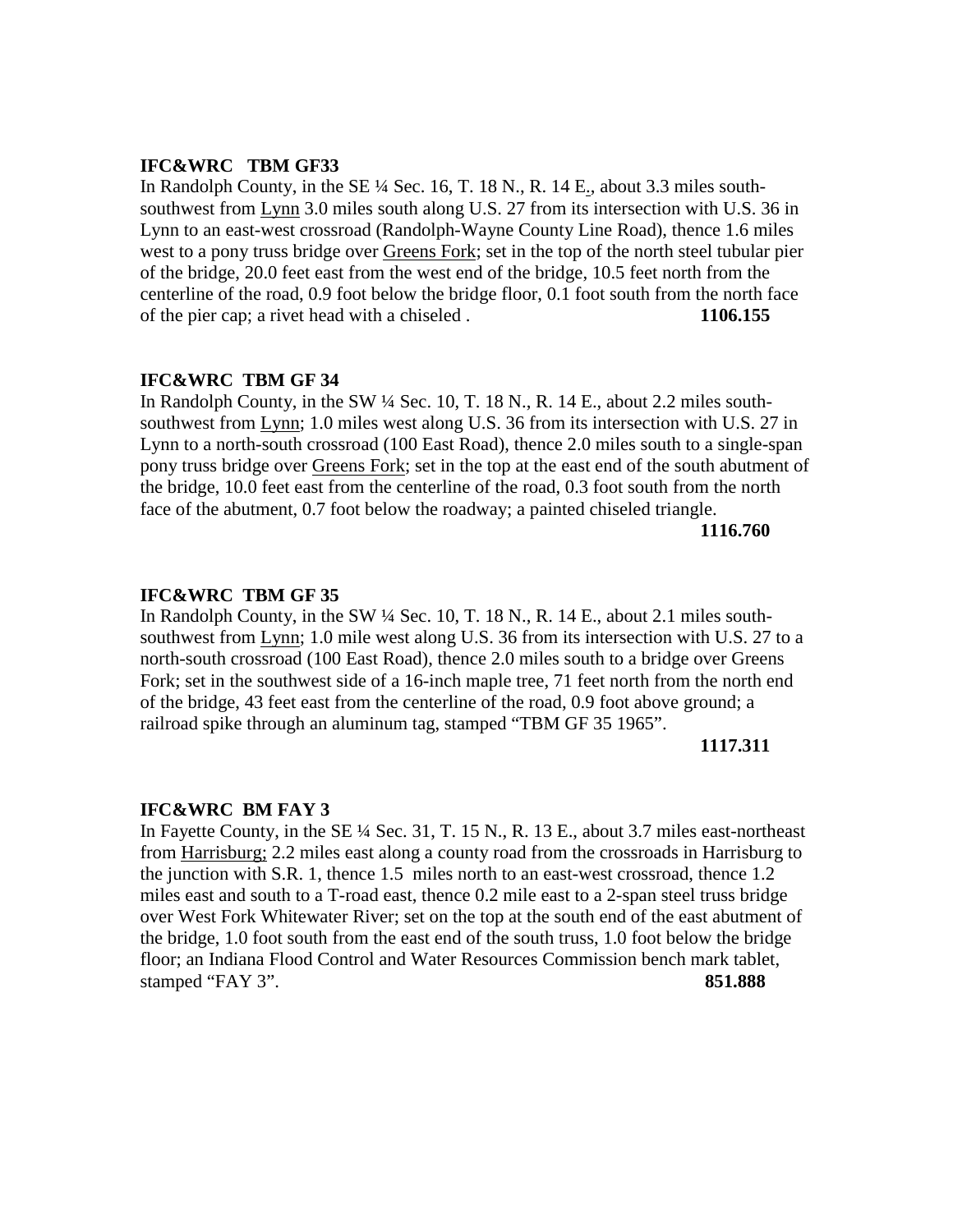In Fayette County, in the SW ¼ Sec. 32, T. 15 N., R. 13 E., at Waterloo; at the singlespan steel truss bridge over Nolands Fork, set in the south side of a 24-inch sycamore tree, 71.6 feet west from the west end of the bridge, 20.8 feet north from the centerline of the road, 2.3 feet south of a fence line, 2.2 feet below the roadway, 1.1 feet above ground; a railroad spike through an aluminum tag stamped "TBM NF 1 1965". **840.614**

## **IFC&WRC TBM NF 2**

In Wayne County, in the SE  $\frac{1}{4}$  Sec. 20, T. 15 N., R. 13 E., about 2.2 miles northnortheast from Waterloo, (Fayette County); 0.35 mile west along a paved road from the T-road junction in Waterloo to a T-road north, thence 2.3 miles north to a T-road east and a farm drive west, thence 0.8 mile east to a three-span pony truss bridge over Nolands Fork, set in the top at the south end of the west bridge seat, 14.3 feet south from the centerline of the road, 4.0 feet below the roadway, 0.1 foot west from the east face of the bridge seat; a painted chiseled square. **874.158**

## **IFC&WRC TBM NF 3**

In Wayne County, in the SE  $\frac{1}{4}$  Sec. 16, T. 15 N., R. 13 E., about 3.0 miles northnortheast from Waterloo, (Fayette County); 0.35 mile west along a paved road from its Troad junction in Waterloo to an T-road north, thence 2.3 mile north to a T-road east and a farm drive west, thence 1.5 miles east to a north-south crossroad, thence 0.5 mile north to a curve northeast; set in the west side of an 18-inch tulip tree, 65 feet east from the extended centerline of the north-south road tangent, 28 feet northwest from the centerline of the road at the curve, 12 feet northwest of a fence line, 1.3 feet below the roadway, 1.2 feet above the ground; a railroad spike through an aluminum tag, stamped "TBM NF 3 1965". **889.095**

#### **USGS BM 3 RHP**

In Wayne County, in the W  $\frac{1}{2}$  Sec. 17, T. 15 N., R. 13 E., about 4.3 miles south from Pennville; 4.3 miles south along Pennville Road from its intersection with U.S. 40 in Pennville to a T-road east and a farm lane west; set in the top of a concrete post in the southeast quarter of the intersection, 29 feet south from the centerline of the road east, 23 feet east from the centerline of Pennville Road, 3 feet southeast from a fence corner post, 1.2 feet below the intersection, 0.4 foot above the ground; a U.S. Geological Survey bench mark tablet, stamped "3 RHP 1953". **905.887**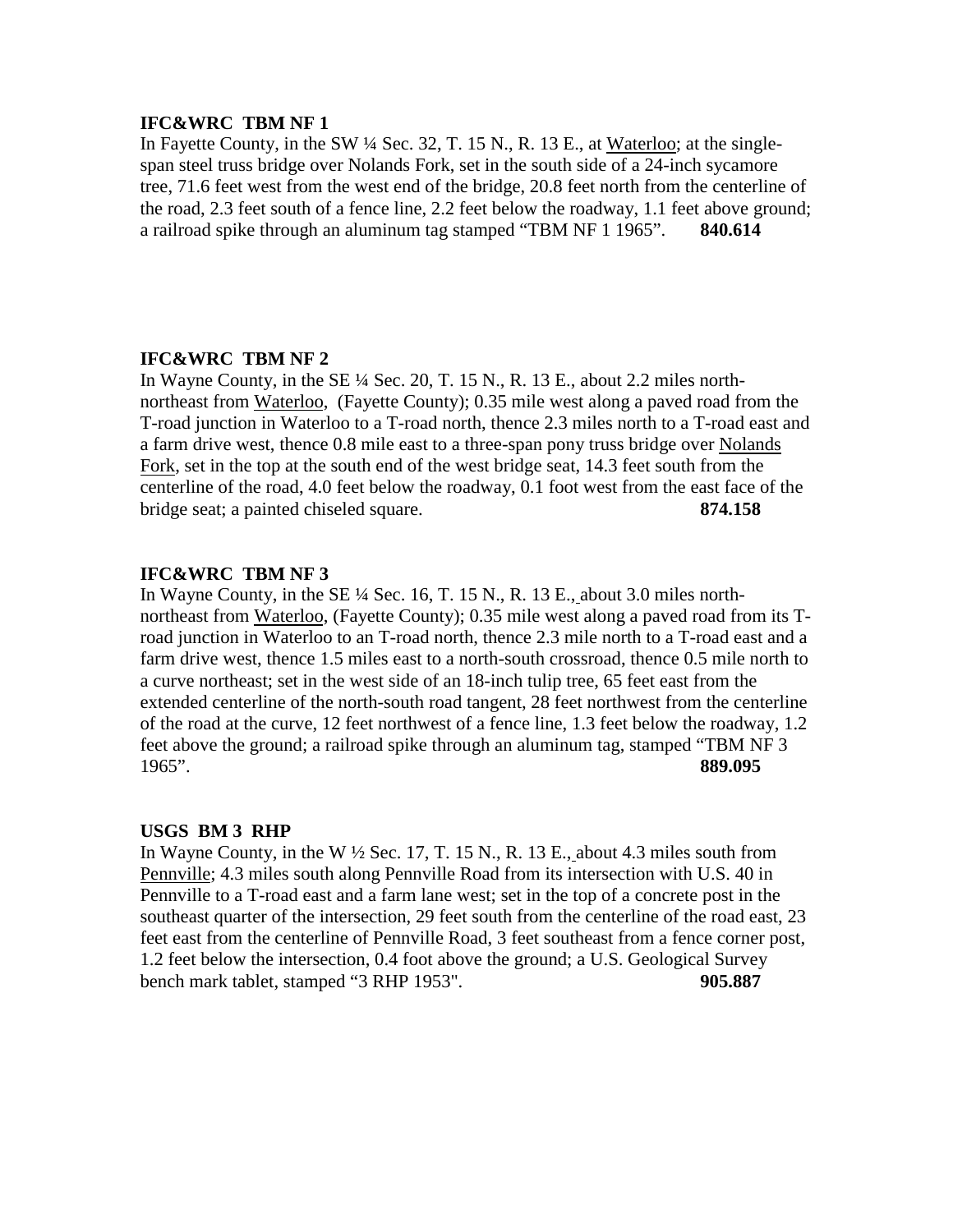#### **USGS BM 2 RHP**

In Wayne County, in the NE ¼ Sec. 16, T. 15 N., R. 13 E., about 4.6 miles southeast of Pennville; 4.3 miles south along Pennville Road from its junction with U.S. 40 in Pennville to an east-west crossroad (Chapel Road), thence 1.75 miles east to a two-span steel truss bridge over Nolands Fork; set in the top at the north end of the east bridge seat, 14.8 feet north from the centerline of the road, 1.6 feet below the bridge floor, 0.9 foot east from the west face of the bridge seat; a U.S. Geological Survey bench mark tablet, stamped "2 RHP 1953 903". **902.660**

#### **IFC&WRC TBM NF 4**

In Wayne County, in the SW ¼, Sec. 10, T. 15 N., R. 13 E., about 3.9 miles southeast from Pennville; 3.0 miles south along Pennville Road from its intersection with U.S. 40 in Pennville to a T-road northeast (Kirlin Road), thence 1.0 mile generally east to a northsouth crossroad (Hiser Station Road), thence 0.5 mile south to a T-road east (Watt Road), thence 1.2 miles east to a three-span concrete arch bridge over Nolands Fork; set in the top at the east end of the south concrete guardrail base, 12.2 feet west from the east end of the guardrail, 8.2 feet south from the centerline of the roadway, 0.2 foot north from the north face of the guardrail, 1.0 foot above the roadway; a painted chiseled triangle. **920.941**

#### **IFC&WRC TBM NF 5**

In Wayne County, in the NW ¼ Sec. 10, T. 15 N., R. 13 E., about 4.1 miles southeast from Pennville; 3.0 miles south along Pennville Road from its intersection with U.S. 40 in Pennville to a T-road northeast (Kirlin Road), thence 1.0 mile generally east to a northsouth T-road (Hisler Station Road), thence 0.5 mile south to a T-road east (Watt Road); thence 1.5 miles east to a north-south (Clevenger Road);set in the south side of a 16-inch walnut tree, in the northwest quarter of the junction, 166 feet west from the extended centerline of Clevenger Road, 13.5 feet north from the extended centerline of Clevenger Road, 13.5 feet north from the centerline of Watt Road, 13.5 feet north from the centerline of Watt Road, 0.8 foot above ground; a railroad spike through an aluminum tag, stamped "TBM NF 5 1965". **927.190**

#### **USC&GS BM B 255**

In Wayne County, in the NW ¼ Sec. 11, T.15 N., R. 13 E., about 4.1 miles southeast from Pennville; 3.0 miles south along Pennville Road from its intersection with U.S. 40 in Pennville Road from its intersection with U.S. 40 in Pennville to a T-road northeast (Kirlin Road), thence 1.0 mile generally east to a north-south crossroad (Hisler Station Road), thence 0.5 mile south to a T-road east (Watt Road), thence 2.0 miles east to a north-south T-road (Abington Township Road), thence 0.5 mile north to a T-road east (Three Witts Road); set in the top of a concrete post in the southeast quarter of the junction, 50 feet east from the centerline of the north-south road, 1 foot north from a fence line, 0.1 foot above the ground, about level with the road; a U.S. Coast and Geodetic Survey bench mark tablet, stamped "B 255 1947". **949.050**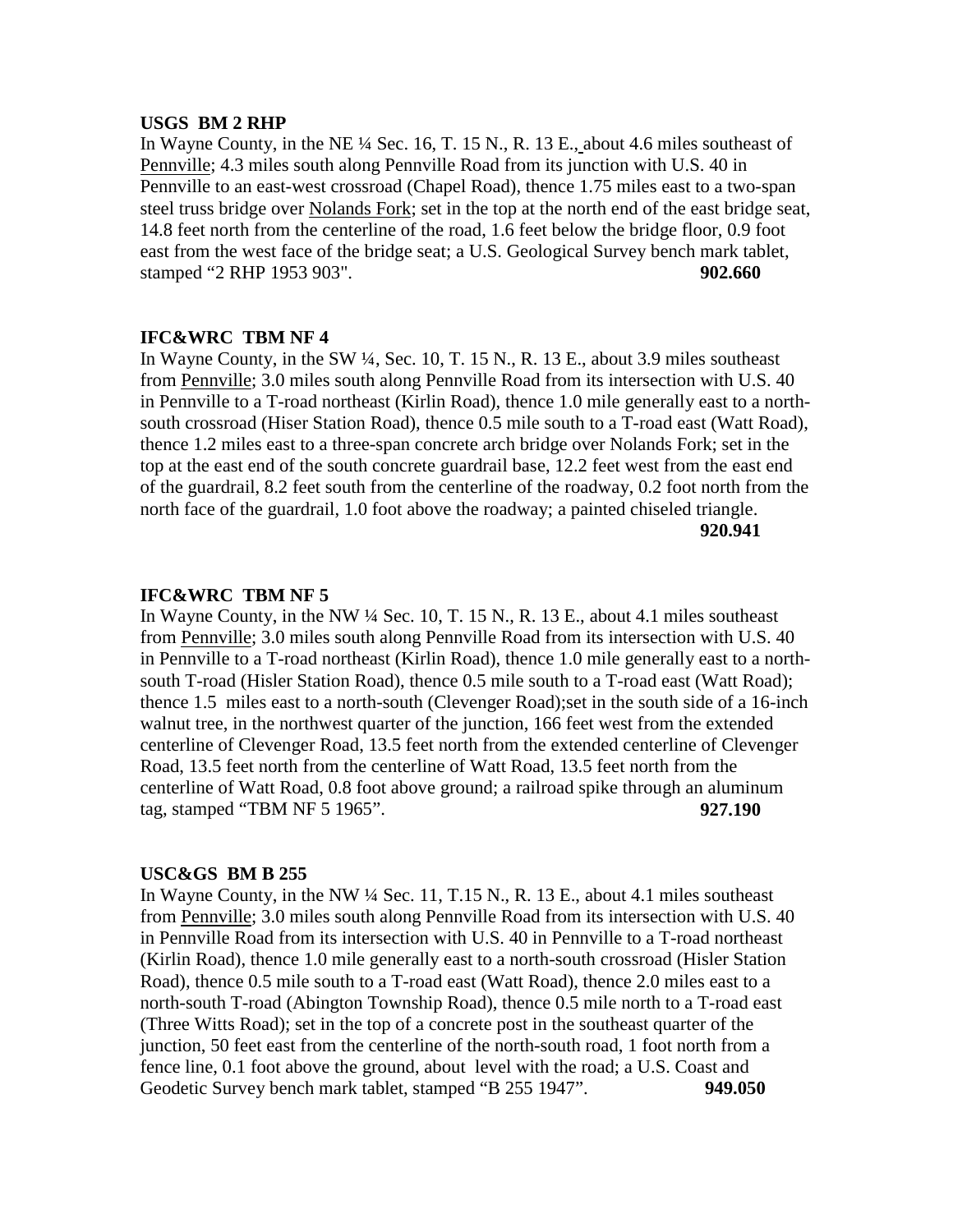#### **USC&GS BM K 255**

In Wayne County, in the SW ¼ Sec. 36, T. 15 N., R. 13 E., about 4.4 miles east-southeast of Pennville; 3.0 miles east along U.S. 40 from its intersection with Jacksonburg Road in Pennville to a T-road south (Hildebrand Road), thence 0.7 mile south to a east-west crossroad (Colvin Road), thence 0.8 mile east to a T-road south (Wendel Road), thence 1.4 miles south to a east-west T-road (McConaha Road) thence 0.4 mile generally east to a northeast southwest T-road, set in the top of a concrete post, 300 feet east from an abandoned school (now used as a residence), 26.5 feet southeast from a concrete fence corner post, 43 feet southwest from the centerline of the road northeast, 16 feet northeast from the centerline of the east-west road, 1 foot below the roadway, 0.3 foot above the ground; a U.S. Coast and Geodetic Survey bench mark tablet, stamped "K 255 1947". **943.538**

## **IFC&WRC TBM NF 6**

In Wayne County, in the NW ¼ Sec. 2, T. 15 N., R. 13 E., about 4.2 miles east-southeast from Pennville; 3.0 miles east along U.S. 40 from its intersection with Jacksonburg Road in Pennville to a T-road south (Hildebrand Road), thence 0.7 mile south to an east-west T-road (Colvin Road), thence 0.8 mile east to a T-road south (Wendel Road), thence 0.8 mile east to a T-road south (Wendel Road), thence 1.4 miles south to a east-west T-road (McConaha Road), thence 0.15 mile east to a single-span steel truss bridge over Nolands Fork; set in the top of the southeast tubular steel pier of the bridge, 11.3 feet south from the centerline of the road, 2.2 feet west from the centerline of the road, 2.2 feet west from the east end of the bridge, 0.1 foot north from the south face of the pier, 1.2 feet below the road; a rivet head with a chiseled cross. **942.421**

#### **USC&GS BM E 255**

In Wayne County, in the NE ¼ Sec. 35, T. 16 N., R. 13 E., about 4.0 miles east-southeast from Pennville; 3.0 miles east along U.S. 40 from its intersection with Jacksonburg Road in Penville to a T-road south (Hildebrand Road), thence 0.7 mile south to a east-west Troad (Colvin Road), thence 0.8 mile west to a T-road south (Wendel Road), thence 0.2 mile south to a T-fence corner on the east side of the road; set in the top of a concrete post, 28 feet south of the T-fence corner, 23 feet east from the centerline of the road, 1.5 feet west from a fence line, 0.2 foot above ground, about level with the roadway, a U.S. Coast & Geodetic Survey bench mark tablet, stamped "E 255 1947 ". **997.377**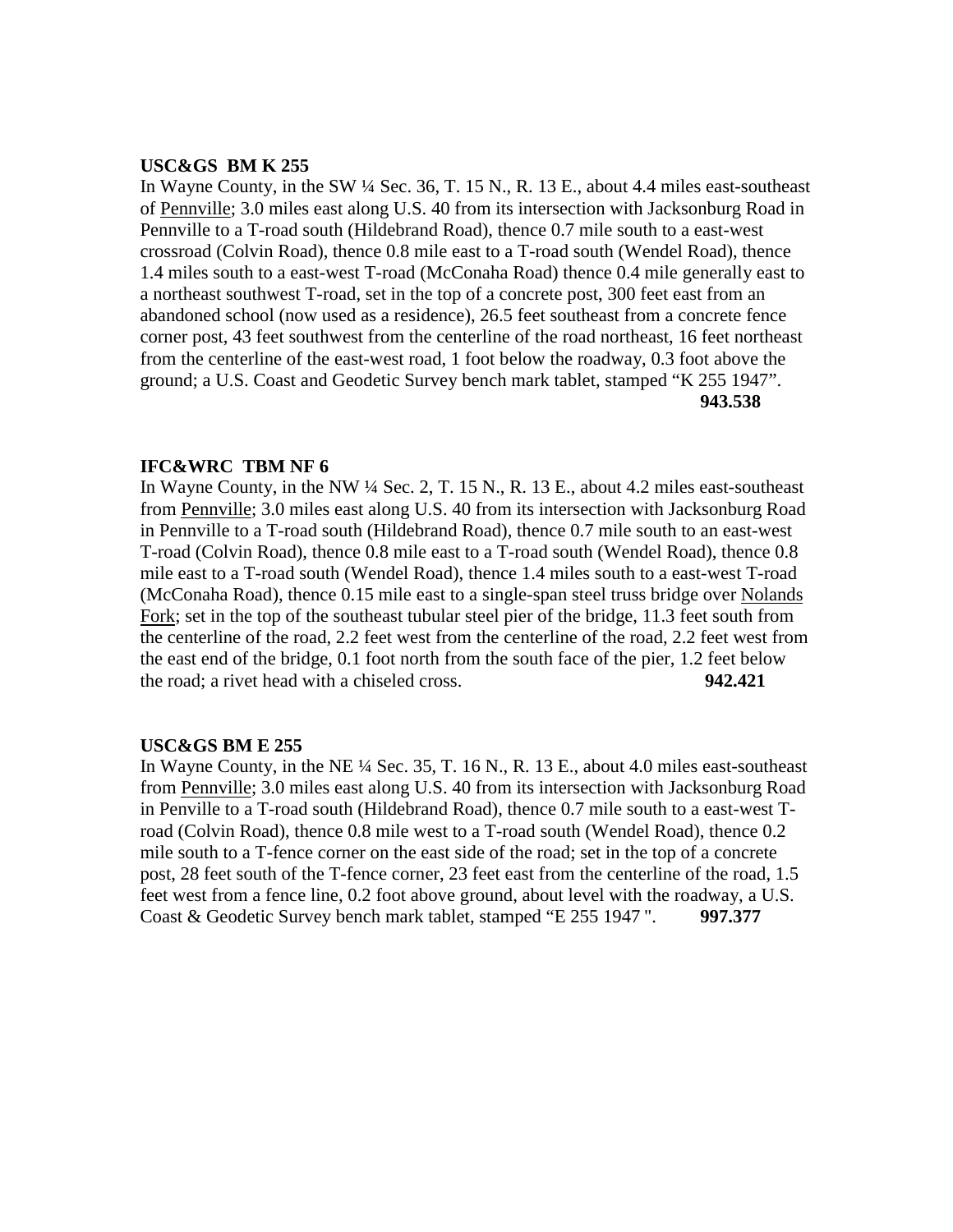In Wayne County, in the SW  $\frac{1}{4}$  Sec. 25, T. 16 N., R. 13 E., about 1.6 miles southwest of Centerville; 1.7 miles generally south and southwest along Willow Grove Road from its junction with U.S. 40 at the west edge of Centerville to a right angle turn south at the junction of Colvin Road west, thence 0.1 mile west to a single-span steel truss bridge over Nolands Fork; set in the top at the north end of the east bridge seat, 8.5 feet north from the centerline of the road, 0.9 foot east from the west face of the bridge seat, 0.9 foot below the road; a painted chiseled triangle. **955.424**

## **IFC&WRC TBM NF 8**

In Wayne County, in the S  $\frac{1}{2}$  Sec. 25, T. 16 N., R. 13 E., about 1.5 miles southwest of Centerville; 1.7 miles generally south and southwest along Willow Grove Road from its junction with U.S. 40 at the west edge of Centerville to a right angle turn south at the junction of Colvin Road west, set in the top at the east end of the north headwall of a 12 foot concrete arch culvert under Colvin Road in the northwest quarter of the junction, 130 feet west from the extended centerline of the right angle turn south, 10 feet north from the centerline of Colvin Road, 1.8 feet west from the east end of the headwall, 0.6 foot above the roadway, a painted chiseled triangle. **955.709**

## ISHC BM WAY G-13

In Wayne County, in the SE ¼ Sec. 24, T. 16 N., R. 13 E., about 1.0 miles west from Centerville; 1.0 mile east along U.S. 40 from its junction with Centerville North Road in Centerville to the three-span concrete arch bridge over Nolands Fork, set in the top at the west end of the north concrete guardrail of the bridge, 34.3 feet north from the centerline of the highway, 1.9 feet east from the west face of the guardrail, 3.6 feet above the highway; an Indiana State Highway Commission bench mark tablet, stamped "WAY G-13". **974.551**

## **IFC&WRC TBM NF 9**

In Wayne County, in the SE ¼ Sec. 24, T. 16N., R. 13 E., about 1.0 mile west-northwest from Centerville; 1.0 mile west along U.S. 40 from its junction with Centerville North Road in Centerville to the U.S. 40 bridge over Nolands Fork, thence 0.2 mile north along the west bank of Nolands Fork to the Pennsylvania Railroad Bridge over Nolands Fork; set in the top of the southwest wingwall of the bridge, about 25 feet below the rails, 3.8 feet north from the south end of the wingwall, 1.1 feet west from the east face of the wingwall, 4.7 feet above ground; a chiseled square. **966.180**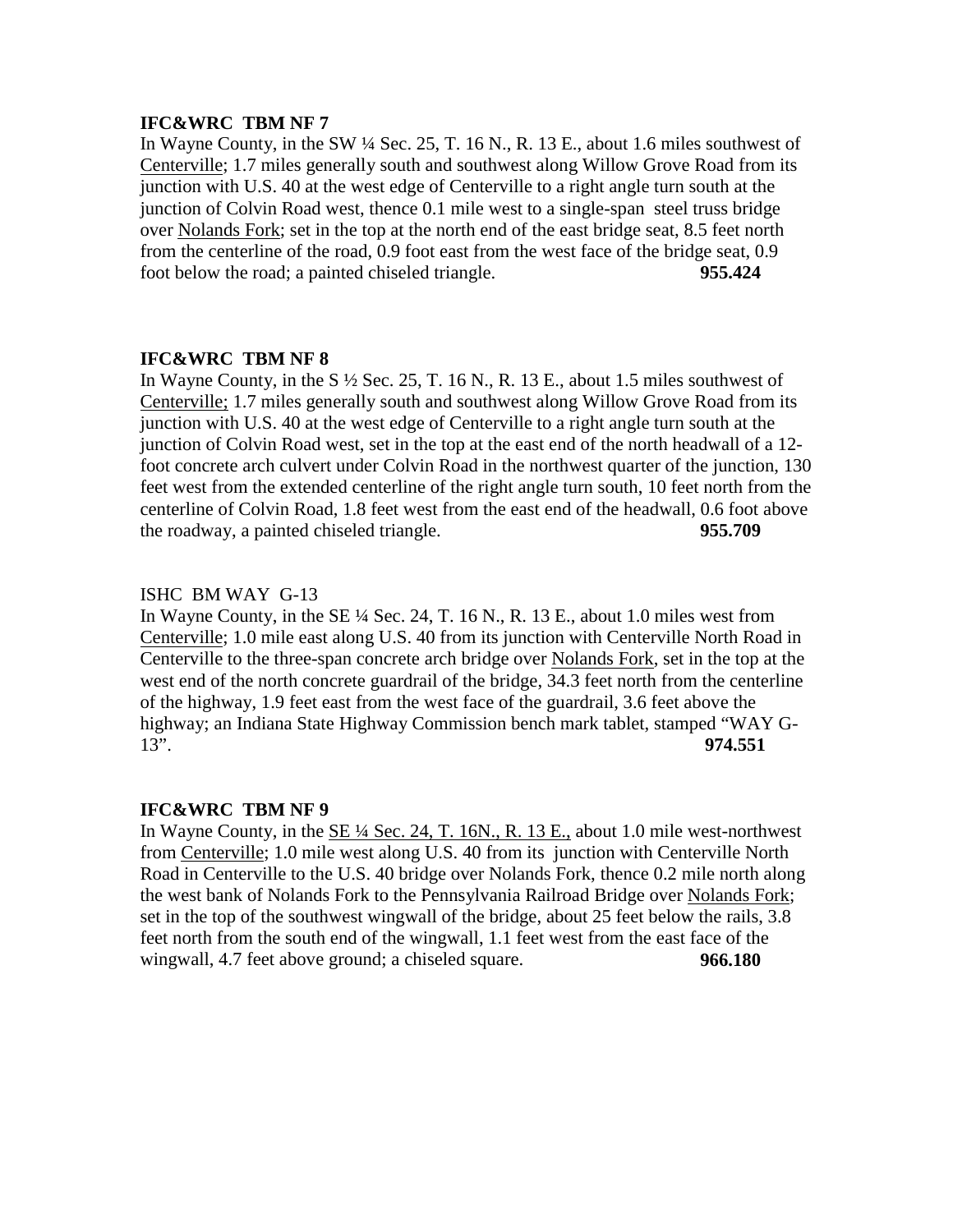In Wayne County, in the SW ¼ Sec. 18, T. 16 N., R. 14 E., about 1.3 miles northwest from Centerville; 0.9 mile north along Centerville North Road from its intersection with U.S. 40 in Centerville to an east-west crossroad (College Corner Road), thence 0.8 mile west to a single-span steel truss bridge over Nolands Fork; set in the top at the north end of the west bridge seat, 11 feet north from the centerline of the road, 0.7 foot west from the east face of the bridge seat, 1.6 feet below the road; a painted chiseled triangle. **979.525**

## **IFC&WRC TBM NF 11**

In Wayne County, in the SW  $\frac{1}{4}$  Sec. 18, T. 16 N., R. 14 E., about 1.2 miles northwest from Centerville; 0.9 mile north along Centerville North Road from its intersection with U.S. 40 in Centerville to an east-west crossroad (College Corner Road), thence 0.6 mile west to a 35-foot concrete slab bridge over Gerhart Ditch; set in the top of the northwest corner of the bridge floor, 7 feet north from the centerline of the road, 0.2 foot east from the west face of the bridge floor; a painted chiseled triangle. **974.289**

## **IFC&WRC TBM NF 12**

In Wayne County, in the NE ¼ Sec. 18, T. 16 N., R. 14 E., about 1.6 miles north from Centerville; 1.6 miles north along Centerville North Road from its intersection with U.S. 40 in Centerville to a 50-foot concrete bridge over Gerhart Ditch; set in the top at the west end of the south bridge seat, 14.3 feet west from the centerline of the road, 0.2 foot south from the north face of the bridge seat, 1.1 feet below the roadway; a painted chiseled triangle**. 989.122**

## **IFC&WRC TBM NF 13**

In Wayne County, in the NE ¼ Sec. 18, T. 16 N., R. 14 E., about 1.9 miles north from Centerville; 1.9 miles north along Centerville North Road from its intersection with U.S. 40 in Centerville to a T-road west (Kempton Road), thence 0.3 mile west to a two-span concrete arch bridge over Nolands Fork; set in the top at the east end of the south concrete guardrail of the bridge, 7.4 feet south from the centerline of the road, 1.1 feet west from the east end of the guardrail, 2.2 feet above the bridge floor, a painted chiseled triangle. **998.091**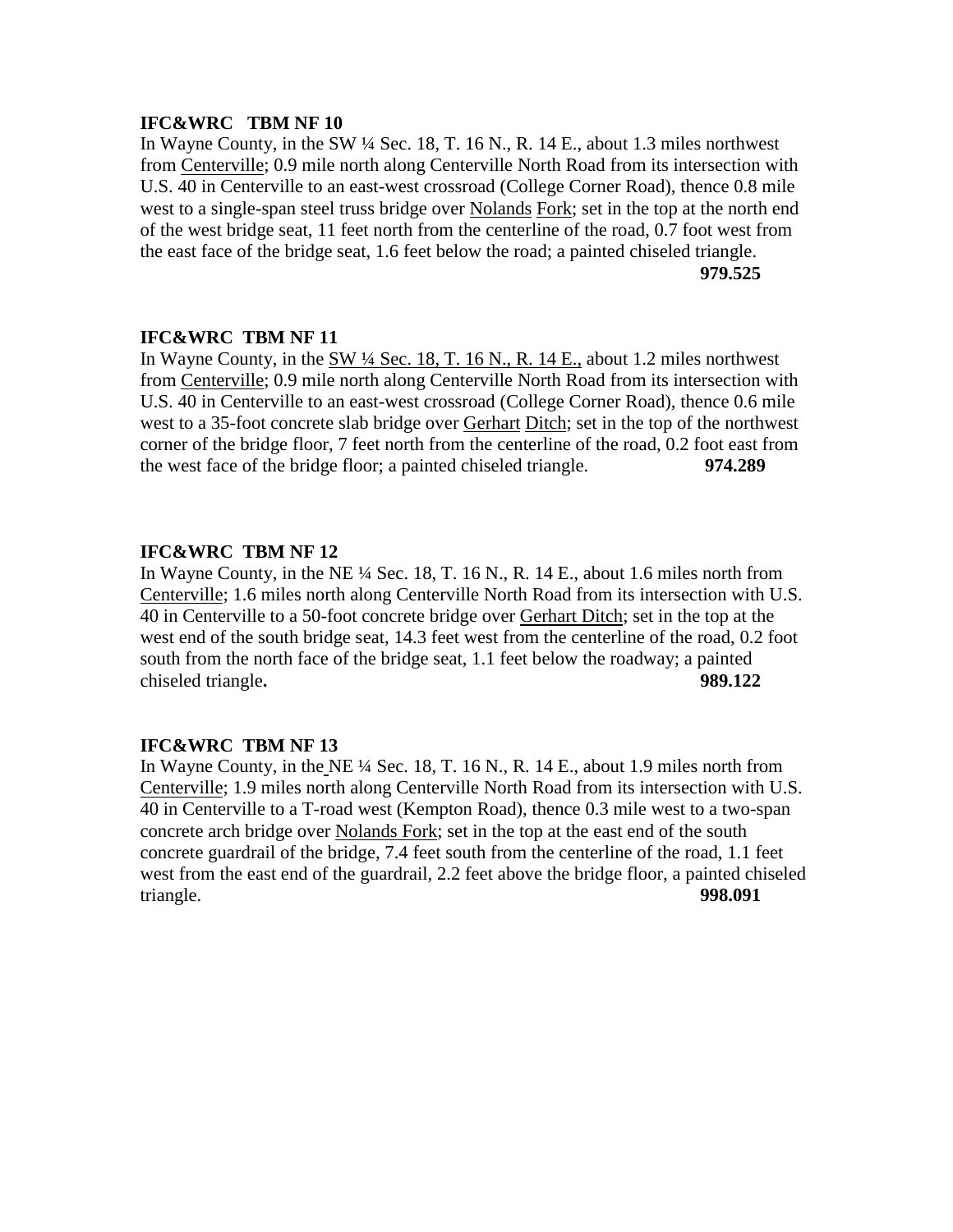## **ISHC BM WAY G-54**

In Wayne County, in the SE  $\frac{1}{4}$  Sec. 6, T. 16 N., R. 14 E., about 2.9 miles north of Centerville; 3.0 miles north along Centerville North Road from its intersection with U.S. 40 in Centerville to the Interstate 70 interchange, thence 0.2 miles west to the twin bridges over Nolands Fork; set in the top at the west end of the guardrail base of the east bound bridge, 25.2 feet north from the centerline of the highway, 0.2 foot east from the west face of the guardrail base, 0.8 foot above the highway; an Indiana State Highway Commission bench mark tablet, stamped "WAY G-54". **1005.444**

## **IFC&WRC TBM NF 14**

In Wayne County, in the SE ¼ Sec. 6, T. 16 N., R. 14 E., about 2.9 miles north from Centerville; 3.1 miles north along Centerville North Road from its intersection with U.S. 40 in Centerville to a T-road west (Means Road), thence 0.2 mile generally west to a pony truss bridge over Nolands Fork; set in the top of the southeast tubular steel pier of the bridge, 9.5 feet south from the centerline of the road, 2.5 feet west from the east end of the bridge, 0.1 foot north from the south face of the pier, 0.8 foot below the roadway; a rivet head with a chiseled cross. **1001.137**

# **IFC&WRC TBM NF 15**

In Wayne County, in the SW ¼ Sec. 5, T. 16 N., R. 14 E., about 3.2 miles north from the Centerville; 3.2 miles north along Centerville North Road from its junction with U.S. 40 in Centerville to a two-span pony truss bridge over Nolands Fork; set in the top at the east end of the north abutment of the bridge, 12.3 feet east from the centerline of the road, 0.3 feet north from the south face of the abutment, about level with the roadway; a painted chiseled triangle. **1007.998**

## **IFC&WRC TBM NF 16**

In Wayne County, in the NE ¼ Sec. 5, T. 16 N., R. 14 E., about 3.6 miles north-northeast of Centerville; 3.2 miles north along Centerville North Road from its intersection with U.S. 40 in Centerville to a T-road northeast (Nolands Fork Road), thence 1.0 mile generally east to the crossing of the Pennsylvania Railroad, thence 0.2 miles northwest to the railroad bridge over Nolands Fork; set in the top at the northeast end of the southeast abutment of the bridge, 5.9 feet northeast from the northeast rail, 0.7 foot southeast from the northeast rail, 0.7 foot southeast from the northwest face of the abutment, 1.2 feet below the top of the rails; a painted chiseled triangle. **1018.571**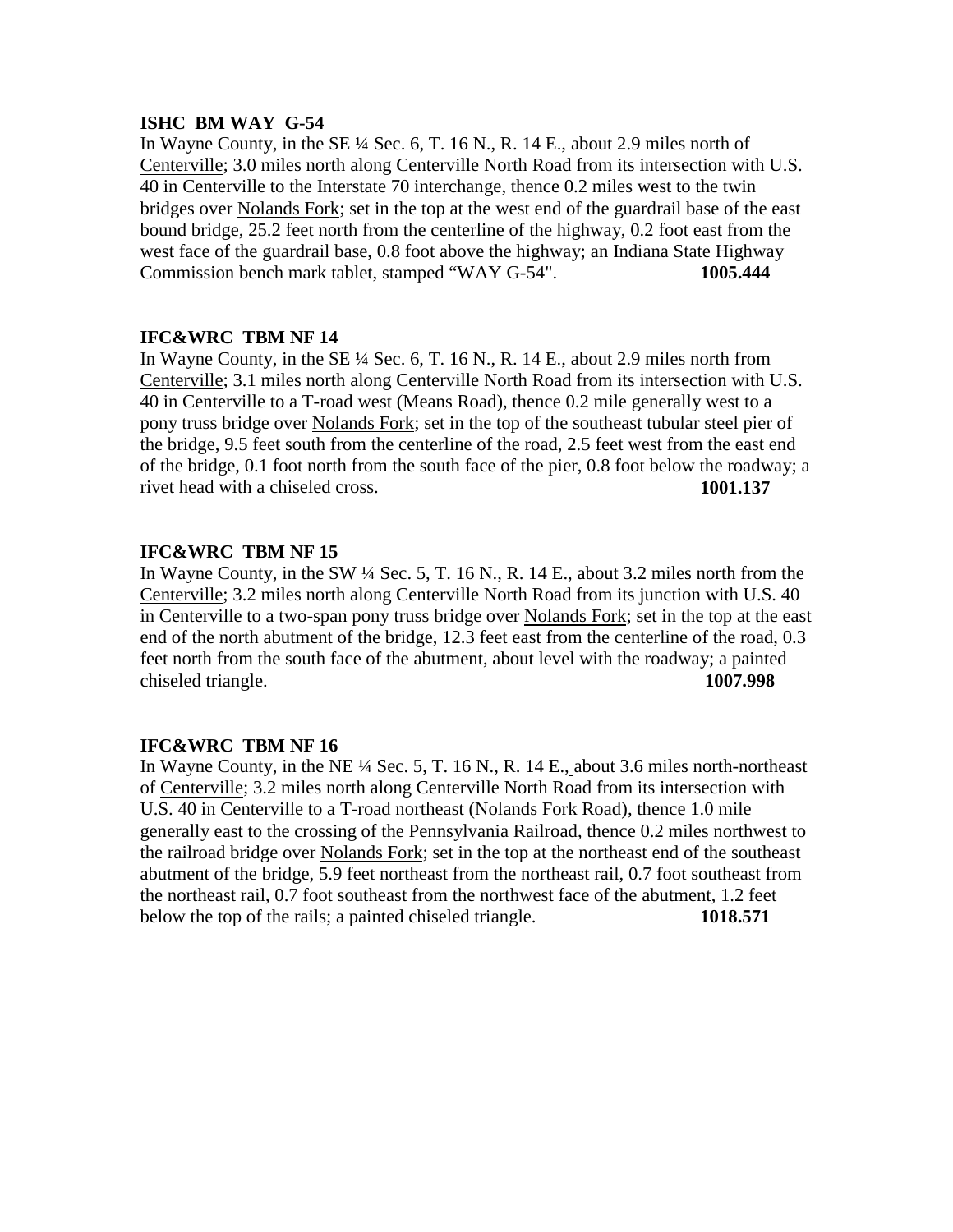#### **USC&GS BM X 230**

In Wayne County, in the SW ¼ Sec. 4, T. 16 N., R. 14 E., about 3.6 miles north-northeast from Centerville; 3.2 miles north along Centerville North Road from its intersection with U.S. 40 in Centerville to a T-road northeast (Nolands Fork Road), thence 1.0 miles generally east to the crossing of the Pennsylvania Railroad; set in top of a concrete post, 26 feet southwest from the southwest rail, 29 feet southeast from the centerline of the crossing, 3 feet east from a fence corner post, 13 feet southeast from the crossing warning sign, 2 feet east of a wooden witness post; a U.S. Coast & Geodetic Survey bench mark tablet stamped "X 230 1947". **1016.094**

## **IFC&WRC TBM NF 17**

In Wayne County, in the NE  $\frac{1}{4}$  Sec. 5, T. 16 N., R. 14 E., about 3.7 miles north-northeast from Centerville; 3.2 miles north along Centerville North Road from its intersection with U.S. 40 in Centerville to a T-road northeast (Nolands Fork Road), thence 1.0 mile generally east to a T-road north (King Road), thence 0.15 mile north to a two-span plate girder bridge over Nolands Fork; set in the top at the east end of the south bridge seat, 8.3 feet east from the centerline of the road, 0.4 foot south from the north face of the bridge seat, 2.7 feet below the roadway; a painted chiseled triangle. **1016.592**

### **ISHC BM WAY 49**

In Wayne County, in the NW ¼ Sec. 33, T. 17 N., R. 14 W., about 2.0 miles southwest from Webster; 1.6 miles south along U.S. 35 from its intersection with Webster Road at Webster to the junction with S.R. 38, thence 1.5 miles west to a 36-foot concrete bridge over Long Creek; set in the top of the northwest wingwall of the bridge, 20.8 feet north from the centerline of the highway, 1.3 feet northeast from the northwest corner of the north guardrail, 0.4 foot southwest from the northeast face of the wingwall, 0.8 foot above the highway; an Indiana State Highway Commission bench mark tablet, stamped "WAY 49". **1032.845**

#### **ISHC BM WAY 48**

In Wayne County, in the NW ¼ Sec. 33, T. 17 N., R. 14 E., about 2.0 miles southwest miles southwest from Webster; 1.6 miles south along U.S. 35 from its intersection with Webster Road at Webster to the junction with S.R. 38, thence 1.4 miles west to a 3-span concrete and steel bridge over Nolands Fork; set in the top at the west end of the north sidewalk of the bridge, 18 feet north from the centerline of the highway, 2.0 foot east from the west end of the sidewalk, 0.8 foot above the highway; an Indiana State Highway Commission bench mark tablet, stamped "WAY 48". **1033.585**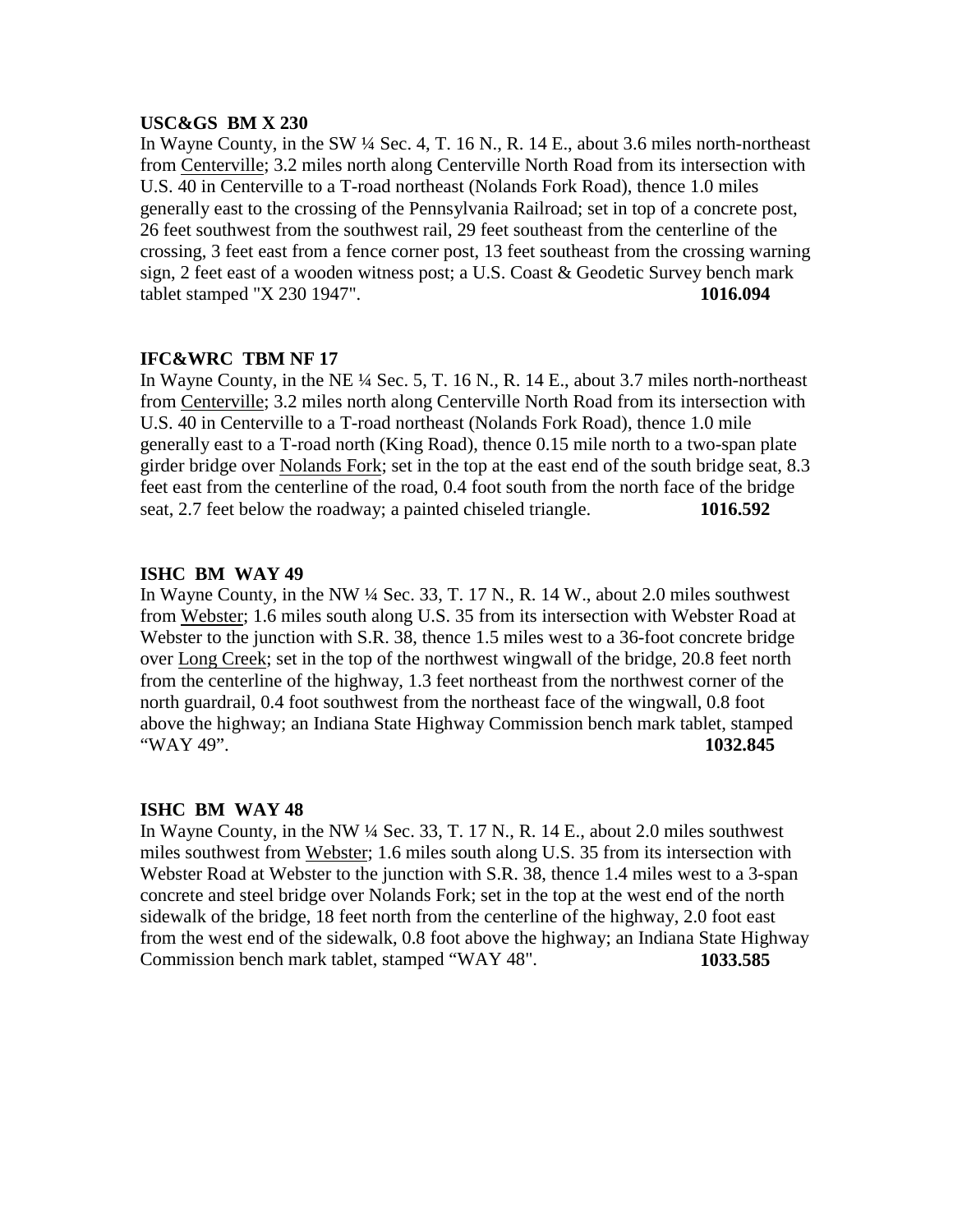In Wayne County, in the NE ¼ Sec. 33, T. 17 N., R. 14 E., about 1.3 miles southwest from Webster; 0.5 mile west along Webster County Road from its intersection with U.S. 35 at Webster Road from its intersection with U.S. 35 at Webster to a north-south crossroad (Round Barn North Road), thence 1.0 mile south to a east-west crossroad (Tingler Road), thence 0.1 mile west to a single-span steel truss bridge over Nolands Fork; set in the southwest corner of the bridge, 9.2 feet south from the centerline of the road, 2.8 feet west from the east face of the west bridge seat, 0.6 foot southeast from the southwest corner of the south steel truss, 0.8 foot below the roadway; a rivet head with a chiseled cross. **1034.829**

#### **IFC&WRC TBM NF 19**

In Wayne County, in the SE ¼ Sec. 28, T. 17 N., R. 14 E., about 1.0 mile southwest from Webster; 0.5 mile west along Webster Road from its intersection with U.S. 35 at Webster Road from its intersection with U.S. 35 at Webster to a north-south crossroad (Round Barn North Road), thence 0.8 mile south to a two-span concrete arch bridge over Nolands Fork; set in the top of the south end of the concrete guardrail base of the bridge, 5.0 feet north from the south end of the bridge, 7.7 feet west from the centerline of the roadway, 0.2 foot west from the east face of the guardrail base, 1.3 feet above the bridge floor; a painted chiseled triangle. **1042.264**

#### **USGS RM 1051.3**

In Wayne County, in the SW  $\frac{1}{4}$  Sec. 22, T. 17 N., R. 14 E., about 0.4 mile west from Webster; 0.2 mile west along Webster Road from its intersection with U.S. 35 at Webster to a steel truss bridge over Nolands Fork; set in the top at the north end of the east abutment of the bridge, 9.2 feet north from the centerline of the road, 0.9 foot east from the west face of the abutment, 1.0 foot below the roadway; a chiseled square.

#### **1051.277**

#### **USGS BM 28 DRD**

In Wayne County, in the NW ¼ Sec. 27, T. 17 N., R. 14 E., at Webster; at the intersection of Webster Road and U.S. 35; set in the top of the northeast wingwall of a 5 foot box-culvert under the highway, 39 feet east from the centerline of the highway, 24 feet south from the centerline of Webster Road, 22 feet south and 44 feet west of Chesapeake and Ohio Railroad crossing, 0.8 foot west from the east end of the northeast wingwall a U.S. Geological Survey bench mark tablet, stamped "28 DRD 1051 1957". **1051.232**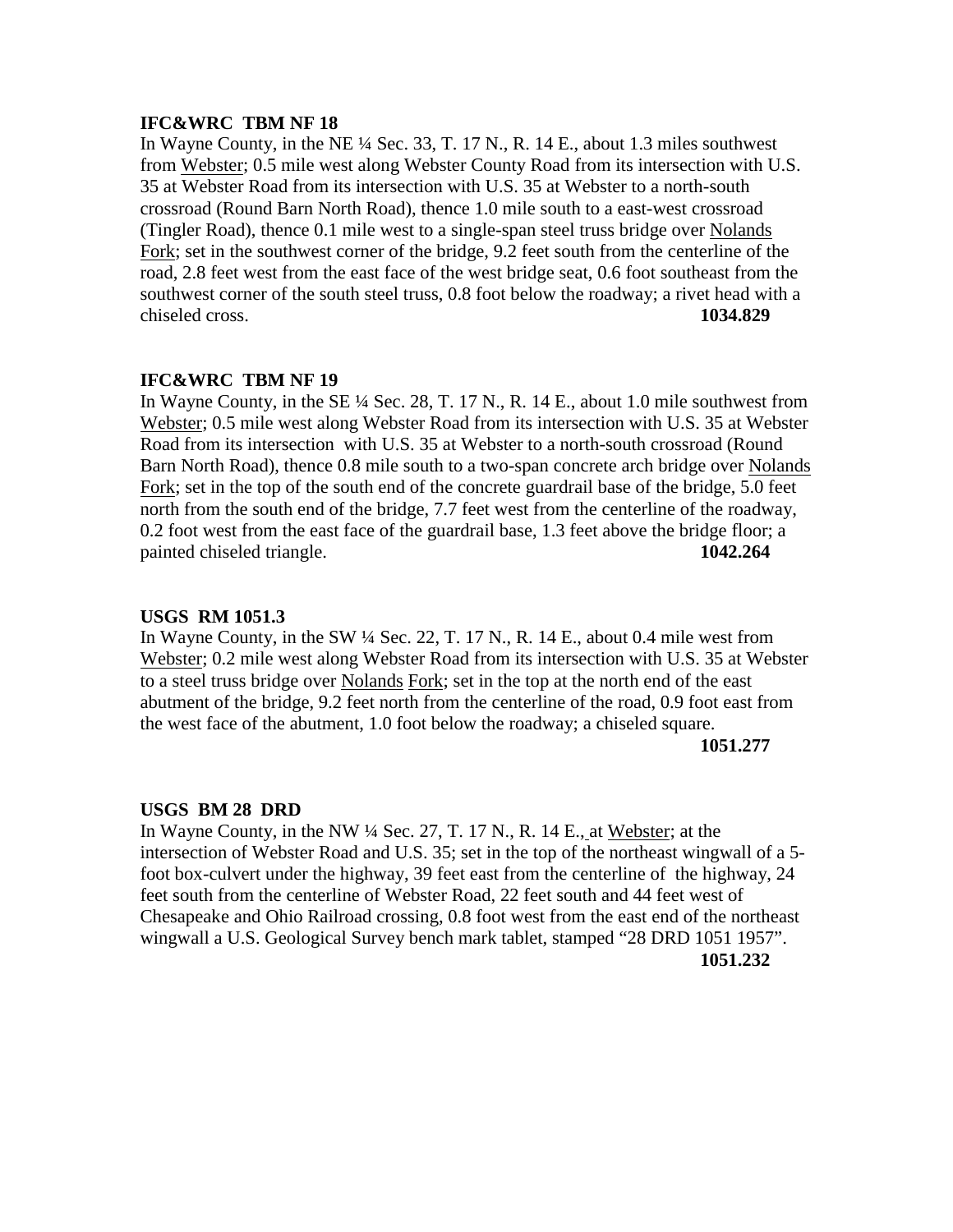In Wayne County, in the SW ¼ Sec. 22, T. 17 N., R. 14 E., about 0.3 mile northwest from Webster; 0.2 mile northwest along U.S. 35 from its intersection with Webster Road at Webster to a steel truss bridge over Nolands Fork; set in the top at the northeast end of the southeast abutment of the bridge, 16.0 feet northeast from the centerline of the highway, 0.5 foot southeast from the northwest face of the abutment, 0.4 foot above the highway; a chiseled triangle. **1053.348** 

#### **IFC&WRC TBM NF 21**

In Wayne County, in the NE ¼ Sec. 22, T. 17 N., R. 14 E., about 1.0 mile northnortheast from Webster; 0.5 mile east along Webster Road from its intersection with U.S. 35 at Webster to a T-road north (Pitts Road), thence 1.0 mile north to a 42-inch pipe culvert under the road; set in the top of the west end of the pipe, 12 feet west from the centerline of the road, 2.1 feet east from the west end of the pipe, 31 feet north from the centerline of the field road west; a rivet head with a chiseled cross. **1063.903**

#### **IFC&WRC TBM NF 22**

In Wayne County, in the SW ¼ Sec. 14, T. 17 N., R. 14 E., about 1.4 miles northnortheast from Webster; 0.5 mile east along Webster Road from its intersection with U.S. 35 at Webster to a T-road north (Pitts Road), thence 1.4 miles north to a 24-inch pipe culvert under the road; set in the southeast side of a 42-inch oak tree, 26.5 feet south from the west end of the culvert, 12.5 feet west from the centerline of the road, 0.3 foot above ground, a railroad spike through an aluminum tag, stamped "TBM NF 22 1965".

**1061.778**

## **IFC&WRC TBM NF 23**

In Wayne County, in the SW ¼ Sec. 14, T. 14 N., R. 14 E., about 1.5 miles northnortheast from Webster; 0.5 mile east along Webster Road from its intersection with U.S. 35 at Webster to a T-road (Pitts Road), thence 1.6 miles north to a east-west T-road (Pleasant Plain Road), thence 35 feet east to a covered bridge over Nolands Creek; set in the top of the southeast wingwall of the bridge, 10.7 feet south from the centerline of the road, 7.1 feet east from the west end of the bridge, 1.4 feet south from the south wooden wingwall, 0.4 foot east from the west face of the wingwall, about level with the roadway; a painted chiseled triangle. **1067.350**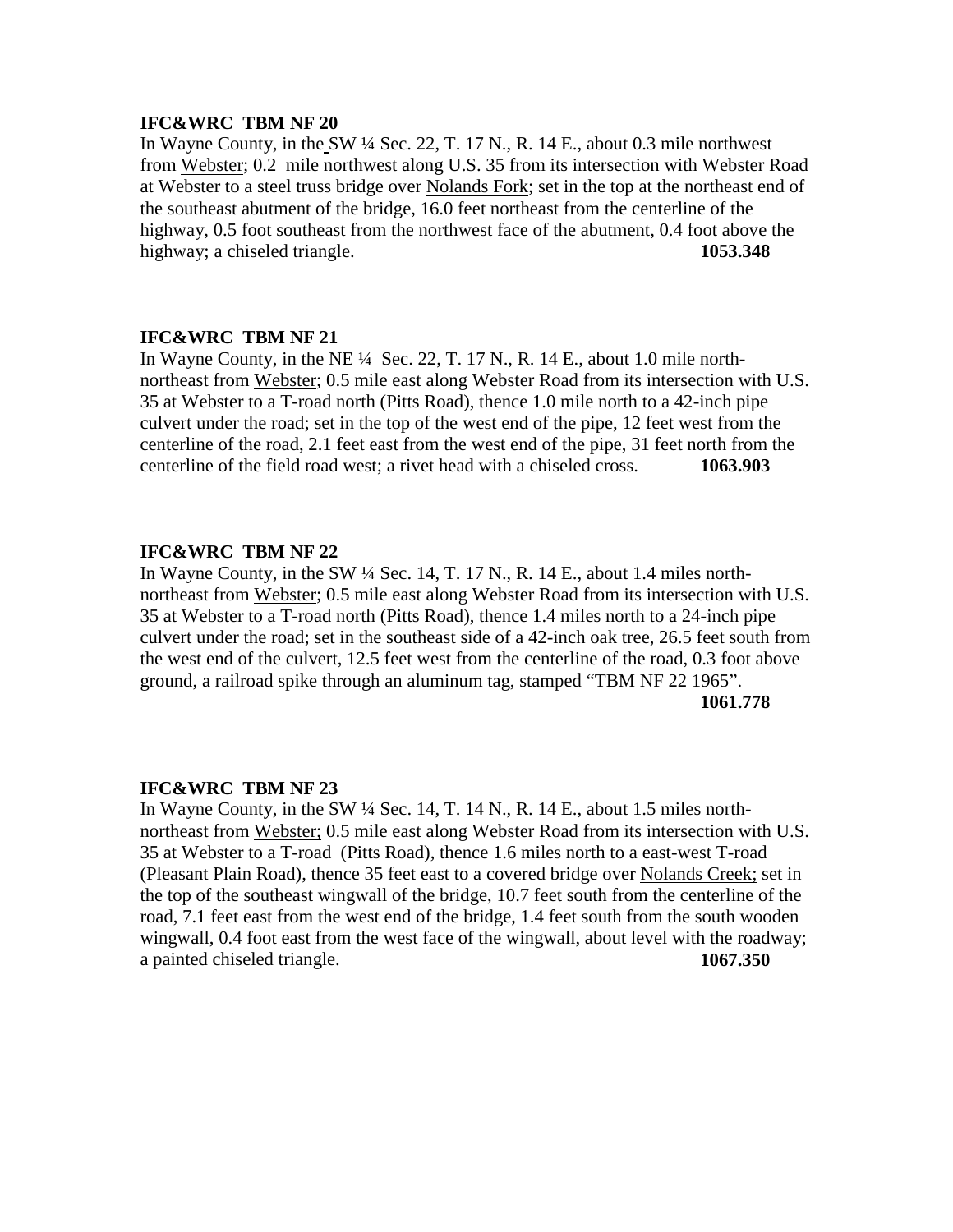In Wayne County, in the NE  $\frac{1}{4}$  Sec. 14, T. 17 N., R. 14 E., about 1.7 miles southsouthwest from Fountain City; 1.6 miles south along U.S. 27 from its intersection with Fountain City Pike in Fountain City to a T-road west (Williams Road), thence 0.85 mile west to a right angle turn south and a 72-inch concrete pipe culvert under the road; set in the top of the southeast headwall of the culvert, 7 feet southeast from the centerline of the road, 1.4 feet southwest from the northeast end of the headwall, about level with the roadway; a painted chiseled triangle. **1072.674**

#### **IFC&WRC TBM NF 25**

In Wayne County, in the NE ¼ Sec. 11, T. 17 N., R. 14 E., about 1.0 mile southsouthwest from Fountain City; 0.85 mile south along U.S. 27 from its intersection with Fountain City Pike in Fountain City to a T-road west (New Garden Road), thence 0.35 mile generally east to a single-span steel truss bridge over Nolands Fork; set in the top of the southwest wingwall of the bridge, 14 feet south from the centerline of the road, 16 feet southeast from the east end of the south truss, 1.4 feet northwest from the southeast end of the wingwall, 2.4 feet below the bridge floor; a painted chiseled triangle.

**1082.728**

## **IFC&WRC TBM NF 26**

In Wayne County, in the NE  $\frac{1}{4}$  Sec. 11, T. 17 N., R. 14 E., about 0.9 mile southsouthwest from Fountain City; 0.85 mile south along U.S. 27 from its intersection with Fountain City Pike in Fountain City to a T-road west (New Garden Road), thence 0.25 mile generally west to the crossing of the Pennsylvania Railroad, thence 0.1 mile north to the railroad bridge over Nolands Fork; set in the top at the east end of the south abutment of the bridge, 6.2 feet east from the east rail, 2.0 feet south from the north face of the abutment, 1.2 feet below the top of the rails; a painted chiseled triangle.

#### **1091.720**

#### ISHC BM WAY G-26

In Wayne County, in the NW  $\frac{1}{4}$  Sec. 12, T. 17 N., R. 14 E., about 0.7 mile south from Fountain City; 0.7 mile south along U.S. 27 from its intersection with Fountain City Pike in Fountain City to a three-span concrete bridge over Fountain Creek; set in the top at the south end of the west sidewalk of the bridge, 19 feet west from the centerline of the highway, 2.3 feet north from the south end of the bridge, 0.8 foot above the bridge floor; an Indiana State Highway Commission bench mark tablet, stamped "WAY G-26".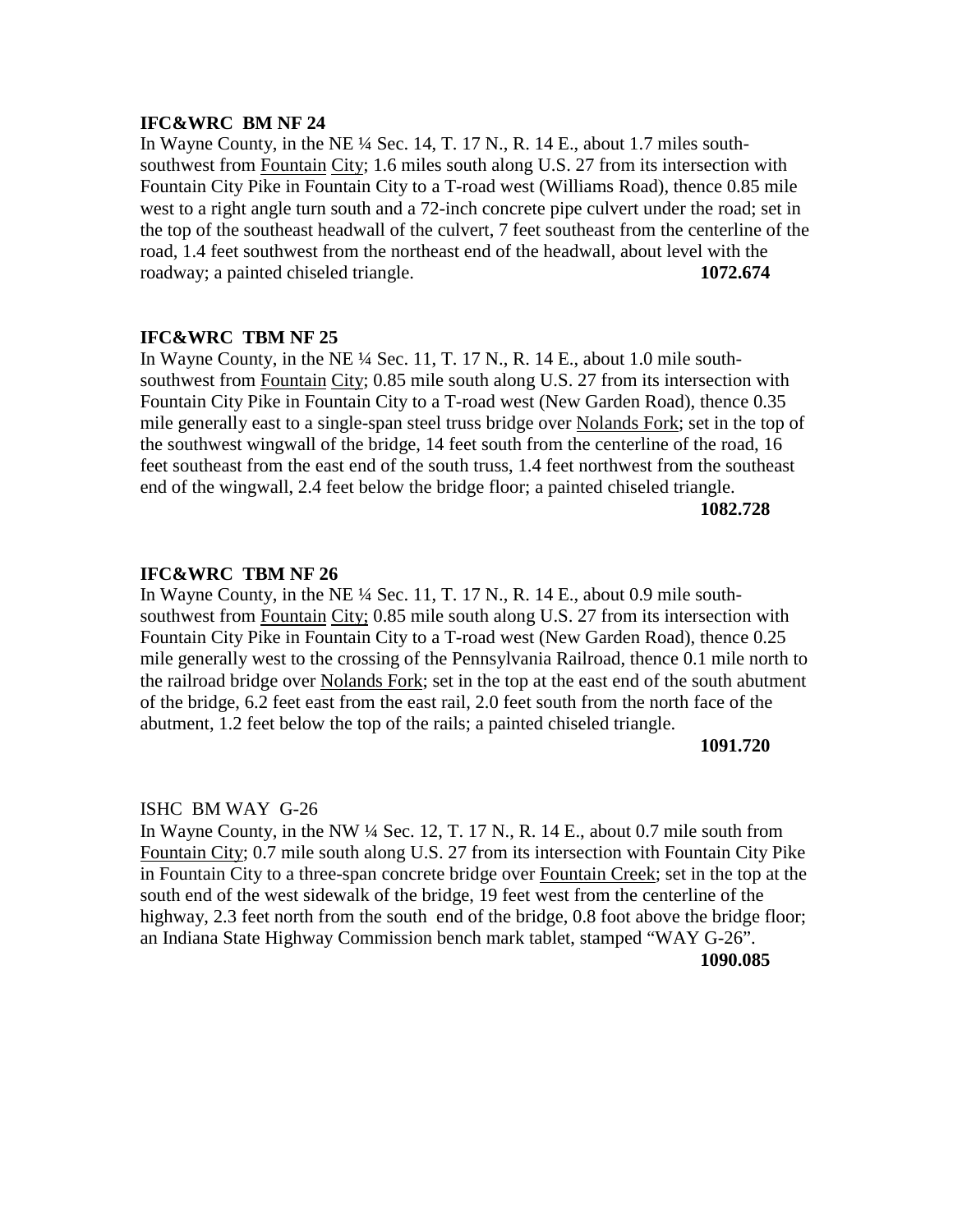## **ISHC BM WAY G-27**

In Wayne County, in the NW ¼ Sec. 12, T. 17 N., R. 14 E., about 0.4 mile south of Fountain City; 0.4 mile south along U.S. 27 from its intersection with Fountain City Pike in Fountain City to a three-span concrete bridge over Nolands Fork; set in the top at the south end of the west sidewalk of the bridge, 18.7 feet west from the centerline of the highway, 1.3 feet north from the south end of the bridge, 0.9 foot above the bridge floor; an Indiana State Highway Commission bench mark tablet, stamped "WAY G-27". **1097.683**

## **IFC&WRC TBM NF 27**

In Wayne County, in the SW ¼ Sec. 1, T. 17 N., R. 14 E., at Fountain City; 0.3 mile south along U.S. 27 from its intersection with Fountain City Pike in Fountain City to a Troad east to a cemetery, thence 0.1 mile east to a 75-foot concrete arch bridge over Nolands Fork; set in the top at the west end of the south concrete guardrail of the bridge, 9.2 feet south from the centerline of the road, 1.0 foot east from the west end of the guardrail, 3.7 feet above the roadway; a chiseled square. **1096.807**

## **USC&GS BM J 230**

In Wayne County, in the NW ¼ Sec. 1, T. 17 N., R. 14 E., at Fountain City; 0.5 mile east along Fountain City Pike from its intersection with U.S. 24 in Fountain City to a 2-span concrete bridge over Nolands Fork; set in the top at the south end of the west abutment of the bridge, 14 feet south from the centerline of the road, 1.2 feet south from the south face of the south concrete guardrail, 0.3 foot west from the eastern face of the abutment, 0.4 foot above the bridge floor; a U.S. Coast & Geodetic Survey bench mark tablet, stamped "J 230 1947". **1100.221**

## **IFC&WRC TBM NF 28**

In Wayne County, in the S  $\frac{1}{2}$  Sec. 36, T. 18 N., R. 14 E., about 0.5 mile northeast from Fountain City; 0.2 mile north along U.S. 27 from its intersection with Fountain City Pike in Fountain City to a T-road east (Middle Road), thence 0.4 mile east and northeast to a right angle turn north and Scott Road east, thence 0.1 mile east to a pony truss bridge over Nolands Fork; set in the top at the northeast end of the southeast bridge seat, 10 feet northeast from the centerline of the road, 0.5 foot southeast from the northwest face of the bridge seat, 1.1 feet below the roadway; a painted chiseled triangle.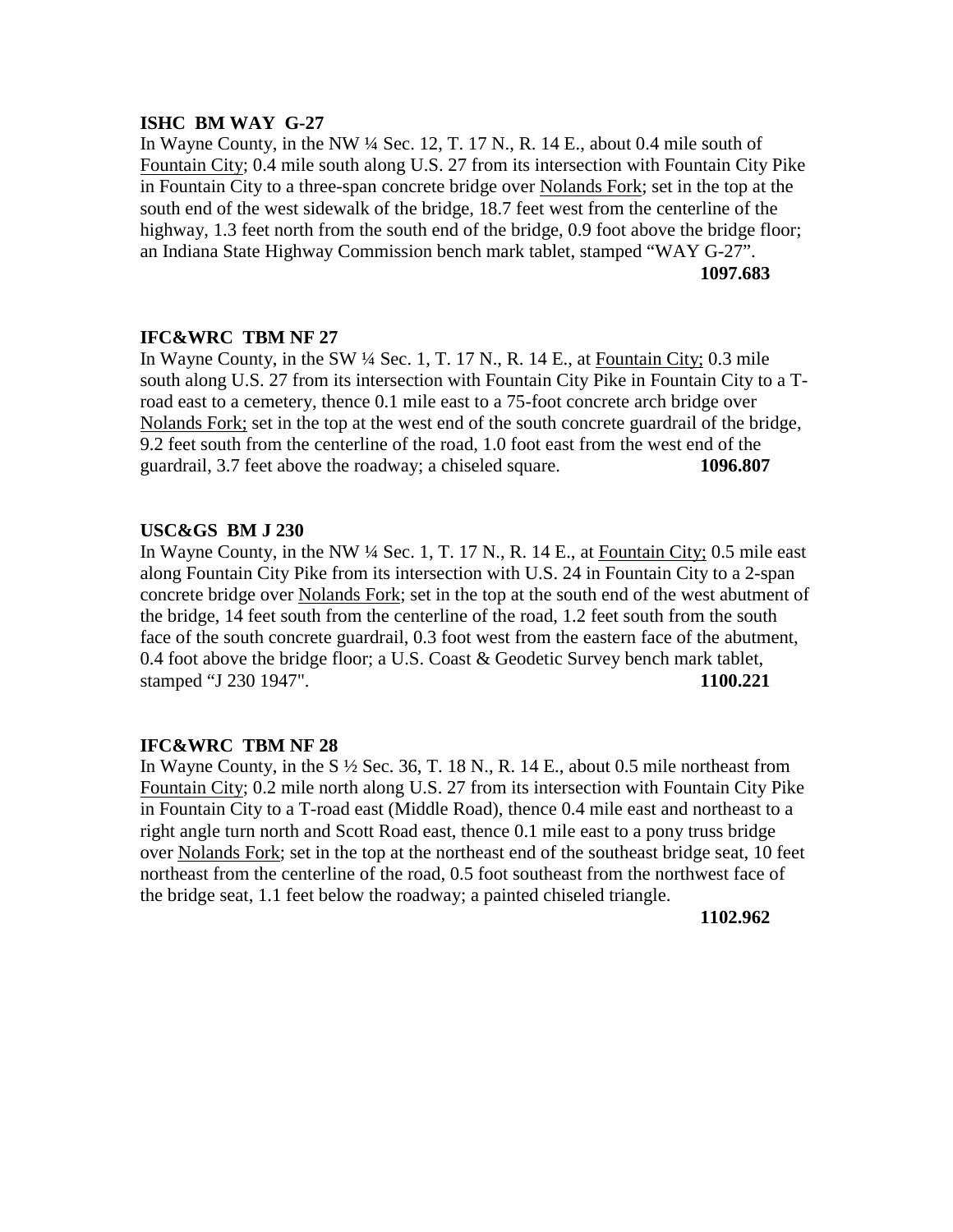In Wayne County, in the W ½ Sec. 17, T. 15 N., R. 1 W., FPM, about 1.2 miles northeast from Fountain City; 0.55 mile east along Fountain City Pike from its intersection with U.S. 27 in Fountain City to a T-road northeast (Boundary Road), thence 1.05 miles northeast to a T-road east (Hinshaw Road); set in the northwest side of a 30-inch cedar tree, in the northeast quarter of the intersection, 215 feet north from the centerline of the road east, 20 feet southeast from the centerline of Boundary Road, 0.5 foot above ground; a railroad spike through an aluminum tag, stamped "TBM NF 29 1965".

#### **1117.446**

## **IFC&WRC TBM NF 30**

In Wayne County, in the  $S\frac{1}{2}$  Sec. 8, T. 15 N., R. 1 W., FPM, about 1.8 miles northnortheast from Fountain City, 0.55 mile east along Fountain City Pike from its intersection with U.S. 27 in Fountain City to a T-road northeast (Boundary Road), thence 1.7 miles northeast to a three-span concrete bridge over Nolands Fork; set in the top at the northeast end of the southeast concrete guardrail base, 14 feet southeast from the centerline of the road, 0.2 foot southwest from the northeast end of the guardrail base, 0.8 foot above the roadway; a chiseled triangle. **1126.986**

## **IFC&WRC TBM NF 31**

In Wayne County, in the N  $\frac{1}{2}$  Sec. 8, T. 15 N., R. 1 W., FWP, about 2.6 miles northnortheast from Fountain City; 0.55 mile east along Fountain City Pike from its intersection with U.S. 22 in Fountain City to a T-road northeast (Boundary Road), thence 2.6 miles northeast to a T-road east (Overman Road); set in the west side of a 72-inch oak tree in the southeast quarter of the junction, 325 feet south from the centerline of the road east, 13 feet southeast from the center of Boundary Road, 1.0 foot above ground; a railroad spike through an aluminum tag, stamped "TBM NF 31 1965".

#### **1130.108**

#### **IFC&WRC TBM NF 32**

In Wayne County, in the  $S\frac{1}{2}$  Sec. 5, T. 15 N., R. 1 W., FPM, about 2.7 miles northnortheast from Fountain City; 0.55 mile east along Fountain City Pike from its intersection with U.S. 27 in Fountain City Pike from its intersection with U.S. 27 in Fountain City to a T-road northeast (Boundary Road), thence 2.6 miles northeast to a Troad east (Overman Road); set in the top of a concrete fence post in the northeast quarter of the junction, 10.5 feet southeast from the centerline of Boundry Road, 10.5 feet north from the centerline of the road east, 3.7 feet above ground; a chiseled triangle.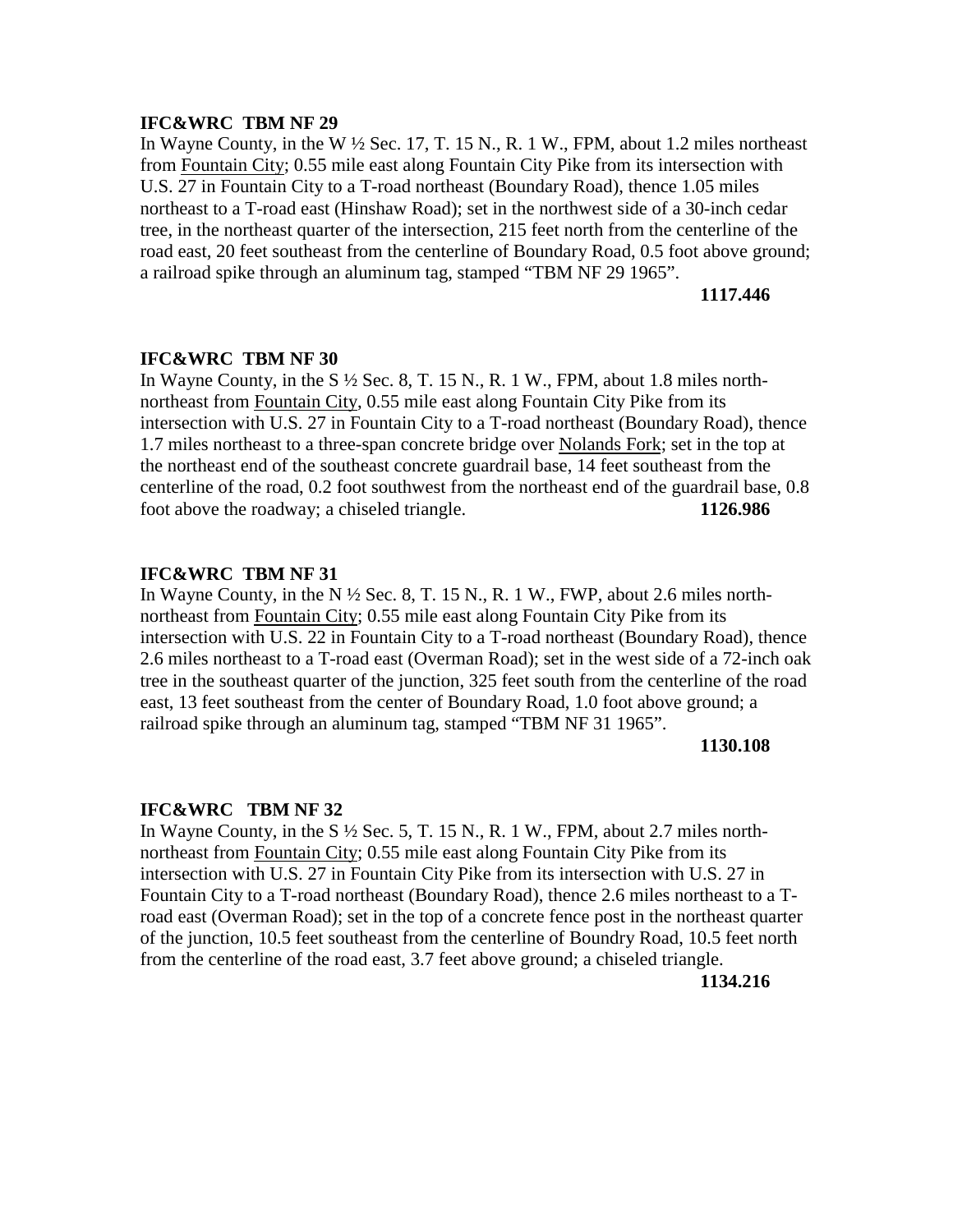In Randolph County, in the S  $\frac{1}{2}$  Sec. 32, T. 16 N., R. 1 W., FPM, about 4.0 miles southeast from Lynn; 3.1 miles east along U.S. 36 from its intersection with U.S. 27 in Lynn to a right angle turn north and a T-road southwest (Boundry Pike), thence 3.0 miles southwest to a T-road east (Randolph-Wayne County Line Road), thence 0.2 mile east to a single-span pony truss bridge over Nolands Fork; set in the top at the west end of the north steel truss, 8.9 feet north from the centerline of the road, 0.7 foot east from the west end and 0.2 foot south from the north face of the truss, 3.3 feet above the roadway; a rivet head with a chiseled cross. **1148.026**

# **IFC&WRC TBM NF 34**

In Randolph County, in the S  $\frac{1}{2}$  Sec. 32, T. 16 N., R. 1W., FPM, about 3.8 miles southeast from Lynn; 3.1 miles east along U.S. 36 from its intersection with U.S. 27 in Lynn to a right angle turn north and a T-road southwest (Boundry Pike), thence 3.0 miles southwest to a T-road east (Randolph-Wayne County Line Road) and a concrete "L" shaped concrete culvert under the road; set in the top of the west concrete retaining wall of the culvert, 24 feet north from the centerline of the east-west road, 10.5 feet southeast from the centerline of Boundry Pike Road, 0.7 foot above the roadway; a painted chiseled triangle. **1150.752**

#### **IFC&WRC TBM NF 35**

In Randolph County, in the N  $\frac{1}{2}$  Sec. 33, T. 16 N., R. 1 W., FPM, about 3.8 miles southeast from Lynn; 3.1 miles east along U.S. 36 from its intersection with U.S. 27 in Lynn to a right angle turn north and a T-road southwest (Boundry Pike), thence 2.0 miles southwest to a T-road east (1000 South Road), thence 0.6 mile east; set in the northeast side of a 30-inch lone walnut tree, about 600 feet east from a bridge over Nolands Fork, 15 feet south from the centerline of the road, 3.7 feet north from a fence lien, 1.0 foot above the ground; a railroad spike through an aluminum tag, stamped "TBM NF 35 1965". **1153.964**

#### **IFC&WRC TBM NF 36**

In Randolph County, in the  $S\frac{1}{2}$  Sec. 28, T. 16 N., R. 1W., FPM, about 3.9 miles southeast from Lynn; 3.1 miles east along U.S. 36 from its intersection with U.S. 27 in Lynn to a right angle turn north and a T-road southwest (Boundry Pike), thence 2.0 miles southwest to a T-road east (1000 South Road), thence 0.8 mile east to a pony truss bridge over Nolands Fork; set in the top at the west end of the north steel truss, 8.4 feet north from the centerline of the road, 0.4 foot south from the north face and 0.2 foot east from the west end of the truss, 4.4 feet above the roadway; a rivet head with a chiseled cross. **1156.004**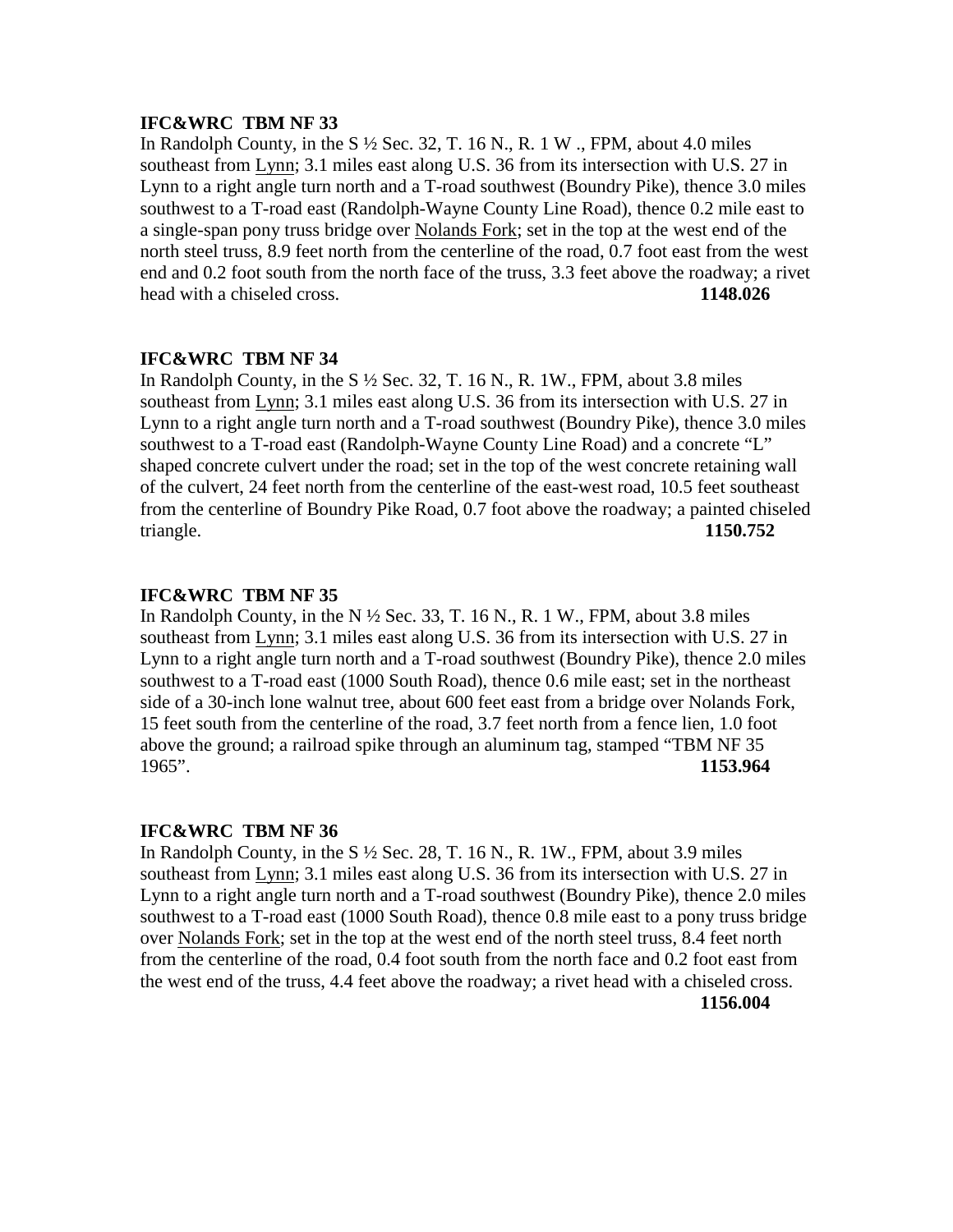In Randolph County, in the NW ¼ Sec. 27, T. 16 N., R. 1 W., FPM, about 0.7 mile south from Crete; 0.7 mile south along Arba Road from its crossing of the New York Central Railroad in Crete to a pony truss bridge over Nolands Fork; set in the top at the south end of the west steel truss of the bridge, 8.2 feet west from the centerline of the road, 0.1 foot north from the south end and 0.8 foot east from the west face of the truss, 4.5 feet above the roadway; a rivet head with a chiseled cross. **1161.165**

## **IFC&WRC TBM NF 38**

In Randolph County, in the NW ¼ Sec. 27, T. 16 N., R. 1 W., FPM, about 0.5 mile south from Crete; 0.5 mile south along Arba Road from its crossing of the New York Central Railroad in Crete to a T-road east (900 South Road) and a 20-foot concrete bridge over a small ditch; set in the top of the southeast concrete wingwall of the bridge, 38 feet east from the centerline of Arba Road, 10.1 feet south from the centerline of 900 South Road, 4.5 feet northwest from the southeast end of the wingwall, 0.7 foot above the roadway; a painted chiseled triangle. **1159.089**

## **USC&GS BM K 228**

In Randolph County, in the NE ¼ Sec. 26, T. 16 N., R. 1 W., FPM, about 2.5 miles south-southeast from Crete; 0.5 mile south along Arba Road from its crossing of the New York Central Railroad in Crete to a T-road east (900 South Road), thence 1.8 miles east to a north-south crossroad (S.R. 227); set in the top of a concrete post, in the southwest quarter of the intersection, 48 feet west from the centerline of highway, 19 feet south from the centerline of 900 South Road, 16 feet west of a fence corner post, 2.5 feet east of a white wooden witness post, 1.2 feet north of a fence line, about level with the intersection, 0.3 foot above the ground; a U.S. Coast and Geodetic Survey bench mark tablet, stamped "K 288 1947". **1204.794**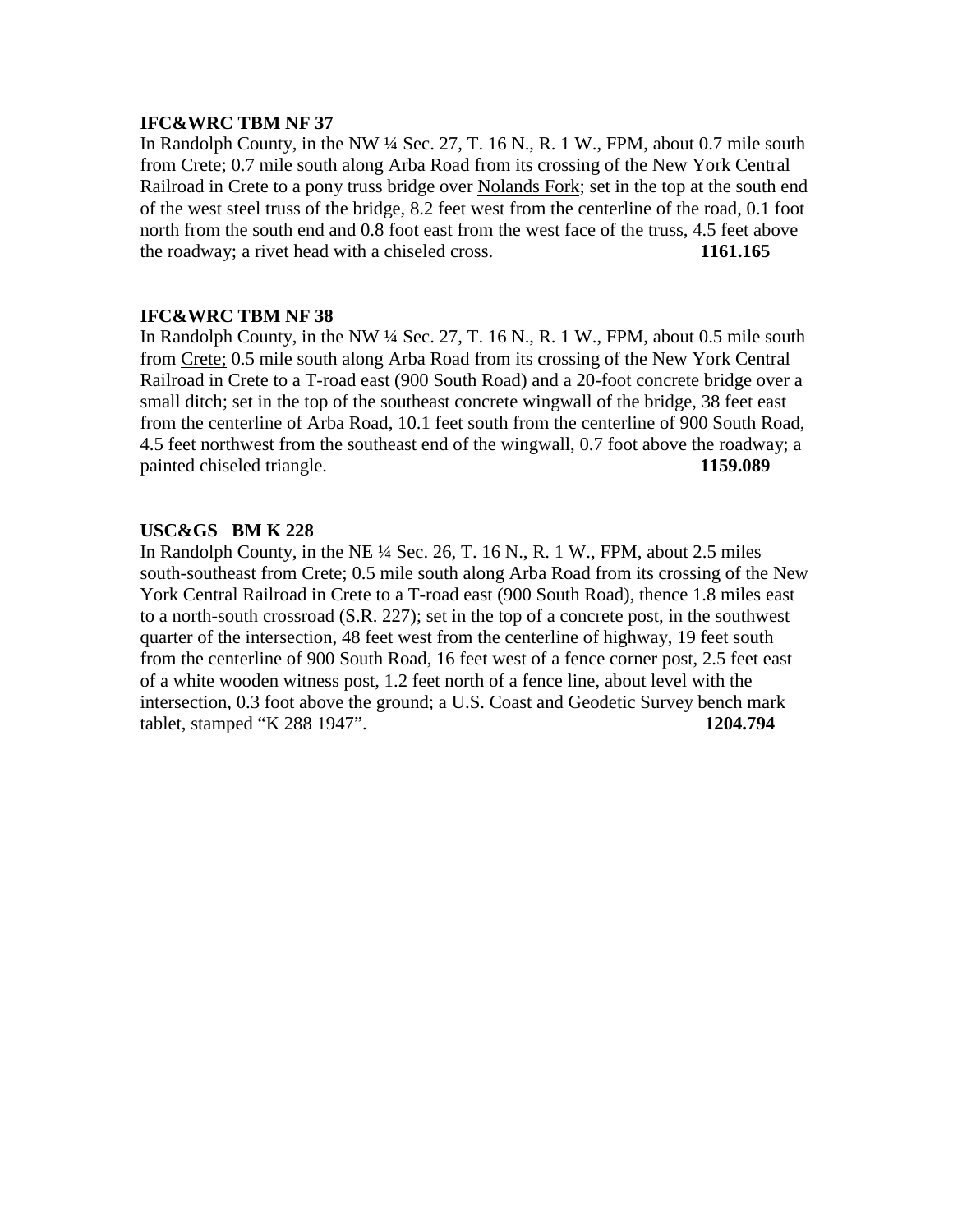# INDIANA DEPARTMENT OF NATUARL RESOURCES DIVISION OF WATER **WAYNE COUNTY**

#### **INDOT BM**

In Wayne County, Richmond Quad, set in the NE  $\frac{1}{4}$  of section 20, T. 14 N., R. 1 W, 1<sup>st</sup> P.M. Set in top of the northwest concrete bridge abutment of the I-70 bridge over the East Fork Whitewater River. 23.5 feet north of the centerline of west bound I-70 lanes, 10 feet west of the east end of bridge abutment, 0.9 foot east of the west end of bridge abutment, 0.8 foot north of the north face of concrete guardrail, 1.6 feet southeast of a steel fence post. A standard Indiana Department of Transportation BM tablet not stamped. GPS ELEV. **1017.08 Feet NGVD 1929**

## *Elevation not verified*

## **IDNR TBM 012799-1**

In Wayne County, Richmond Quad, set in the NW  $\frac{1}{4}$  of section 29, T. 14 N., R. 1 W, 1<sup>st</sup> P.M. Set at the northerly end of the drive through Springwood Park. about 0.6 miles northerly from the intersection of Park Road and Waterfall Road. 50.2 feet southwest of south gate post to nature trail, 29.8 feet northwest of most southerly fence post, 65.9 feet east of most southerly steel gate post to baseball field, 6.3 feet west of the centerline of Park Drive,  $0.7$  foot easterly of easterly edge of asphalt drive. A railroad spike driven<br>flush with Park Drive.  $3<sup>rd</sup>$  Order 953.309 Feet NGVD 1929 flush with Park Drive.  $3^{rd}$  Order **953.309 Feet NGVD 1929** *Elevation not verified*

# **IDNR TBM 012799-2**

In Wayne County, Richmond Quad, set in the SW  $\frac{1}{4}$  of section 29, T. 14 N., R. 1 W, 1<sup>st</sup> P.M. Set near the south entrance to Springwood Park. Set in top of the southwest bridge abutment of the Waterfall Road bridge over West Fork Whitewater River. 86.0 feet southeast of power pole # RPL 04856, 17.6 feet south of the centerline of Waterfall Road, , 1.2 feet south of steel guardrail, 0.4 feet south of north face of southwest bridge abutment, 1.2 feet west of the east face of southwest bridge abutment, about 0.8 foot below the road. A chiseled Triangle  $3<sup>rd</sup>$  Order **941.914 Feet NGVD 192** below the road. A chiseled Triangle. 3rd Order **941.914 Feet NGVD 1929**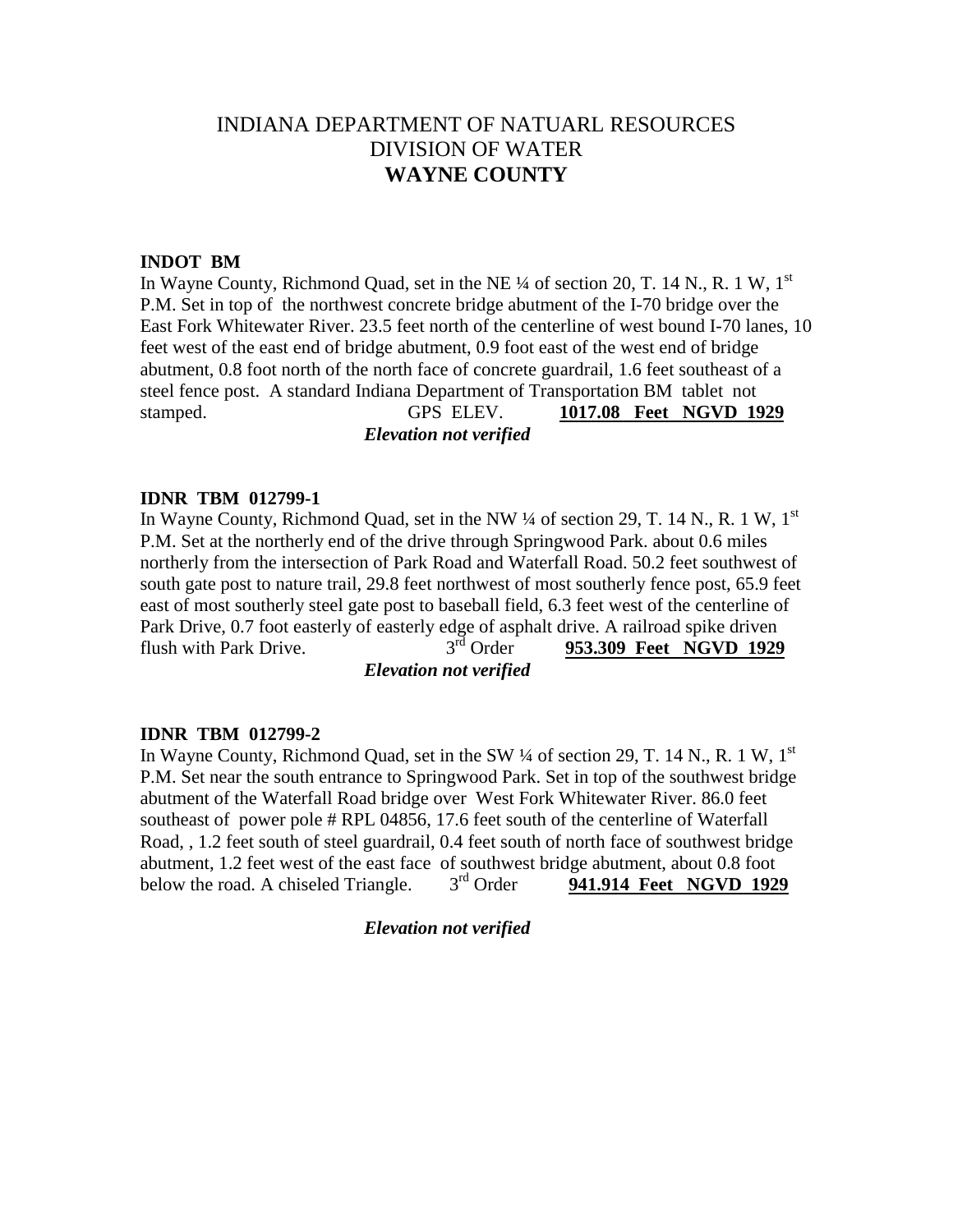#### **IDNR TBM 012799-3**

In Wayne County, Richmond Quad, set in the NE  $\frac{1}{4}$  of section 33, T. 14 N., R. 1 W, 1<sup>st</sup> P.M. Set in top of the northwest bridge abutment of the Gaar Road bridge over East Fork Whitewater River. 18.5 feet west of the centerline of Gaar Road, 0.6 foot west of the west face of the west concrete guardrail, 1.9 feet south of the north end of concrete guardrail, 0.7 foot north of the south face of northwest abutment, about 0.5 foot above the road. A<br> $3<sup>rd</sup>$  Order **948.94 Feet NGVD 1929** chiseled Triangle.  $3<sup>rd</sup>$  Order **948.94 Feet NGVD 1929** 

*Elevation not verified*

# INDIANA DEPARTMENT OF NATUARL RESOURCES DIVISION OF WATER **WAYNE COUNTY**

#### **IDNR TBM 012799-4**

In Wayne County, Richmond Quad, set in the NW  $\frac{1}{4}$  of section 33, T. 14 N., R. 1 W, 1<sup>st</sup> P.M. Set near the southeast corner of the S. R. 227 bridge over the East Fork of Whitewater River. 25.5 feet east of the centerline of S. R. 227, 18.3 feet north of the south end of the east concrete guardrail, 0.6 foot west of the east face of the east concrete guardrail base, about 1 foot above the road. Set on top of the concrete guardrail base, A<br>chiseled triangle.  $3<sup>rd</sup>$  Order 922.93 Feet NGVD 1929 chiseled triangle.  $3^{rd}$  Order  $922.93$  Feet NGVD 1929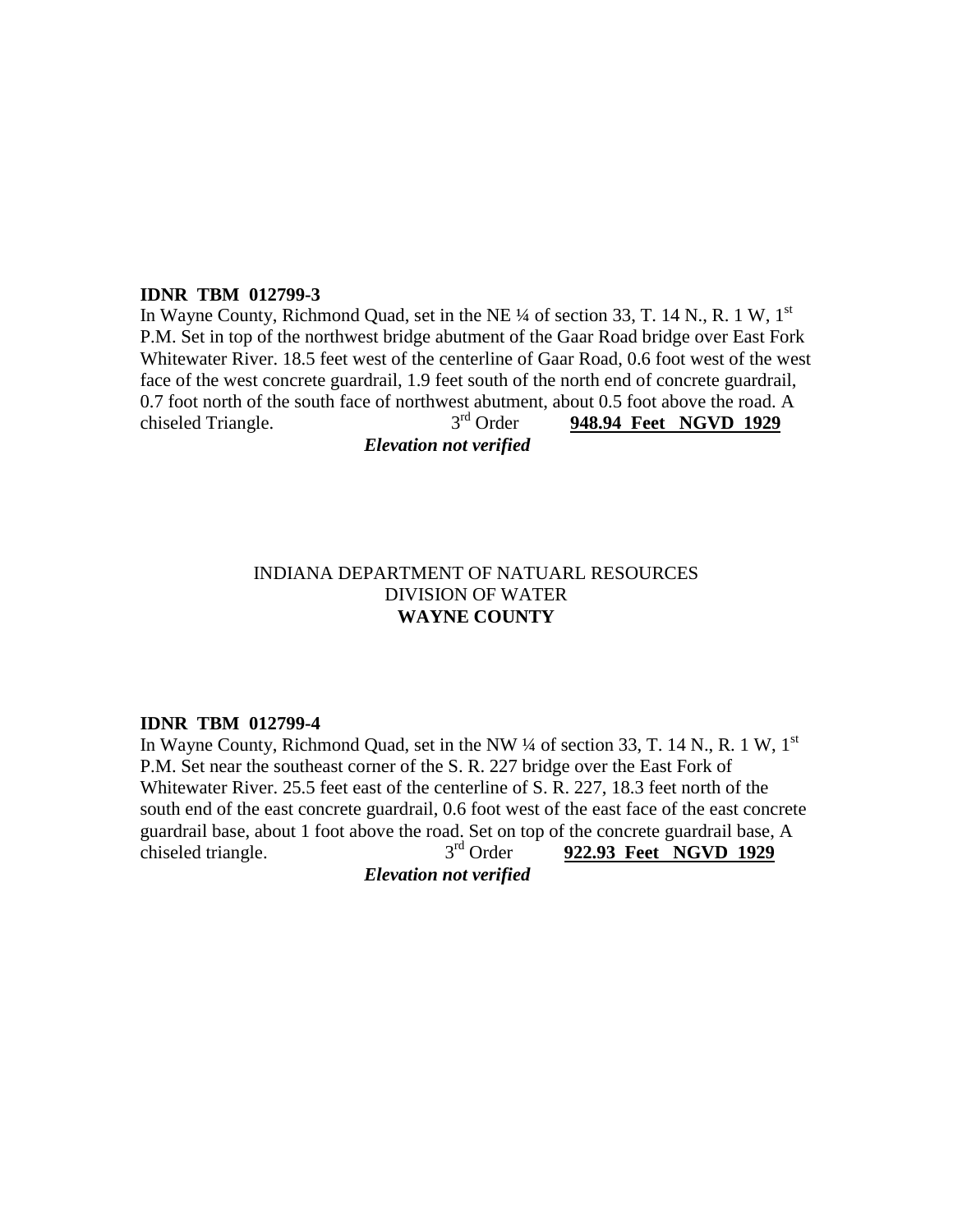## **IDNR TBM 012799-5**

In Wayne County, Richmond Quad, set in the NW  $\frac{1}{4}$  of section 33, T. 14 N., R. 1 W, 1<sup>st</sup> P.M. Set near the northeast corner of the U. S. 27 bridge over the East Fork Whitewater River. 5.7 feet east of the top of the east curb for sidewalk, 1.8 feet south of the north face of the north concrete guardrail post, 0.8 foot west of the east face of the north concrete guardrail post, about 3.3 feet above the sidewalk, Set on top of the most northerly guardrail post at the northeast corner of the bridge. A Chiseled Triangle.

| Elevation not verified | $3rd$ Order | 925.826 Feet NGVD 1929 |  |
|------------------------|-------------|------------------------|--|
|                        |             |                        |  |

## **IDNR TBM 012899-1**

In Wayne County, Richmond Quad, set in the SE 1/4 of section 32, T. 14 N., R. 1 W, 1<sup>st</sup> P.M. Set near the northwest corner of the Bridge Ave. bridge over the East Fork Whitewater River. 32.8 feet southeast of steel traffic signal post, 13.5 feet north of the centerline of road, 0.6 foot south of the south face of north concrete guardrail base, 0.4 foot east of the west end of the bridge, Set on top of the north concrete curb for sidewalk. A Chiseled Cross. 3rd Order **914.165 Feet NGVD 1929** *Elevation not verified*

#### **IDNR TBM 012899-2**

In Wayne County, Richmond Quad, set in the SE  $\frac{1}{4}$  of section 32, T, 14 N, R, 1 W, 1<sup>st</sup> P.M. Set near the northwest corner of the Richmond Ave. bridge over the East Fork Whitewater River. Set in Whitewater Park below Richmond Ave. bridge. Set on top of the concrete footer of the second bent of piling from the west end of the bridge. 83 feet east of the centerline of Sim Hodgin Parkway, 2.1 foot north of the north face of piling, 0.8 foot south of the north face of concrete footer, about 4.4 foot above the ground. A<br>Chiseled Triangle.  $3<sup>rd</sup>$  Order 902.788 Feet NGVD 1929  $\frac{3^{rd}}{3^{rd}}$  Order **902.788 Feet NGVD 1929**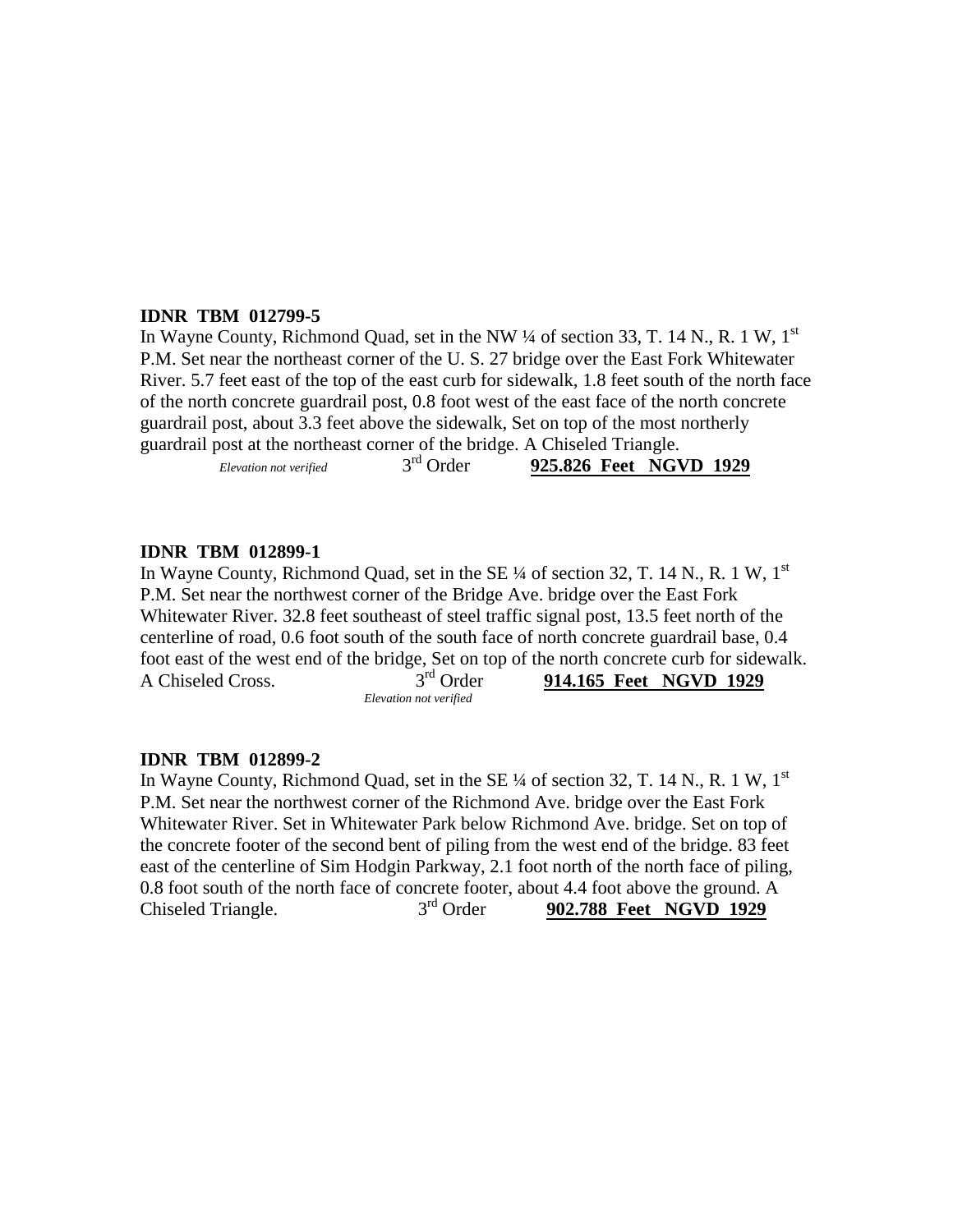## INDIANA DEPARTMENT OF NATUARL RESOURCES DIVISION OF WATER WAYNE COUNTY

#### **IDNR TBM 012899-3**

In Wayne County, Richmond Quad, set in the SE  $\frac{1}{4}$  of section 5, T. 13 N., R. 1 W, 1<sup>st</sup> P.M. Set near the northwest corner of the South G Street bridge over the East Fork Whitewater River. Below and about 100 feet upstream of the bridge to an abandoned brick pump house building. Set on top of the southwest corner of concrete stoop of building, 50 feet southeast of south most power pole of a H- frame structure, 14.2 feet southwest of the southeast corner of building, 4.1 feet southeast of the southwest corner of building, 3.3 feet west of the east face of concrete stoop, 0.5 foot north of the south face of concrete stoop, A Chiseled Triangle.<br>3<sup>rd</sup> Order

*Elevation not verified*

882.045 Feet NGVD 1929

#### **INDOT BM**

In Wayne County, Richmond Quad, set in the SE  $\frac{1}{4}$  of section 5, T. 13 N., R. 1 W, 1<sup>st</sup> P.M. Set near the northwest corner of the South G Street bridge over the East Fork Whitewater River. Set in top of the concrete guardrail of bridge. 28 feet north of the centerline of G Street, 1.0 foot north of the south face of concrete guardrail, 0.9 foot south of the north face of guardrail, 1.8 foot west of an expansion joint, about 3.5 foot above the ground. A standard Indiana Department of Transportation BM tablet not stamped. 3<sup>rd</sup> Order **964.658 Feet NGVD 1929**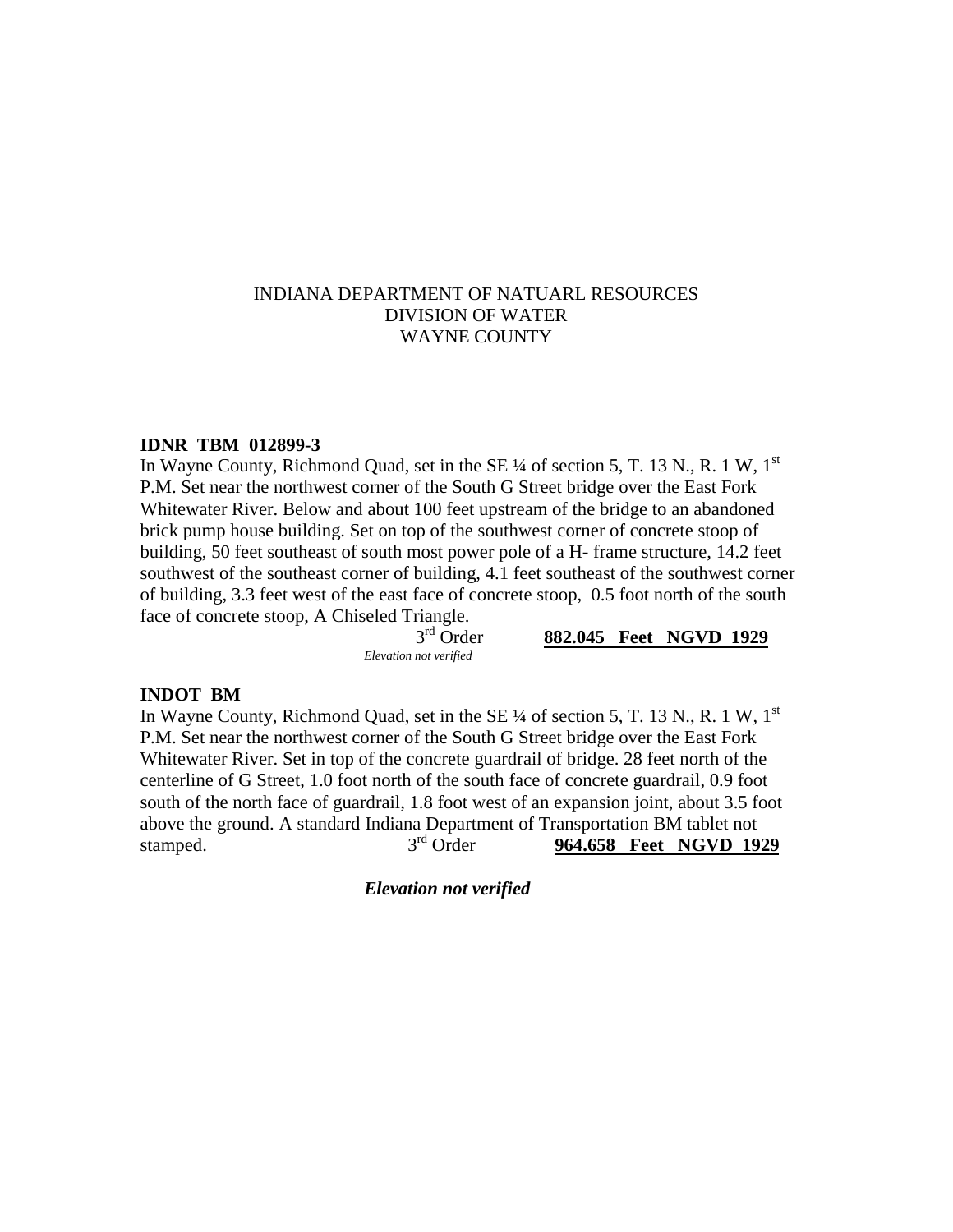## **IDNR TBM 012899-4**

In Wayne County, Richmond Quad, set in the W  $\frac{1}{2}$  of section 8, T. 13 N., R. 1 W, 1<sup>st</sup> P.M. Set on top of the northwest concrete bridge abutment of the Test Road Bridge over the East Fork Whitewater River. 17 feet north of the centerline of Test Road, 2.3 feet north of the north face of concrete guardrail, 0.3 foot east of the west face of the northwest concrete bridge abutment, 0.3 foot south of vertical bend in middle of abutment, about level with the road. A Chiseled Square.

 3rd Order **871.782 Feet NGVD 1929** *Elevation not verified*

## INDIANA DEPARTMENT OF NATUARL RESOURCES DIVISION OF WATER **WAYNE COUNTY**

#### **IDNR TBM 012899-5**

In Wayne County, Richmond Quad, set in the NW  $\frac{1}{4}$  of section 24, T. 13 N., R. 2 W, 1<sup>st</sup> P.M. Set in the northwest corner of concrete bridge deck of the Beelor Road Bridge over the East Fork Whitewater River. 14.5 feet north of the centerline of Beelor Road, 19.6 feet west of the expansion joint, 7.0 feet southwest of southwest corner of concrete bridge dedication monument, 0.8 foot east of west face of concrete bridge approach. about level with the road. A Chiseled Triangle.  $3<sup>rd</sup>$  Order **837.265** Feet NGVD 1929 *Elevation not verified*

#### **INDOT BM**

In Wayne County, Richmond Quad, set in the NW  $\frac{1}{4}$  of section 24, T. 13 N., R. 2 W, 1<sup>st</sup> P.M. Set in the northwest corner of concrete bridge deck of the Beelor Road Bridge over the East Fork Whitewater River. 14.4 feet north of the centerline of Beelor Road, 21.0 feet east of IDNR TBM 012899-5, 1.3 foot east of expansion joint, 0.7 foot south of north face of bridge. About level with the road. A standard Indiana Department of Transportation BM tablet not stamped. 3rd Order **837.67 Feet NGVD 1929** *Elevation not verified*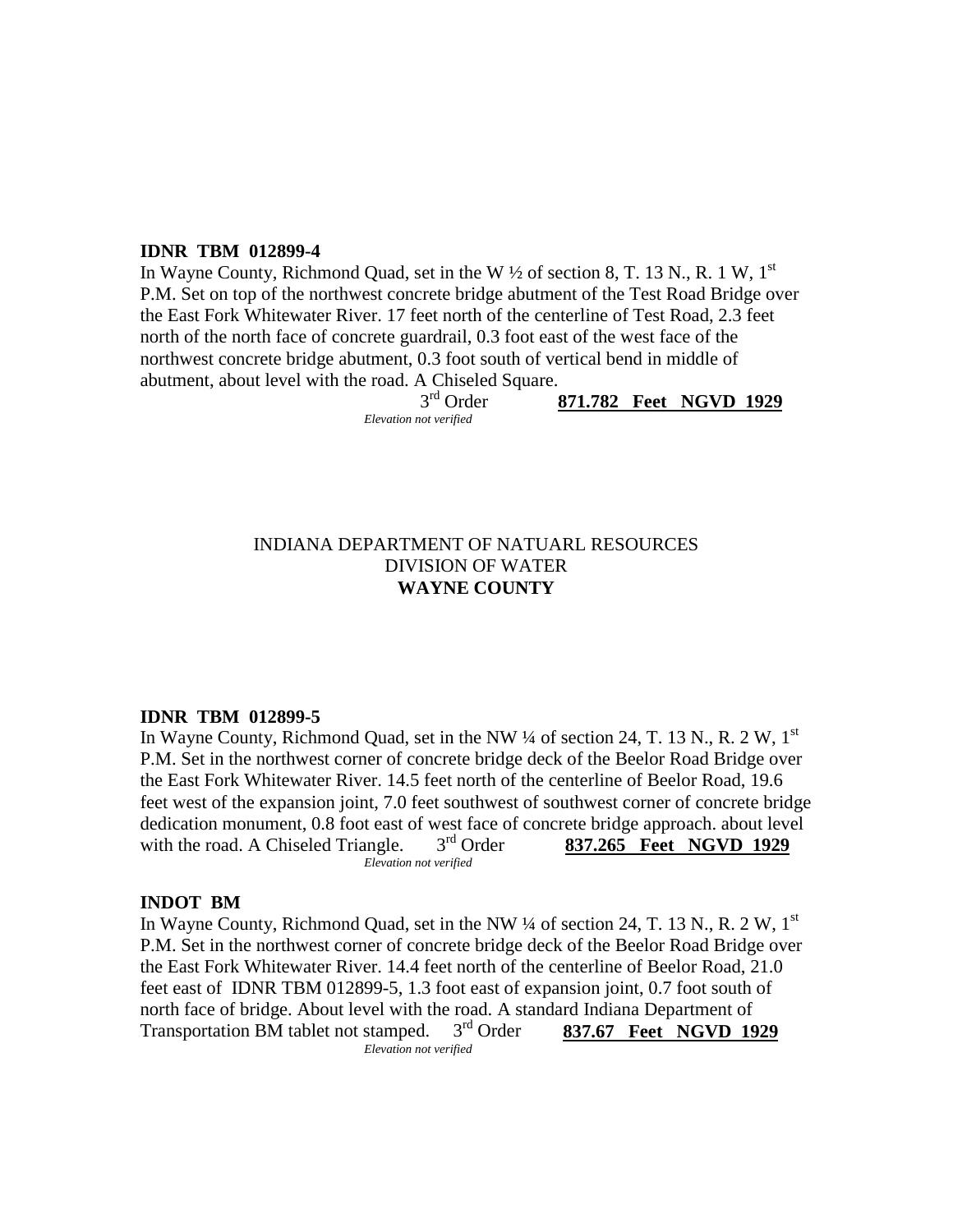#### **IDNR TBM 012899-6**

In Wayne County, Richmond Quad, set in the NW  $\frac{1}{4}$  of section 35, T. 13 N., R. 2 W, 1<sup>st</sup> P.M. Starting from the intersection of Potter Shop road and Abington Pike road in Abington, IN. Proceed about 1.2 miles northerly along Abington Pike road and paralleling the East Fork Whitewater River to a point where the river turns easterly away from Abington Pike Road. About  $500 \pm$  feet south of residence # 5428 Abington Pike road. Set in the east side of power pole # 30A (25025) with a transformer. 21 feet west of the centerline of Abington Pike road, 20.5 feet east of a fence line, about 3.5 foot above the road, about 0.9 foot above the ground. A railroad spike through an IDNR TBM aluminum tag not stamped. GPS ELEV. **825.47 Feet NGVD 1929** *Elevation not verified*

## INDIANA DEPARTMENT OF NATUARL RESOURCES DIVISION OF WATER WAYNE COUNTY

#### **IDNR BM WWR B1**

In Wayne County, Richmond Quad, set in the NE  $\frac{1}{4}$  of section 20, T. 14 N., R. 1 W, 1<sup>st</sup> P.M. Starting from the intersection of Locust Drive and U.S. 27 in Richmond, about 0.3 miles west along Locust Drive to the southwest corner of a cul-de-sac. Set in the top of a concrete post. 15.8 feet east of the centerline of Locust St. and the extended centerline of private drive # 735, 34.0 feet east southeast of mailbox # 735, 66.1 feet southeast of mailbox # 730, 79.0 feet southwest of the southwest corner of brick house, 2 feet north of the extended centerline of a drive to a yellow house # 735, 21.1 feet west-northwest of a 20 inch Pine Tree, about 0.1 foot below the ground. A standard Department of Natural Resources control station tablet stamped "WWR B1"

*Elevation not verified*

3rd Order **1041.879 Feet NGVD 1929**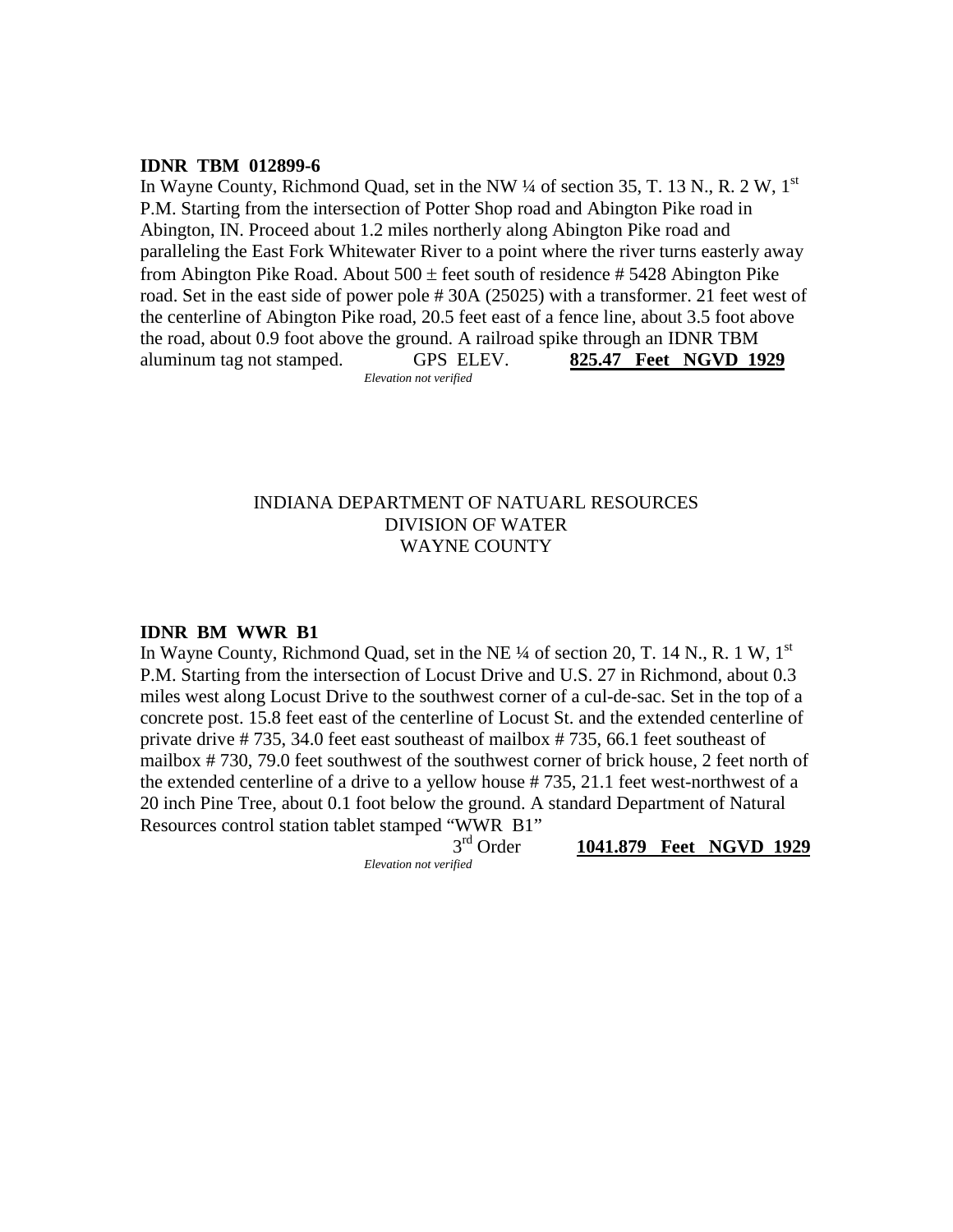#### **IDNR BM WWR C1**

In Wayne County, Richmond Quad, set in the SW  $\frac{1}{4}$  of section 29, T. 14 N., R. 1 W, 1<sup>st</sup> P.M. Set in the center of land island at the intersection of Waterfall Road and the entrance road to Springwood Park. Set in the top of a concrete post. 88.6 feet north of and across Waterfall Road from a utility pole with a light, 66.7 feet northwest of and across the entrance road from a chain link fence corner post, 94.5 feet southwest of the east wood gate post at the entrance to the park, 43 feet north east of the centerline of Waterfall Road, 12.0 feet south of the south corner of the concrete base of a metal light pole, 3 feet west of the east wood "Welcome to Springwood Park" sign post, 1.6 feet east of the west wood "Welcome to Springwood Park" sign post, about 0.1 foot below the ground. A standard Department of Natural Resources control station tablet stamped "WWR C1"<br>3<sup>rd</sup> Order **948.734** Feet NGVD 1929

 3rd Order **948.734 Feet NGVD 1929** *Elevation not verified*

#### **IDNR BM WWR D1**

In Wayne County, Richmond Quad, set in the NW  $\frac{1}{4}$  of section 33, T. 14 N., R. 1 W, 1<sup>st</sup> P.M. In Richmond, IN. Set in the northeast ¼ of the intersection of U.S. 27 (Chester Blvd.) and North J St. Set at the entrance to Northview Medical Dental Center. Set in the top of a concrete post. 175 feet east of the centerline of U.S. 27, 28.5 feet west of the centerline of the exit lane for the Northview Medical Dental Center, 22 feet north of the centerline of North J St., 59.9 feet west of and across the entrance to the Northview Medical Dental Center from a power pole # 465/1017 with three guy wires, 18.7 feet east of a metal US 27 road sign post, about 0.3 foot above the ground. A standard Department of Natural Resources control station tablet stamped "WWR D1"

3rd Order **925.581 Feet NGVD 1929**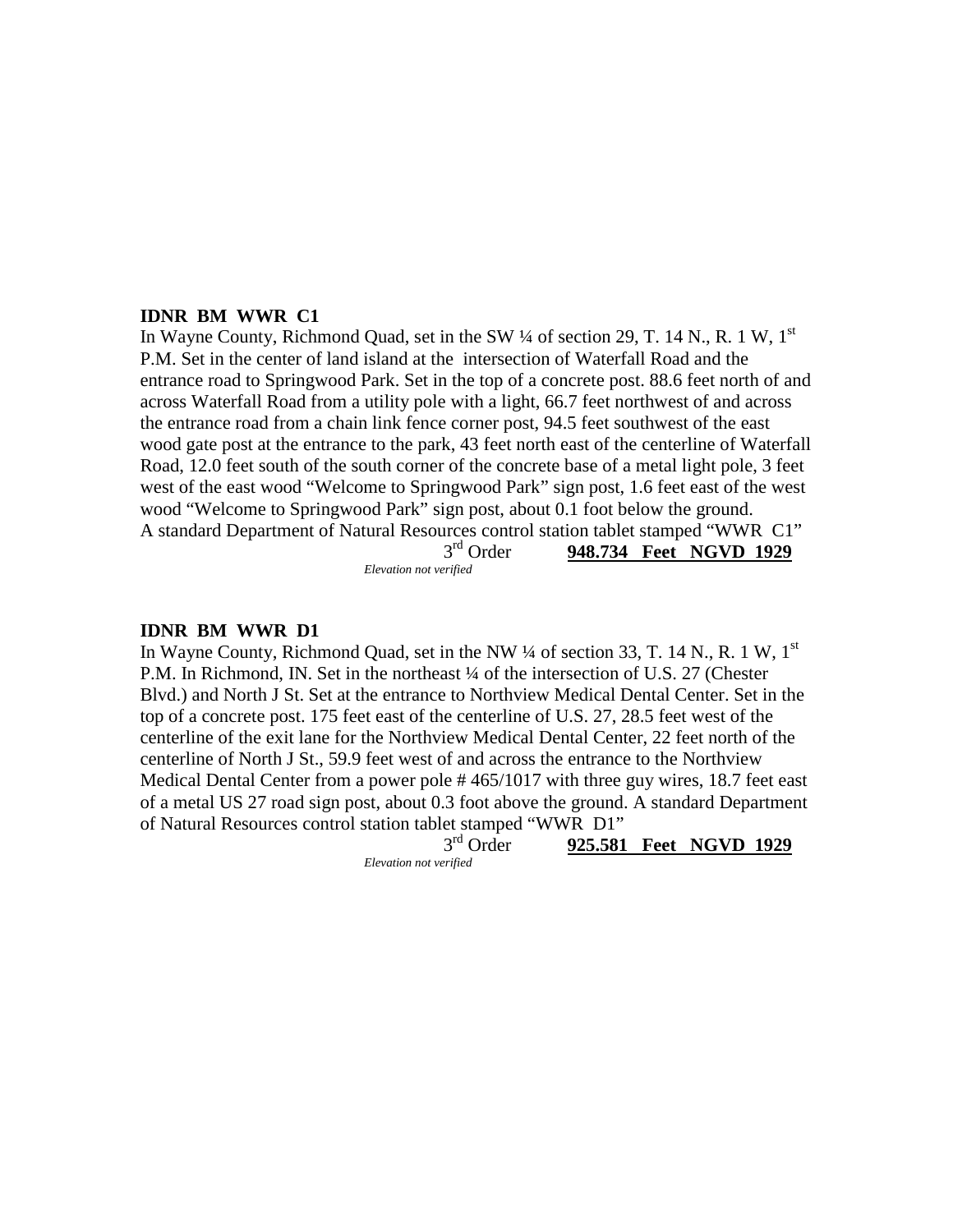## INDIANA DEPARTMENT OF NATUARL RESOURCES DIVISION OF WATER WAYNE COUNTY

#### **IDNR BM WWR G32**

In Wayne County, Richmond Quad, set in the NE  $\frac{1}{4}$  of section 5, T, 13 N, R, 1 W, 1<sup>st</sup> P.M. In Richmond, IN. Set in the southeast  $\frac{1}{4}$  of the intersection of South B St. and South  $4<sup>th</sup>$  St. 50.8 feet south of the centerline of South B St., 25.6 feet east of the centerline of South  $4<sup>th</sup>$  St., 14.9 feet south of the south edge of the concrete sidewalk, 2.4 feet west of the west edge of the concrete sidewalk, 4.5 feet east of the east edge of concrete curb, 11.3 feet north of a 8 inch Box Elder, about 0.1 foot below the ground. A standard Department of Natural Resources control station tablet stamped "WWR G32"<br> $3<sup>rd</sup> Order$  974.20 Feet NGVD 3rd Order **974.20 Feet NGVD 1929**

*Elevation not verified*

#### **IDNR BM WWR G2**

In Wayne County, Richmond Quad, set in the SW  $\frac{1}{4}$  of section 8, T. 13 N., R. 1 W, 1<sup>st</sup> P.M. In Richmond, IN. Set in the southeast ¼ of the intersection of South Q St. (Test Road) and Liberty Ave. at the entrance to St. Andrews Cemetery. 76 feet south of the centerline of South Q St., 22 feet east of the centerline of Liberty Ave., 13 feet southwest of the centerline of entrance to St. Andrews Cemetery, 3.5 feet southwest of a chiseled "+" in the concrete curb, 33.5 feet north of the northwest limestone fence pillar, 35.5 feet west of the southwest limestone gate pillar, 0.3 foot below the ground, 0.5 foot above the level of Liberty Ave. A standard Department of Natural Resources control station tablet<br>stamped "WWR G2" 3<sup>rd</sup> Order 952.30 Feet NGVD 1929 stamped "WWR G2" 3rd Order **952.30 Feet NGVD 1929**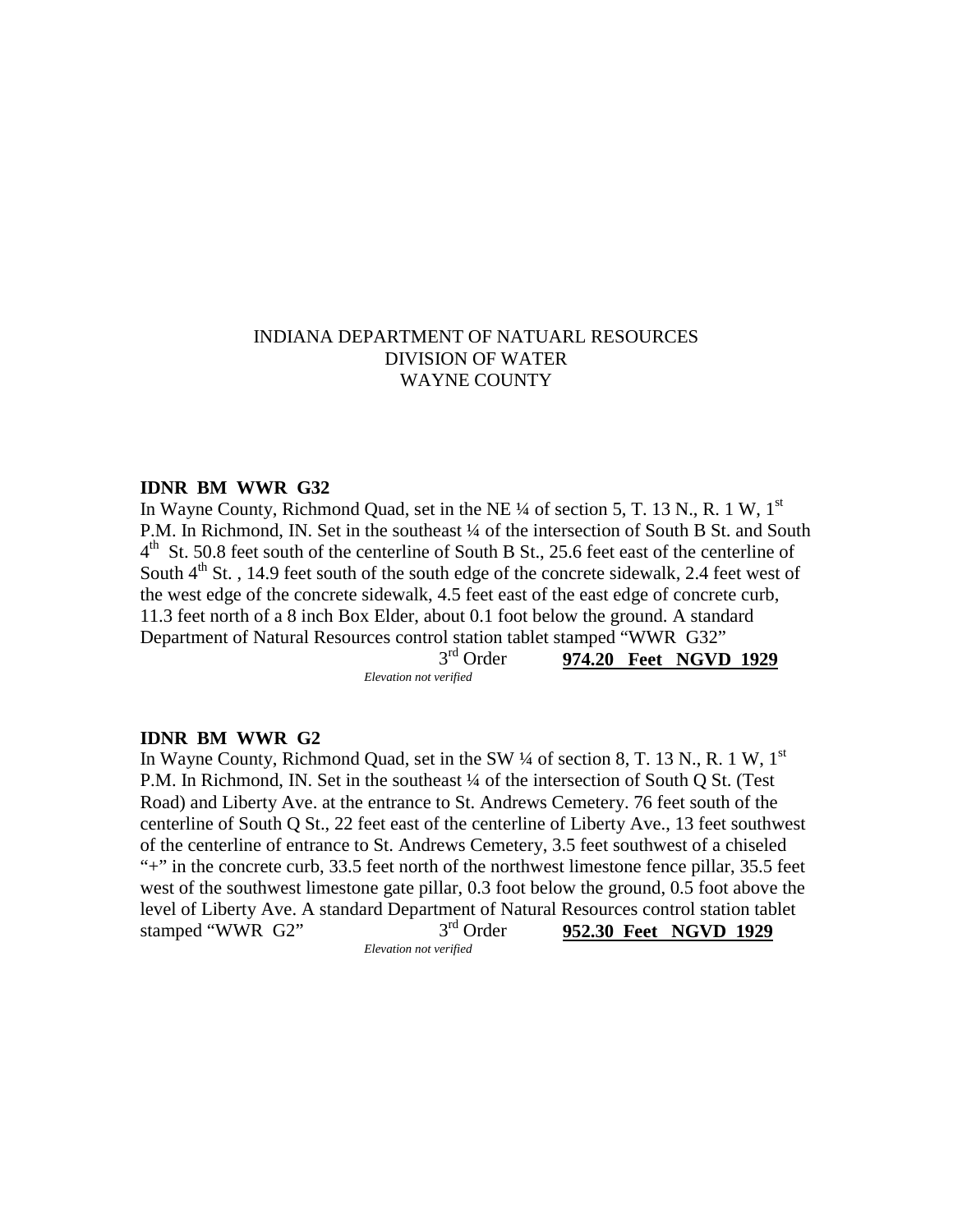#### **IDNR BM WWR H1**

In Wayne County, Richmond Quad, set in the SE  $\frac{1}{4}$  of section 24, T. 13 N., R. 2 W, 1<sup>st</sup> P.M. About 2 miles southwest of Richmond, IN. From the intersection of U.S. 27 and Beelor Road proceed west about 1.1 miles along Beelor Road. Set in the top of a concrete post. 142.5 feet east of the centerline of private drive for residence # 1951, 105.2 feet northeast of the northeast corner of residence # 1951, 20.5 feet south of the centerline Beelor Road, 10.8 feet east of a metal fence corner post, 10.3 feet east of a metal telephone pedestal, 8,4 feet east of a PK nail in the north side of a telephone pole, 4.5 feet northwest of a wood fence post, 6.7 feet east of a wood end post of a two rail wood fence, 2.2 feet north of the east-west two rail wood fence, 1.5 feet below the level of the road, 0.1 foot below the ground. A standard Department of Natural Resources control station<br>tablet stamped "WWR  $H1$ "  $3<sup>rd</sup>$  Order 908.17 Feet NGVD 1929 tablet stamped "WWR H1" 3rd Order **908.17 Feet NGVD 1929** *Elevation not verified*

## INDIANA DEPARTMENT OF NATUARL RESOURCES DIVISION OF WATER WAYNE COUNTY

#### **IDNR BM WWR H2**

In Wayne County, Richmond Quad, set in the NW  $\frac{1}{4}$  of section 24, T. 13 N., R. 2 W, 1<sup>st</sup> P.M. About 2 miles southwest of Richmond, IN. Set in the south ¼ of the intersection of Abington Pike and Beelor Road. Set in the top of a concrete post. 69.6 feet east of a chiseled "+" in the southwest concrete wingwall of the Abington Pike road bridge over a small stream. 48.2 feet southeast of the centerline of Abington Pike road, 25 feet southwest of the centerline of Beelor road, 17.1 feet southeast of a metal telephone Pedestal, 10.2 feet southeast of a metal "Beelor Road" sign post, about 1.5 feet below Beelor Road, about 0.3 foot below the ground. A standard Department of Natural Resources control station tablet stamped "WWR  $H2$ "<br> $3<sup>rd</sup> Order$ 

833.21 Feet NGVD 1929